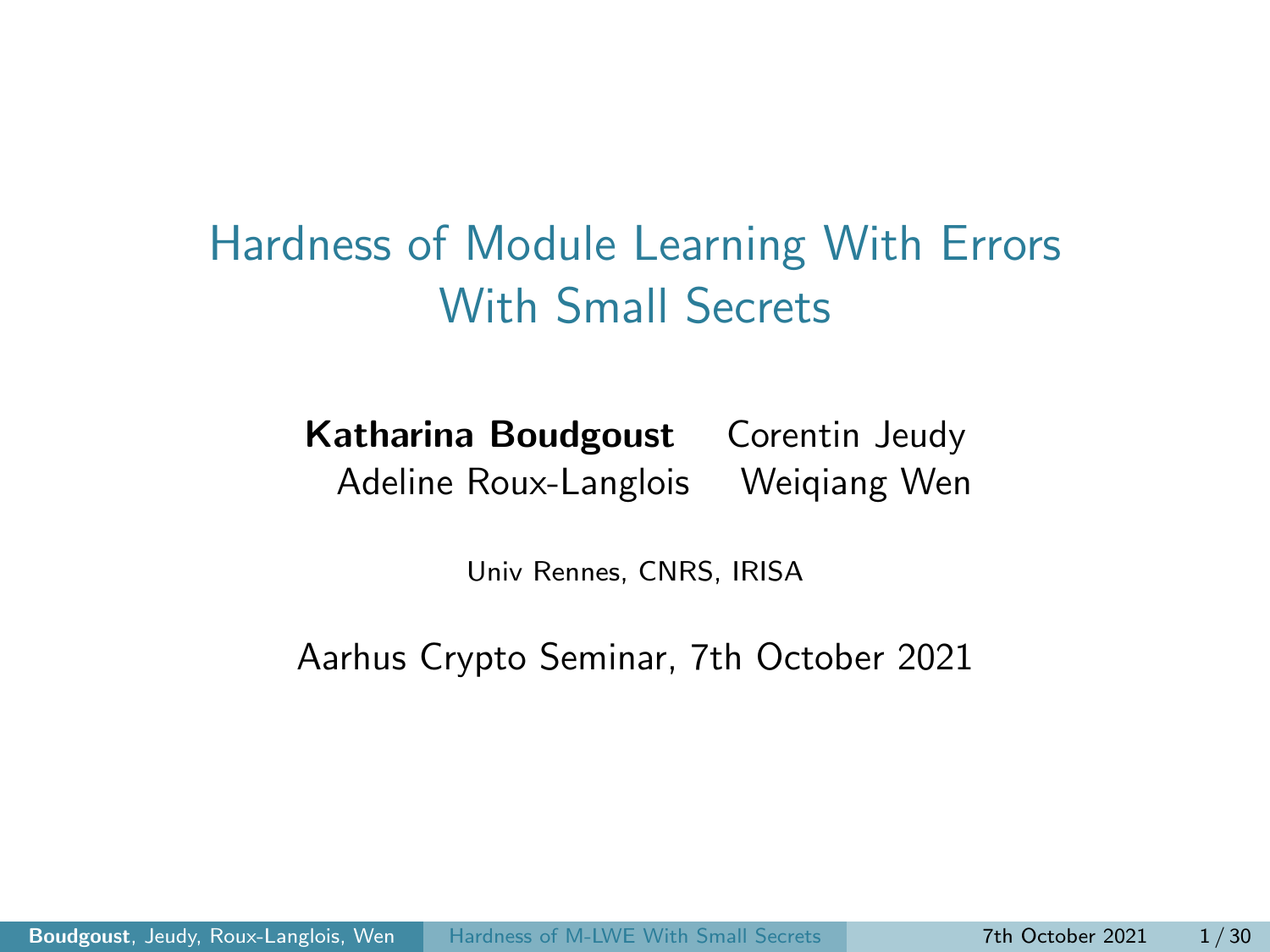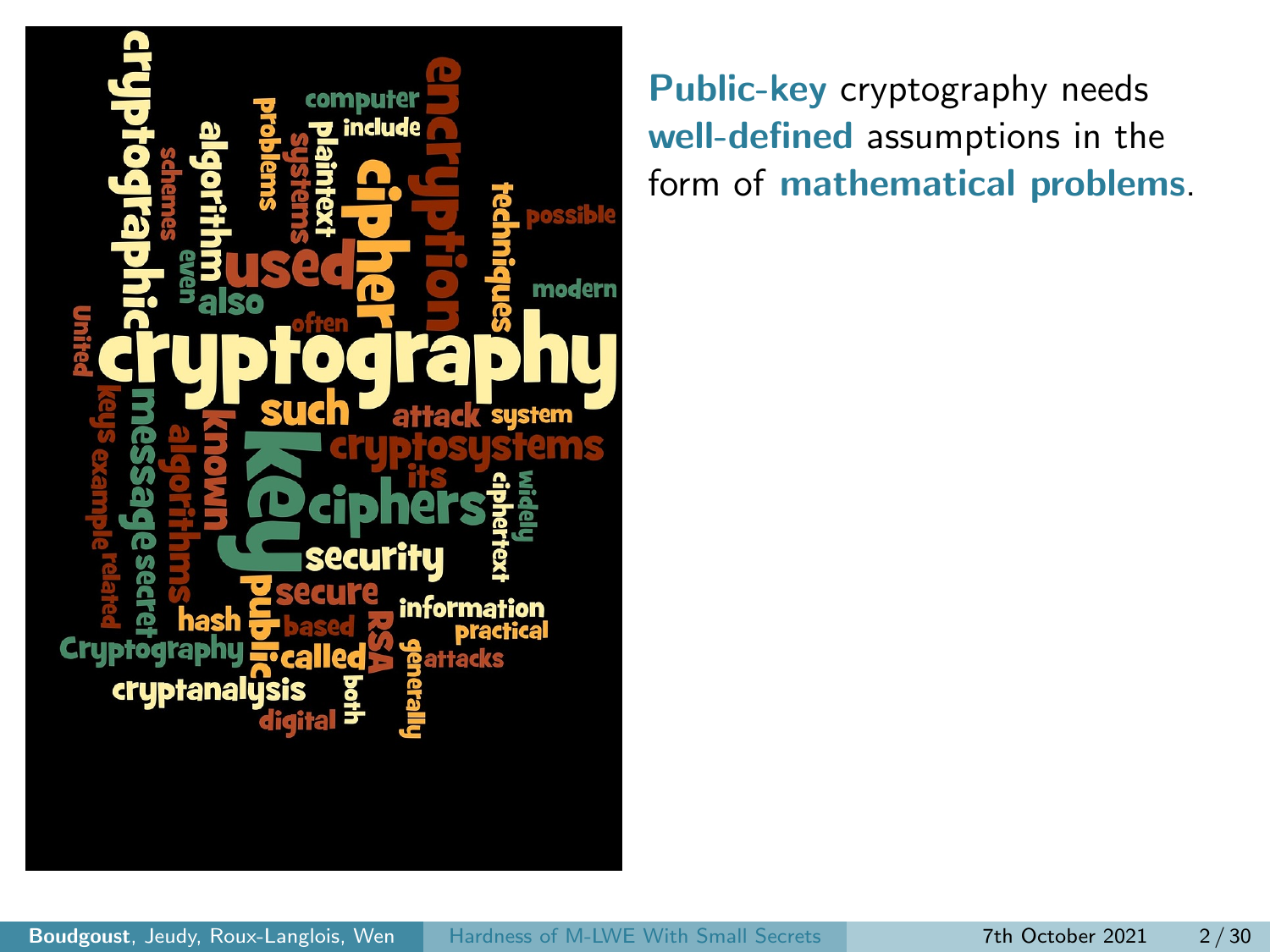

#### Currently:

- Discrete Logarithm
- **•** Factoring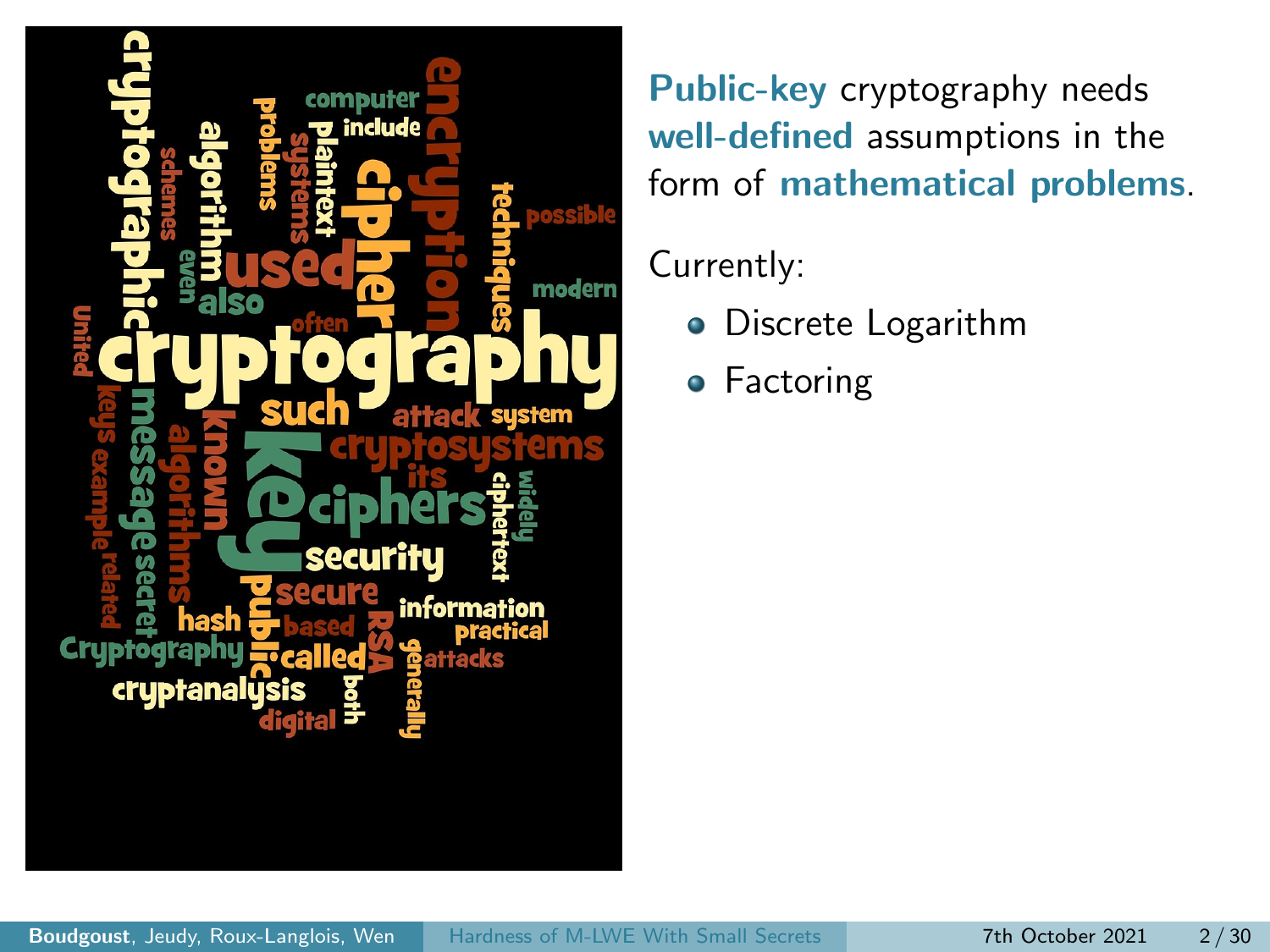

#### Currently:

- **O** Discrete Logarithm
- **Eactoring**
- $\mathbf{A}$   $\exists$  poly-time quantum algorithm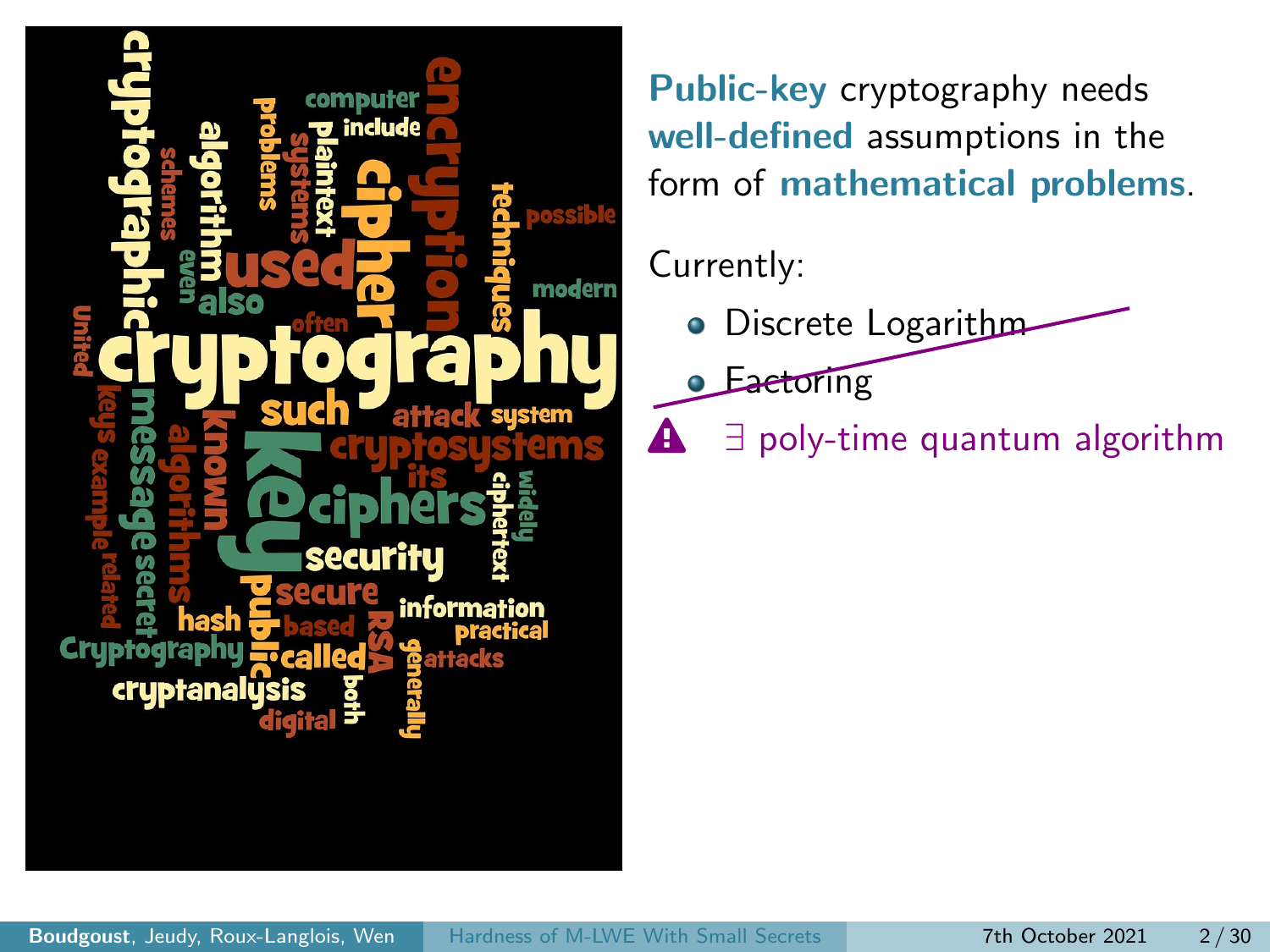

#### Currently:

- **O** Discrete Logarithm
- **Eactoring**
- $\mathbf{\triangle}$   $\exists$  poly-time quantum algorithm

Quantum-resistant candidates:

- Euclidean Lattices
- Codes
- Isogenies
- Multivariate Systems

<sup>2</sup>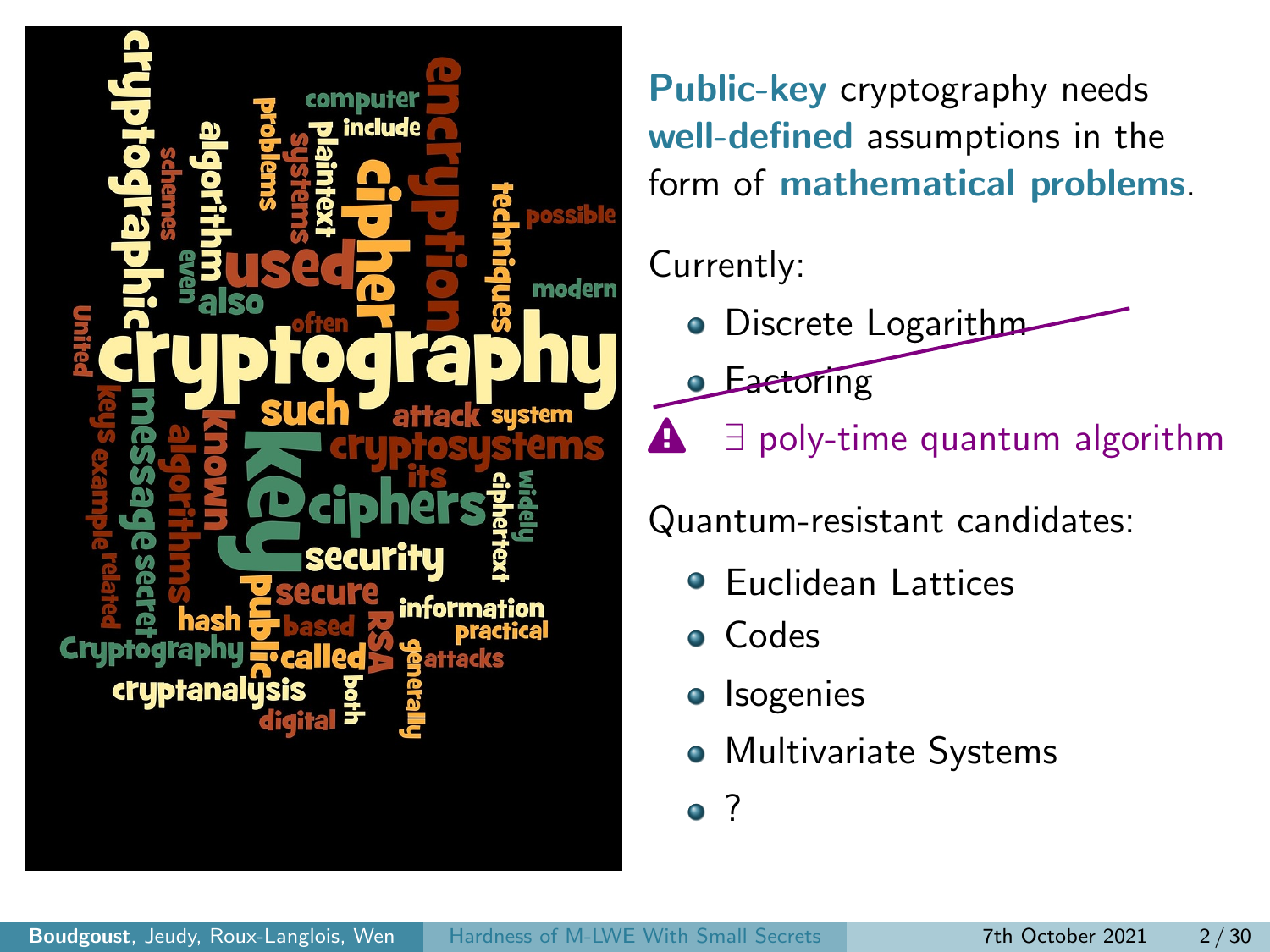

#### Currently:

- **O** Discrete Logarithm
- **Eactoring**
- $\mathbf{\triangle}$   $\exists$  poly-time quantum algorithm

Quantum-resistant candidates:

- Euclidean Lattices  $\bullet$
- Codes
- Isogenies
- today
- Multivariate Systems

<sup>2</sup>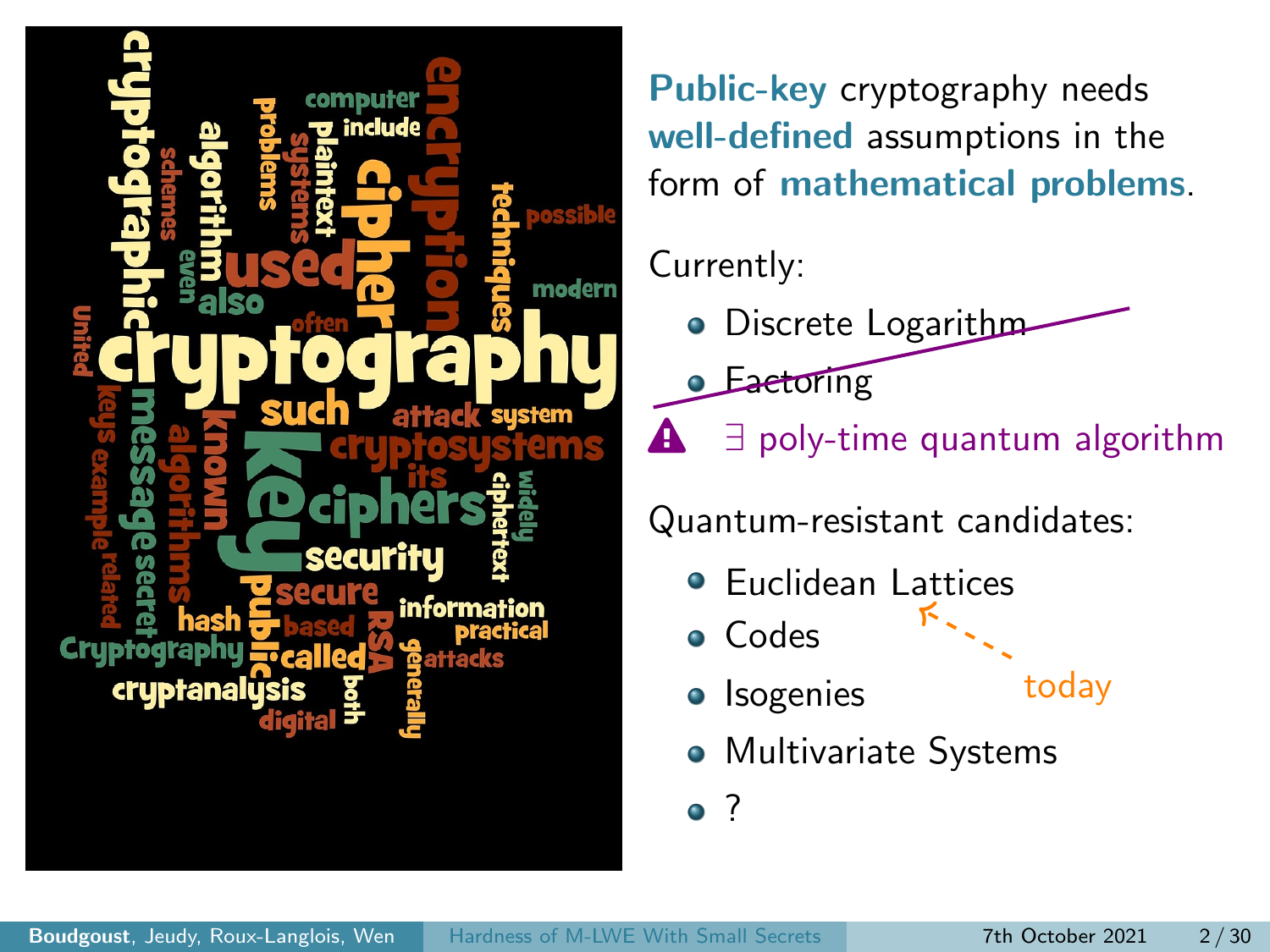# Lattice-Based Cryptography

(Main) Mathematical Problems:

- Short Integer Solution [\[Ajt96\]](#page-68-0)
- NTRU [\[HPS98\]](#page-70-0)
- Learning With Errors [\[Reg05\]](#page-71-1)

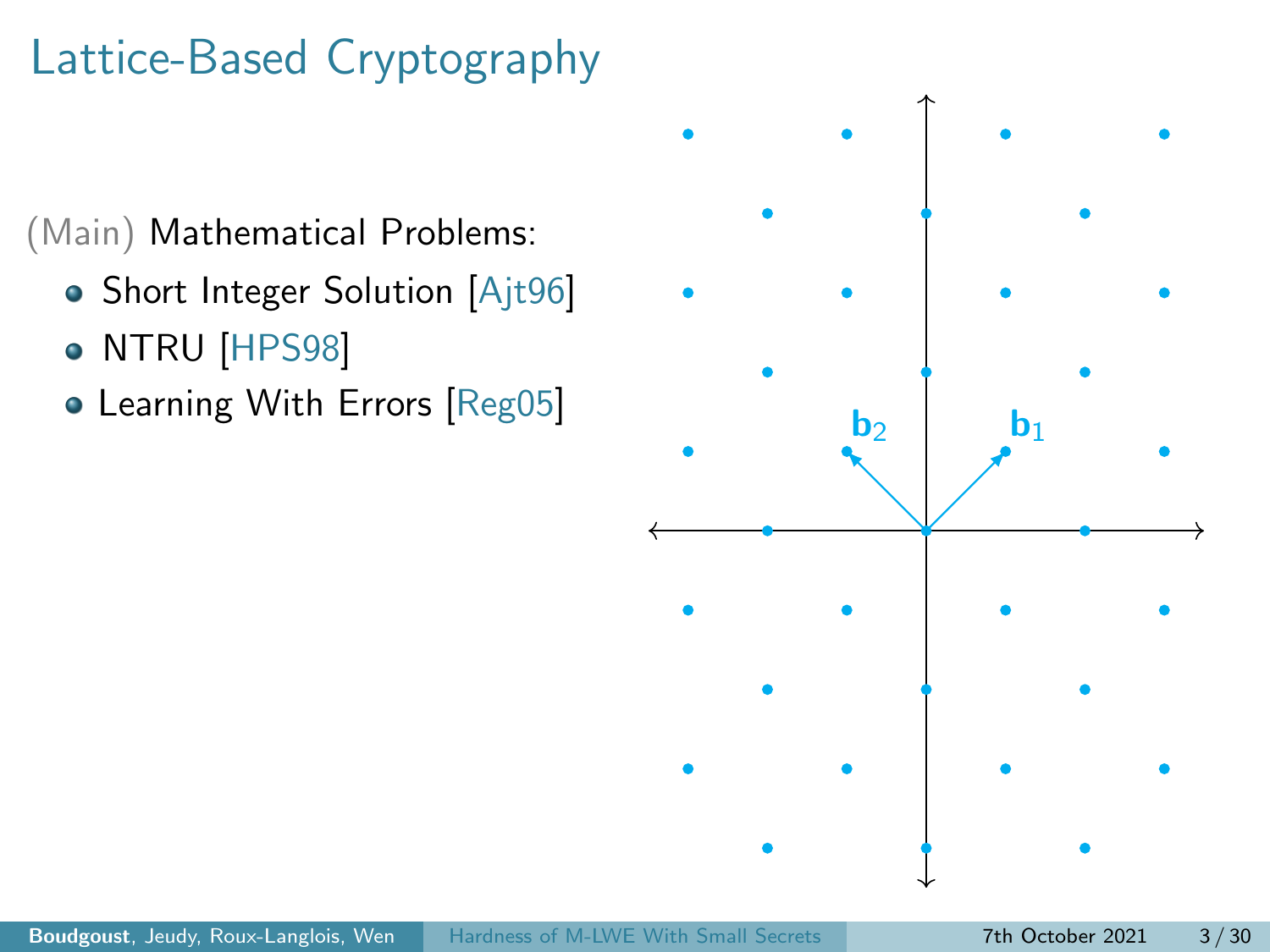# Lattice-Based Cryptography

(Main) Mathematical Problems:

- Short Integer Solution [\[Ajt96\]](#page-68-0)
- NTRU [\[HPS98\]](#page-70-0)
- Learning With Errors [\[Reg05\]](#page-71-1)  $K_{\infty}$



today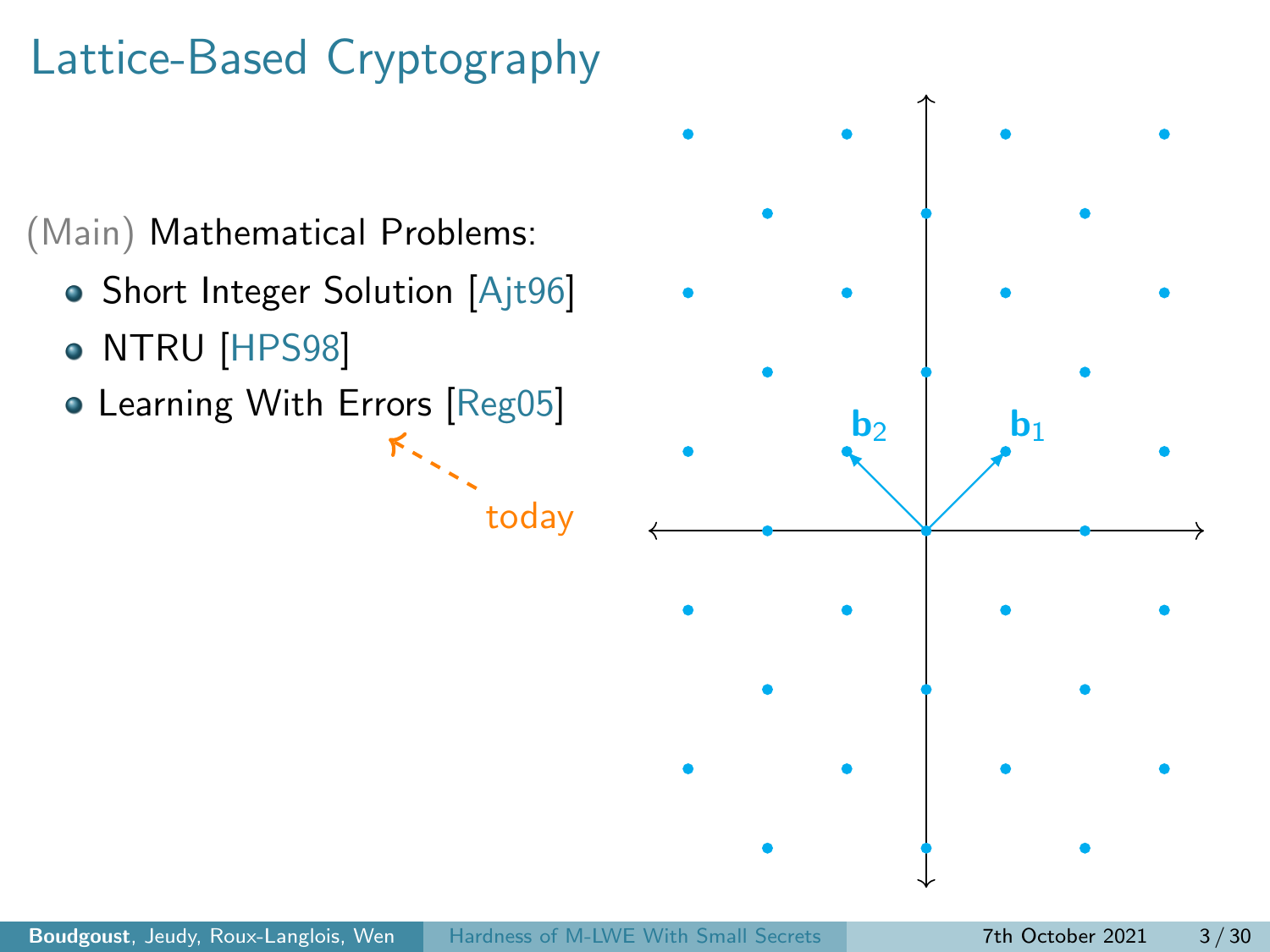# Lattice-Based Cryptography

(Main) Mathematical Problems:

- Short Integer Solution [\[Ajt96\]](#page-68-0)
- NTRU [\[HPS98\]](#page-70-0)
- Learning With Errors [\[Reg05\]](#page-71-1)
	- $\blacktriangleright$  at least as hard as problems over Euclidean lattices
	- $\triangleright$  "simple" linear algebra & parallelizable
	- $\triangleright$  wide range of cryptographic applications
	- $\blacktriangleright$  in practice: structured variants

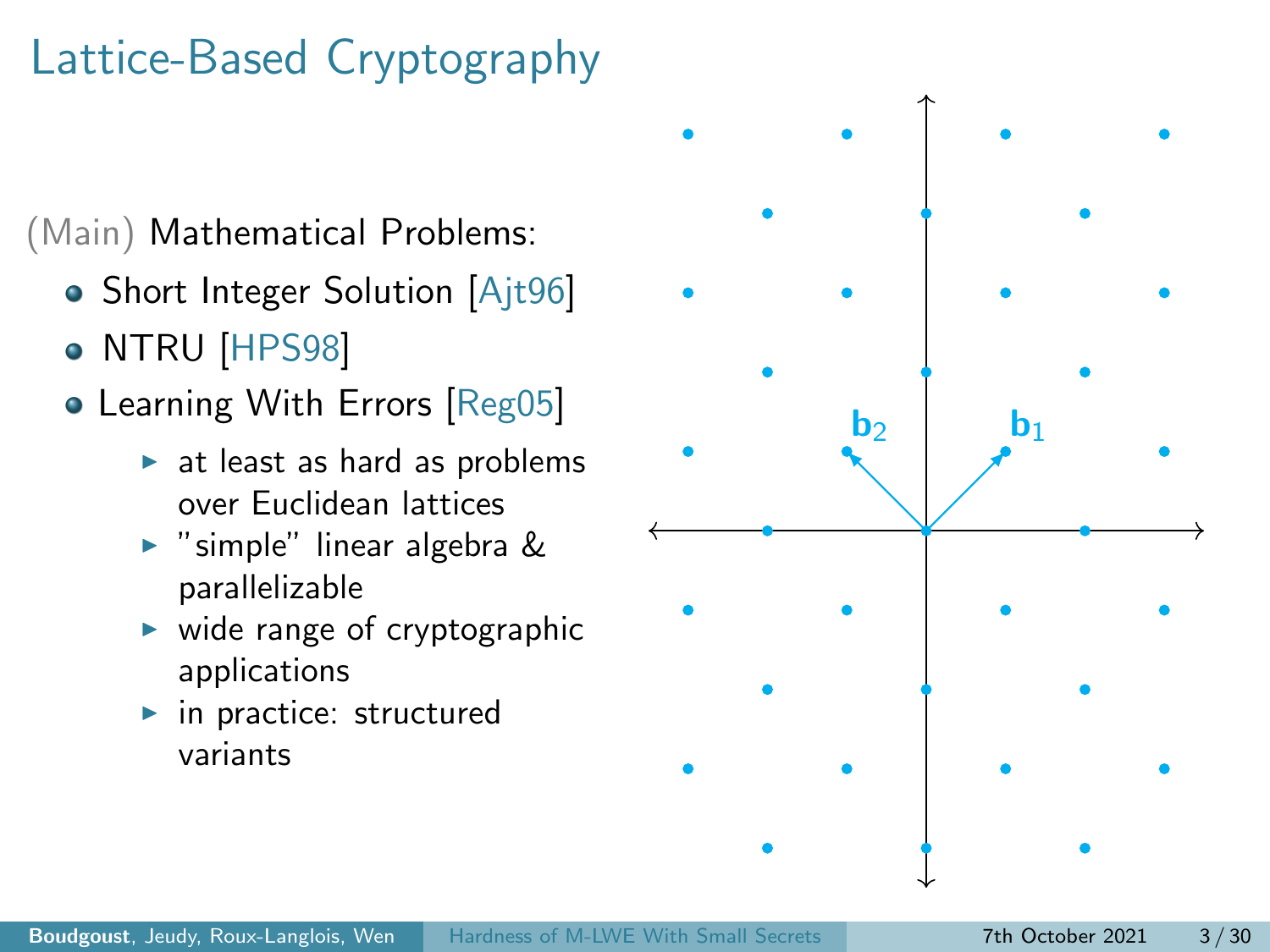### **Outline**









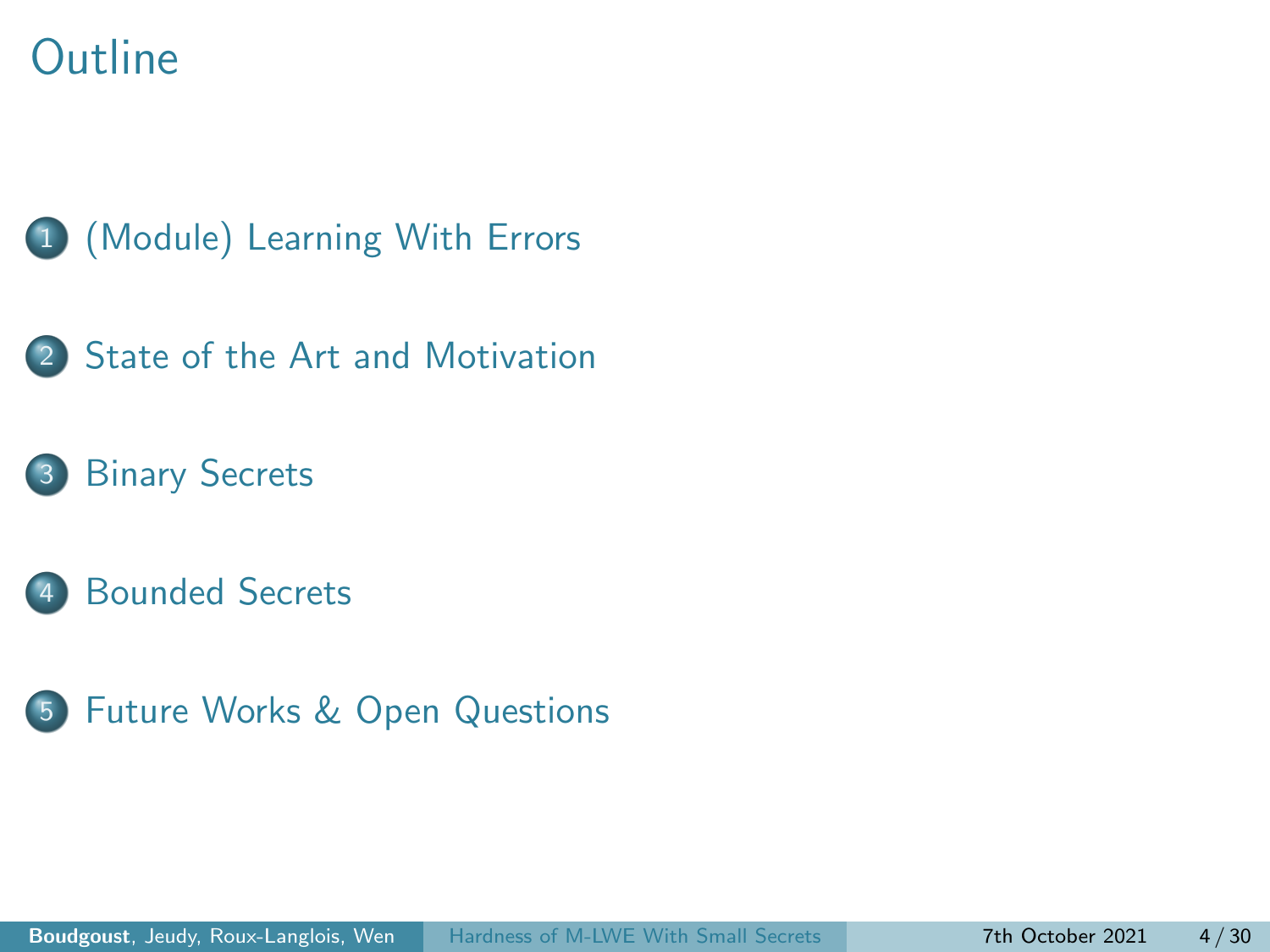### <span id="page-10-0"></span>**Outline**

#### 1 [\(Module\) Learning With Errors](#page-10-0)

[State of the Art and Motivation](#page-30-0)

- 
- 5 [Future Works & Open Questions](#page-63-0)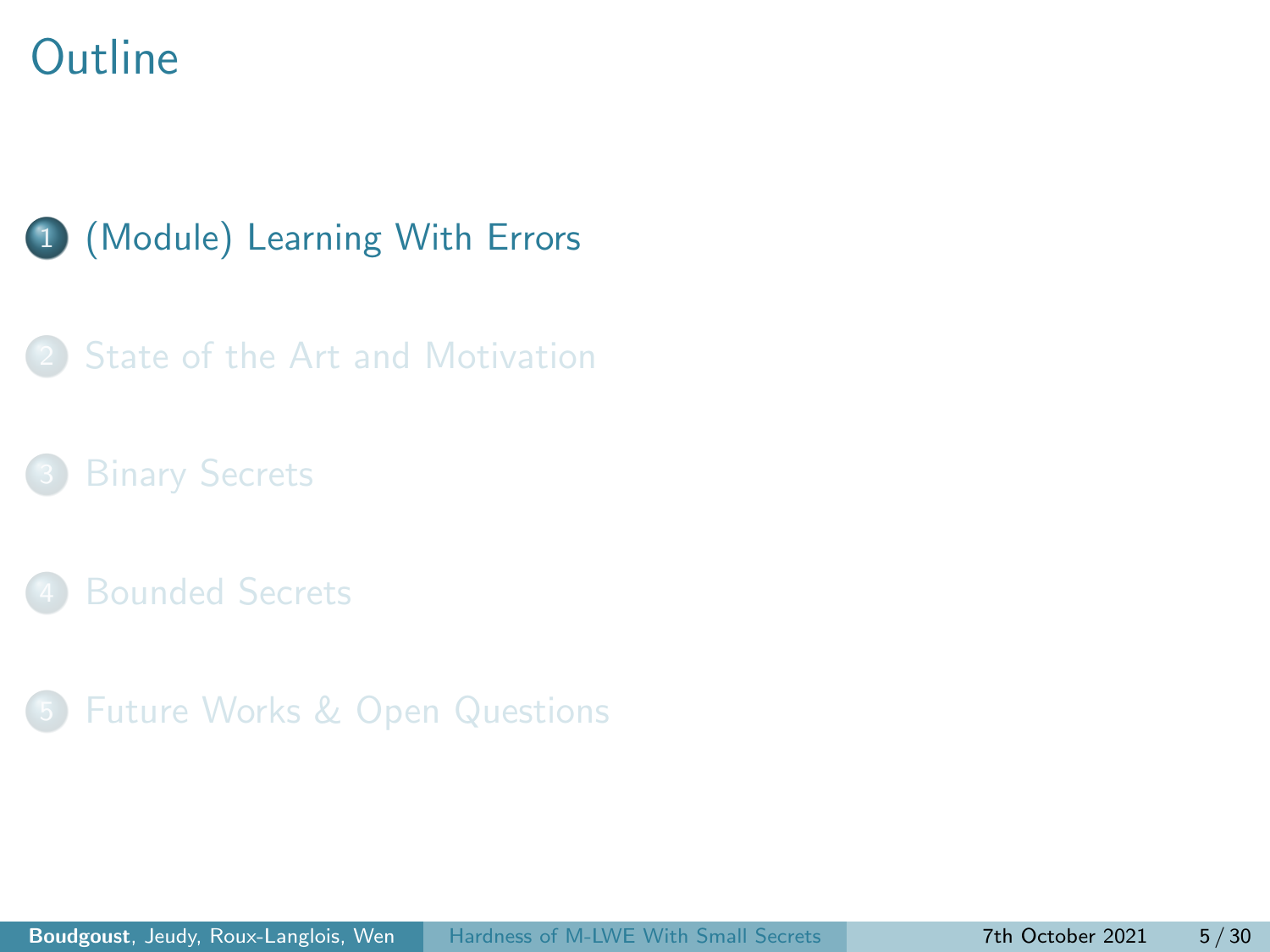Set  $\mathbb{Z}_q = \mathbb{Z}/q\mathbb{Z}$  for some integer q Given  $\vert {\bf A} \vert \sim {\sf Unif}({\mathbb Z}_q^{m \times d}), \ \vert {\bf b} \vert \in {\mathbb Z}_q^m, \ \vert {\bf s} \vert \sim \overline {\sf DistrS} \ \ \text{over} \ {\mathbb Z}^d, \ \vert {\bf e} \vert \sim \overline {\sf DistrE} \ \ \text{over} \ {\mathbb Z}^m$ 

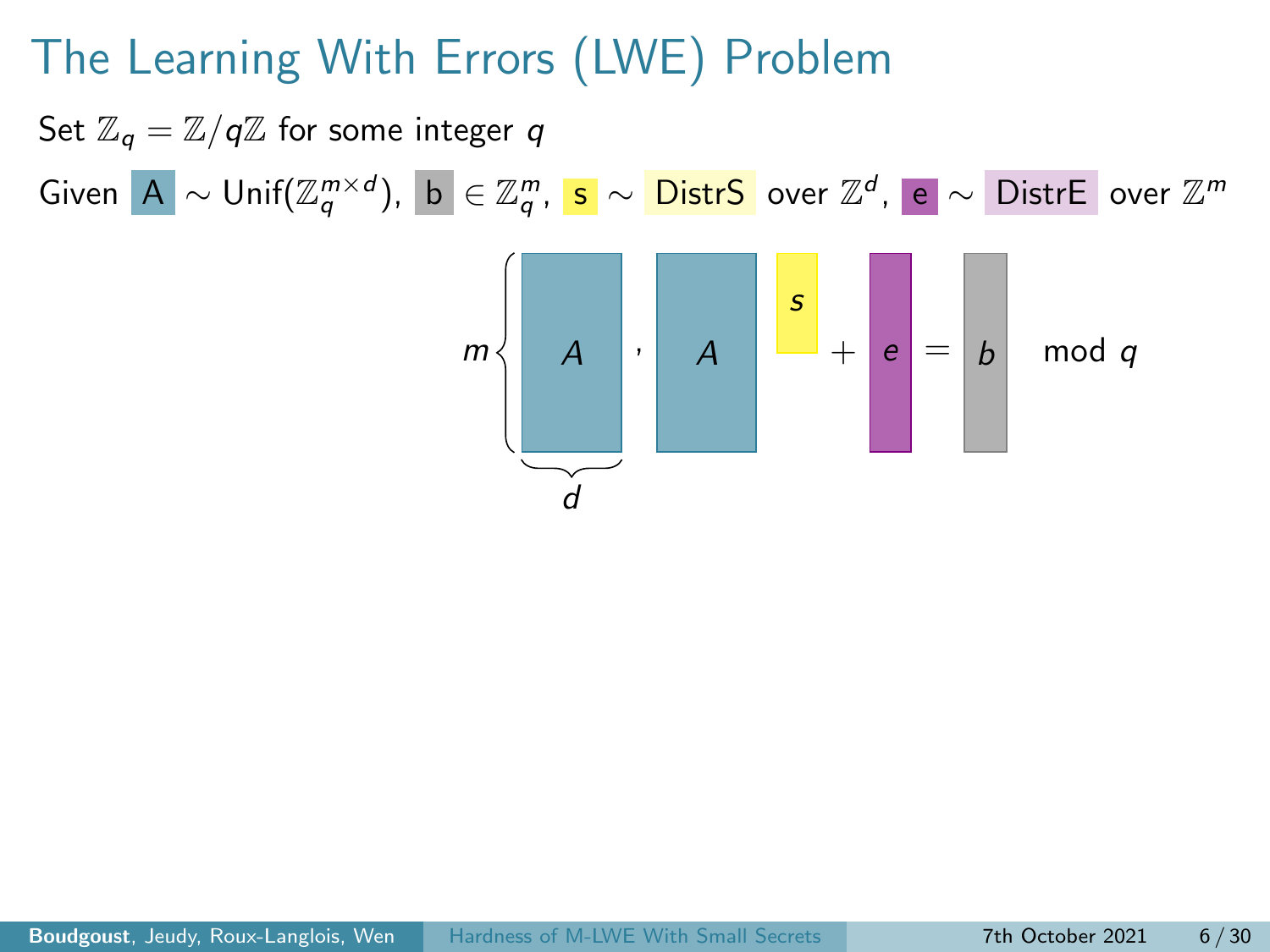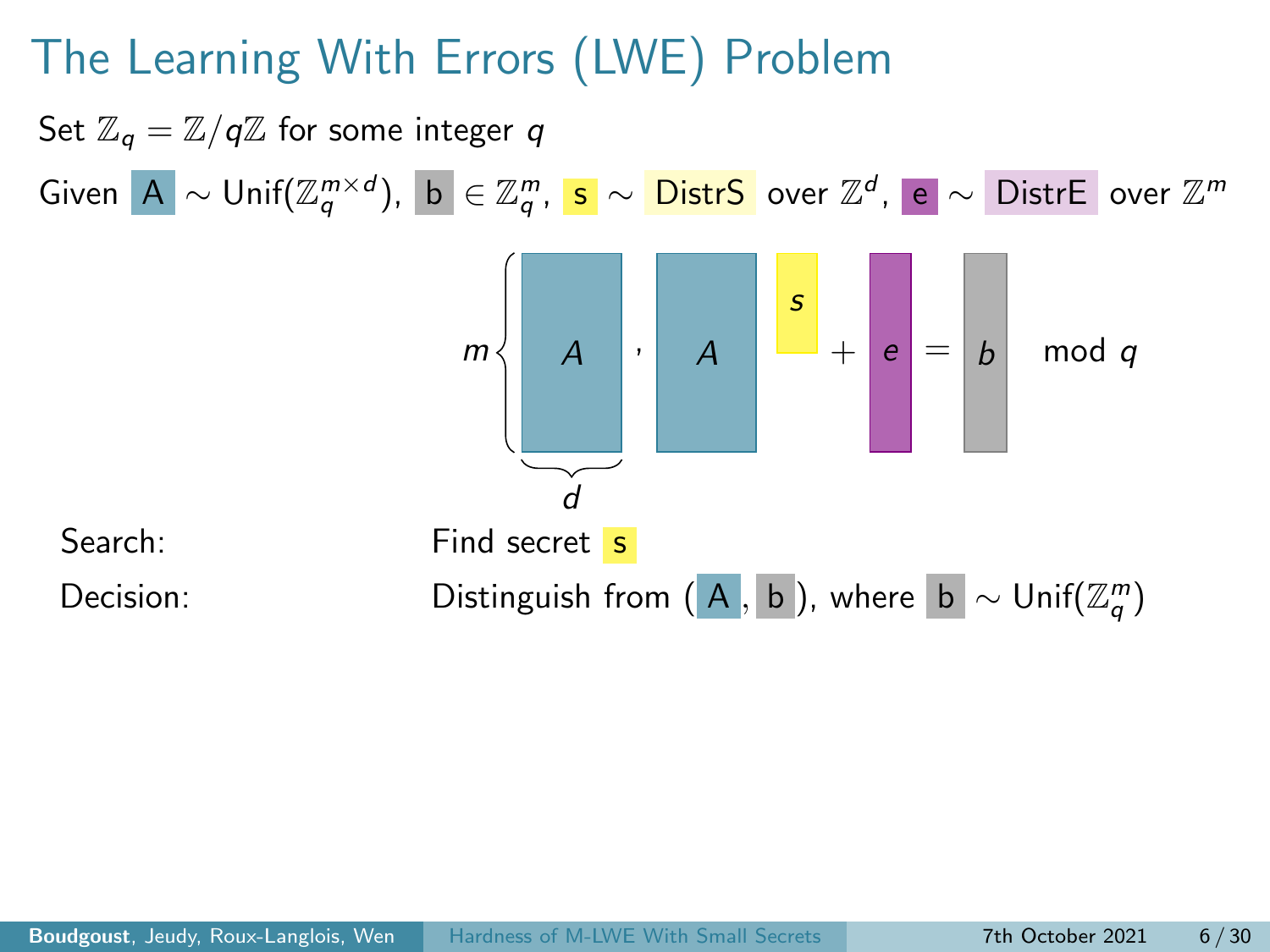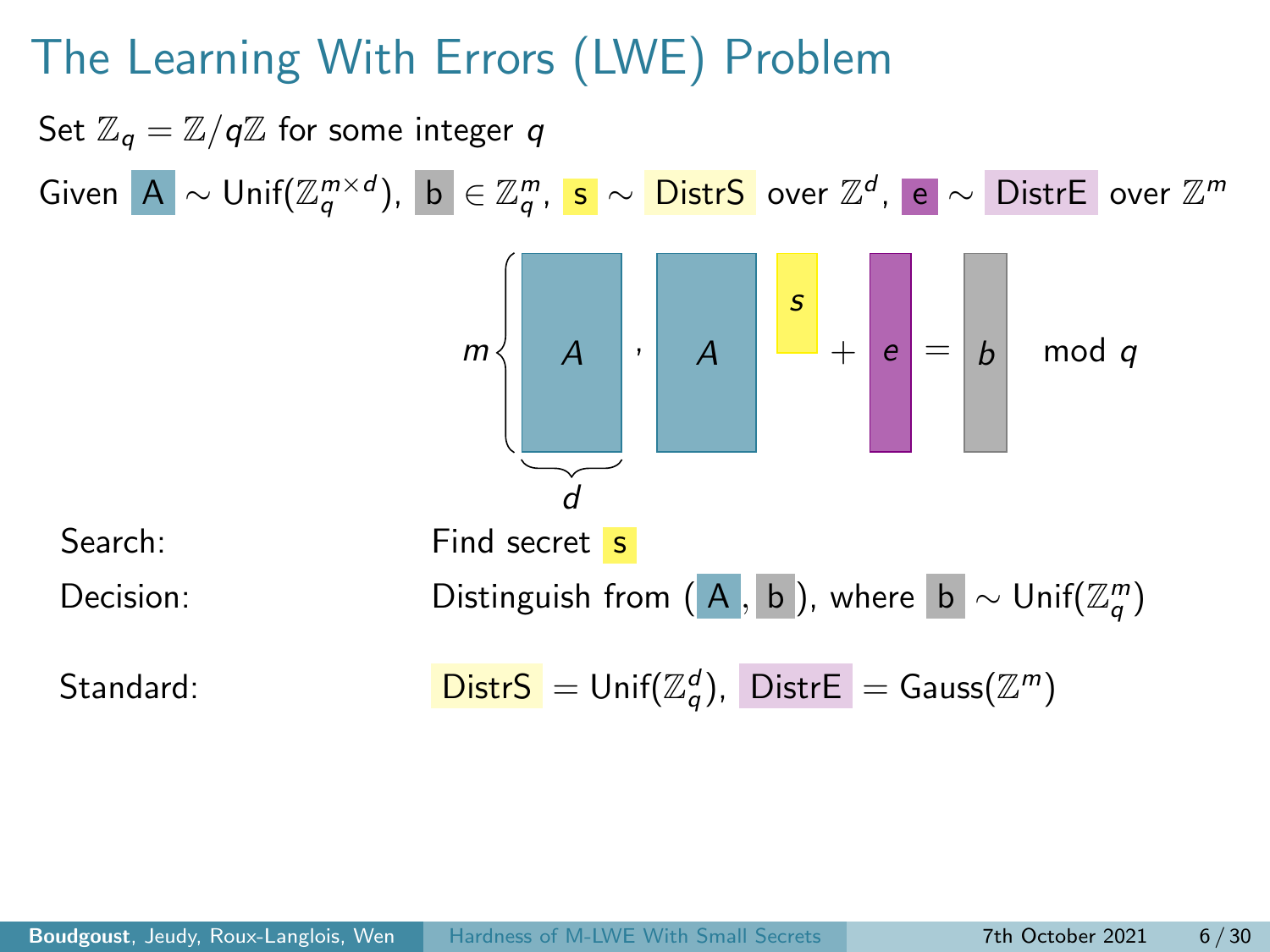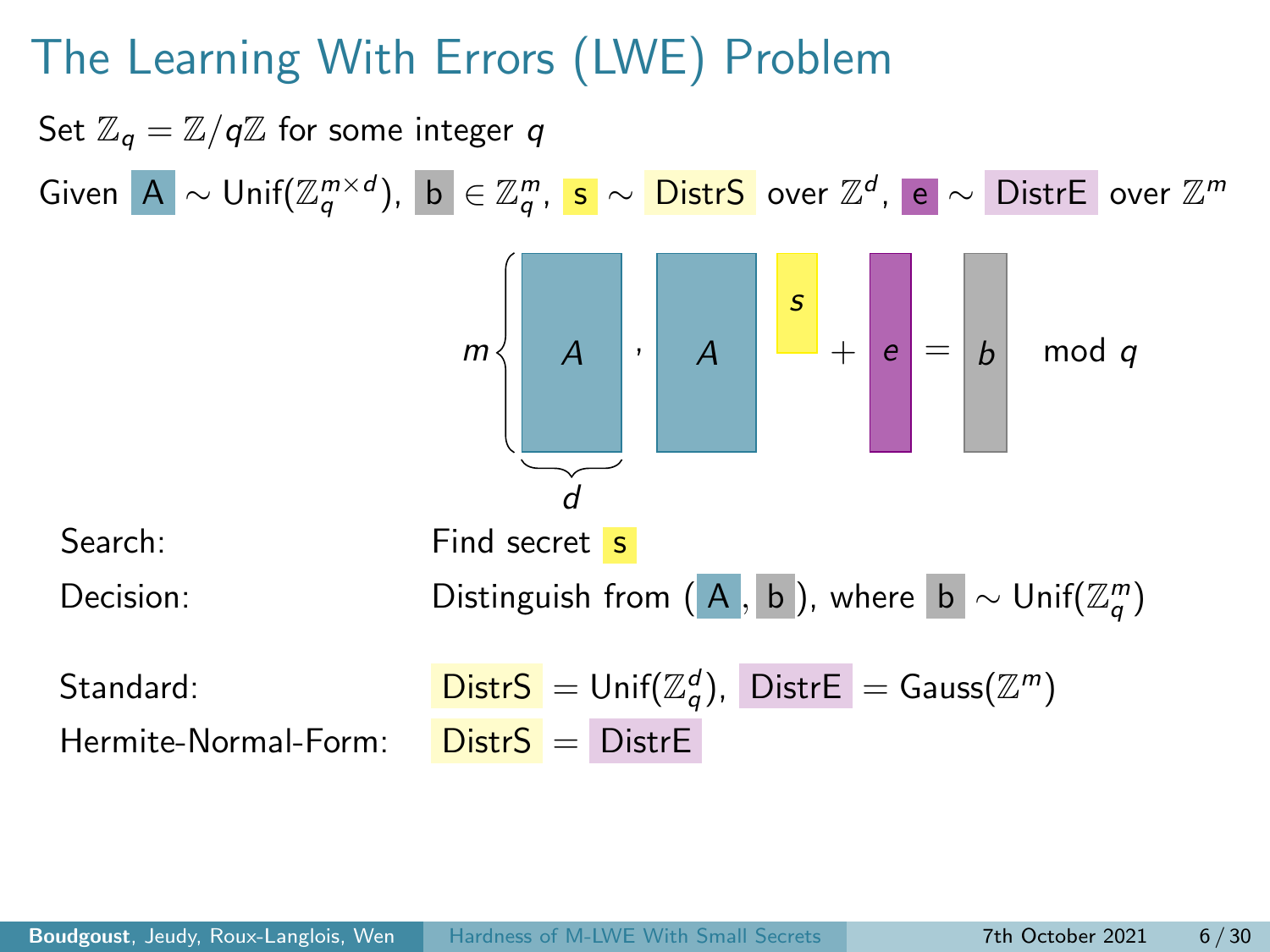Set  $\mathbb{Z}_q = \mathbb{Z}/q\mathbb{Z}$  for some integer q Given  $\vert {\bf A} \vert \sim {\sf Unif}({\mathbb Z}_q^{m \times d}), \ \vert {\bf b} \vert \in {\mathbb Z}_q^m, \ \vert {\bf s} \vert \sim \overline {\sf DistrS} \ \ \text{over} \ {\mathbb Z}^d, \ \vert {\bf e} \vert \sim \overline {\sf DistrE} \ \ \text{over} \ {\mathbb Z}^m$  $A \mid \cdot \mid A$ s  $m \leftarrow A \quad | \cdot | \quad A \quad | \quad \textcolor{red}{\text{---}} + | \textcolor{red}{e} \textcolor{black}{|} = | \textcolor{red}{b} | \quad \textsf{mod} \; q$ d Search: Find secret s Decision: Distinguish from  $(A, b)$ , where  $b \sim \textsf{Unif}(\mathbb{Z}_q^m)$  $\mathsf{StartS} = \mathsf{Unif}(\mathbb{Z}_q^d)$ ,  $\mathsf{DistrE} = \mathsf{Gauss}(\mathbb{Z}^m)$ Hermite-Normal-Form:  $Dist S = Dist F$  $\eta$ -bounded secret: Distr $S = \mathsf{Unif}(\{0,\ldots,\eta-1\}^d)$   $\eta \ll q$ **Binary secret:** Distr $S = \text{Unif}(\{0, 1\}^d) = 2$ -bounded

Boudgoust, Jeudy, Roux-Langlois, Wen [Hardness of M-LWE With Small Secrets](#page-0-0) 7th October 2021 6/30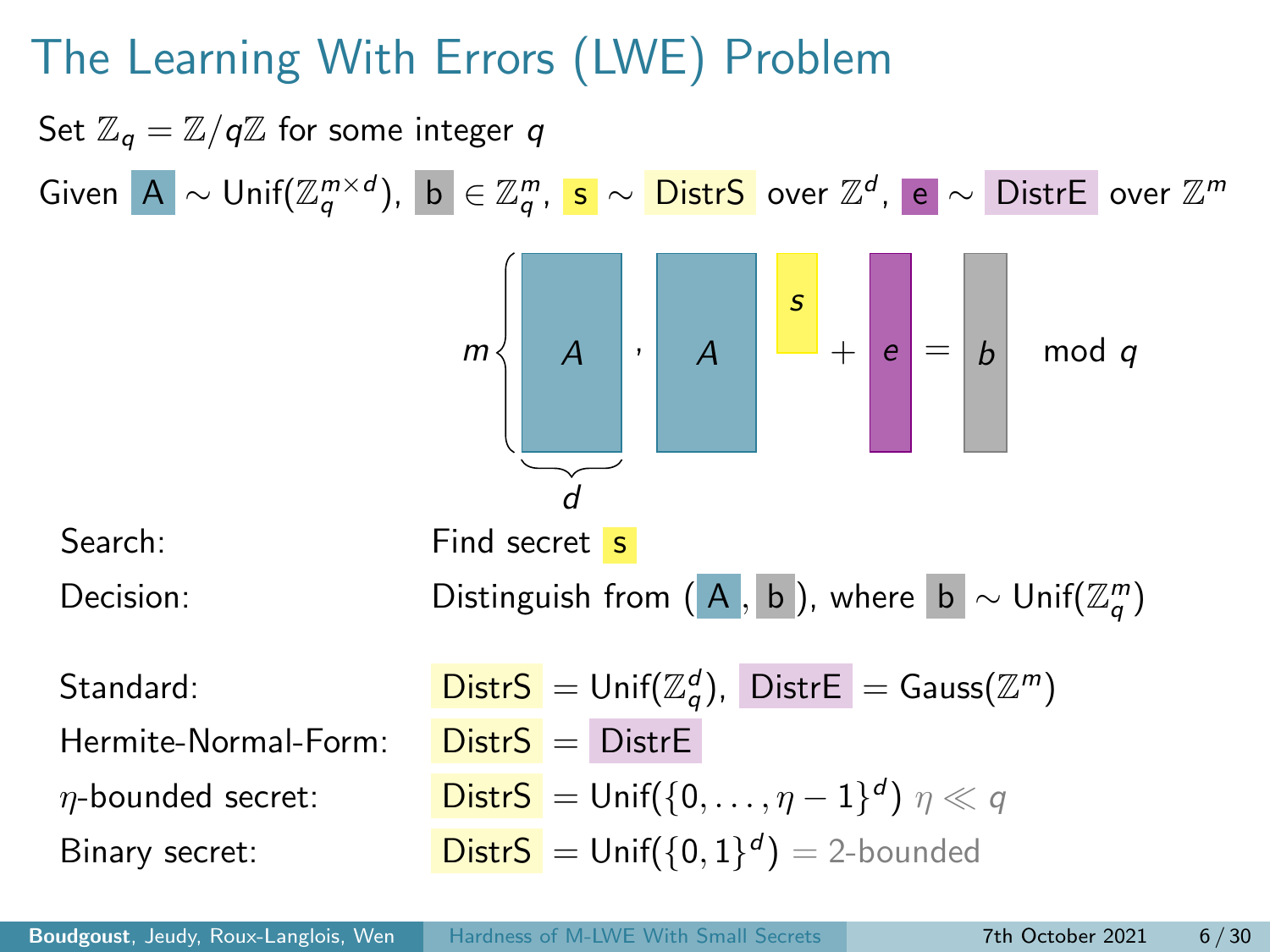Set  $\mathbb{Z}_q = \mathbb{Z}/q\mathbb{Z}$  for some integer q Given  $\vert {\bf A} \vert \sim {\sf Unif}({\mathbb Z}_q^{m \times d}), \ \vert {\bf b} \vert \in {\mathbb Z}_q^m, \ \vert {\bf s} \vert \sim \overline {\sf DistrS} \ \ \text{over} \ {\mathbb Z}^d, \ \vert {\bf e} \vert \sim \overline {\sf DistrE} \ \ \text{over} \ {\mathbb Z}^m$  $A \mid \cdot \mid A$ s  $m \leftarrow A \quad | \cdot | \quad A \quad | \quad \textcolor{red}{\text{---}} + | \textcolor{red}{e} \textcolor{black}{|} = | \textcolor{red}{b} | \quad \textsf{mod} \; q$ d Search: Find secret s Decision: Distinguish from  $(A, b)$ , where  $b \sim \textsf{Unif}(\mathbb{Z}_q^m)$  $\mathsf{StartS} = \mathsf{Unif}(\mathbb{Z}_q^d)$ ,  $\mathsf{DistrE} = \mathsf{Gauss}(\mathbb{Z}^m)$ Hermite-Normal-Form:  $Dist S = Dist F$  $\eta$ -bounded secret: Distr $S = \mathsf{Unif}(\{0,\ldots,\eta-1\}^d)$   $\eta \ll q$ **Binary secret:** Distr $S = \text{Unif}(\{0, 1\}^d) = 2$ -bounded small secret

Boudgoust, Jeudy, Roux-Langlois, Wen [Hardness of M-LWE With Small Secrets](#page-0-0) 7th October 2021 6/30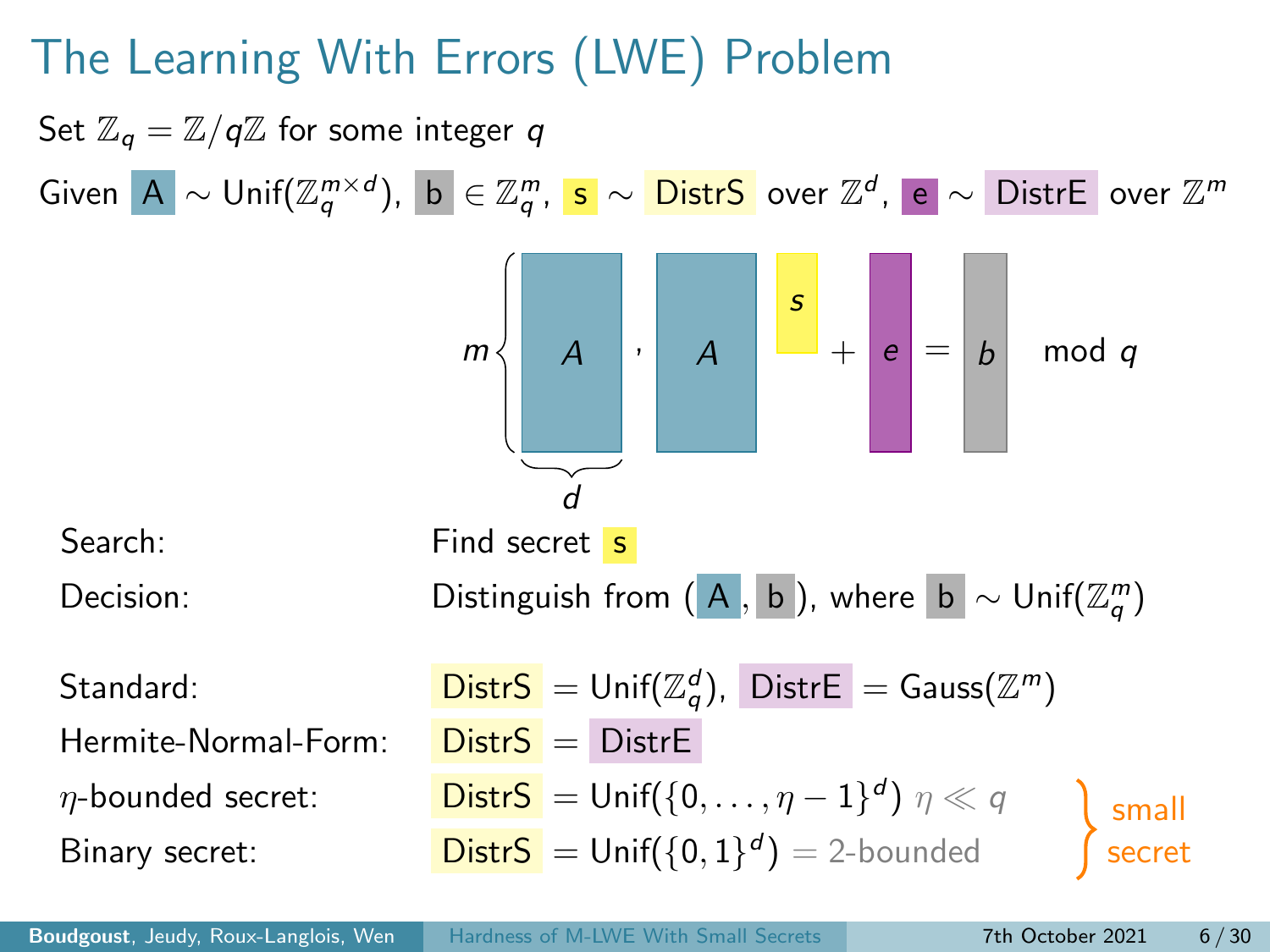

Boudgoust, Jeudy, Roux-Langlois, Wen [Hardness of M-LWE With Small Secrets](#page-0-0) 7th October 2021 6/30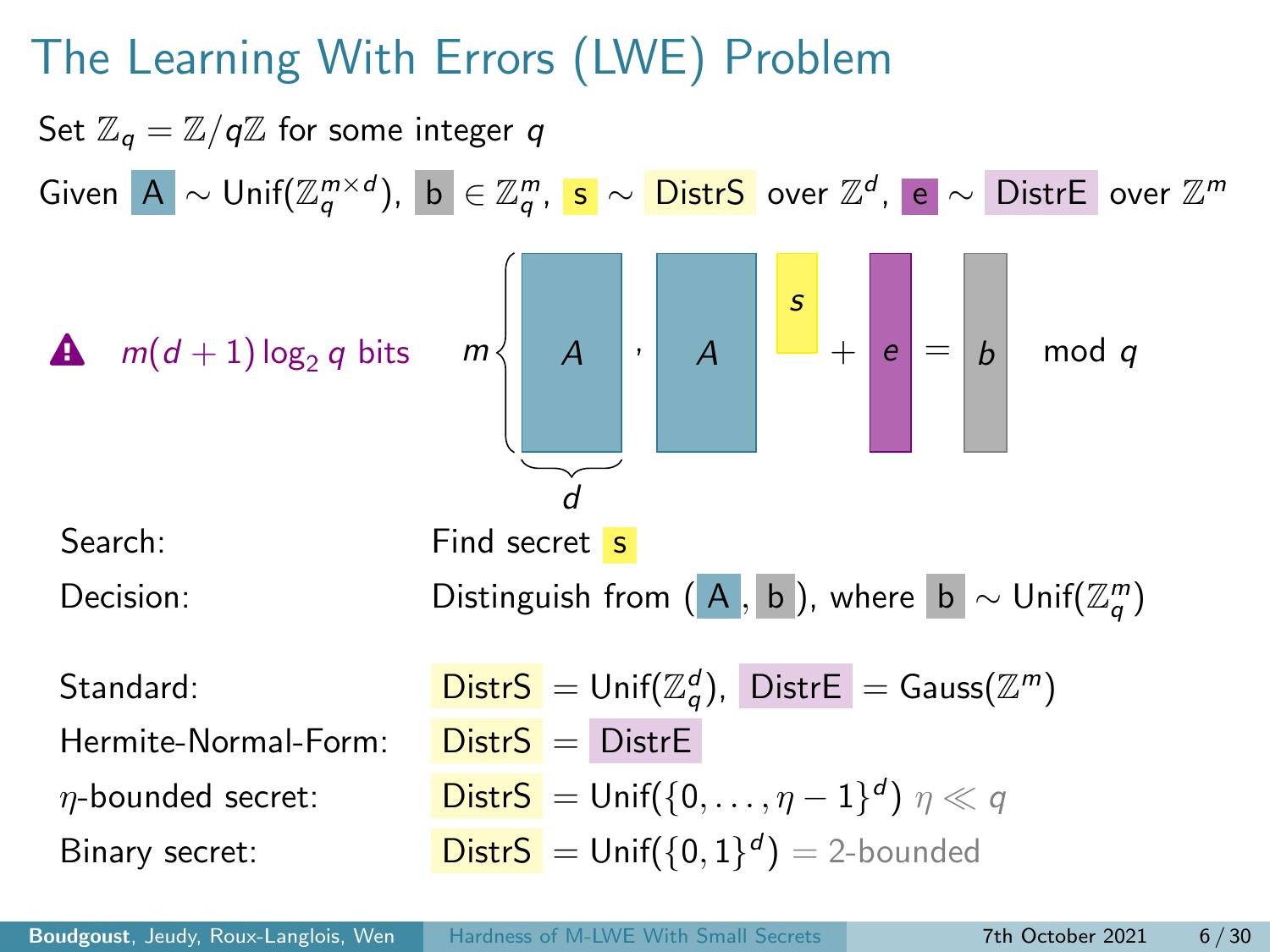## Idea <sup>Q</sup>

# Reduce sizes of the public key schemes and speed-up the calculations by adding structure!

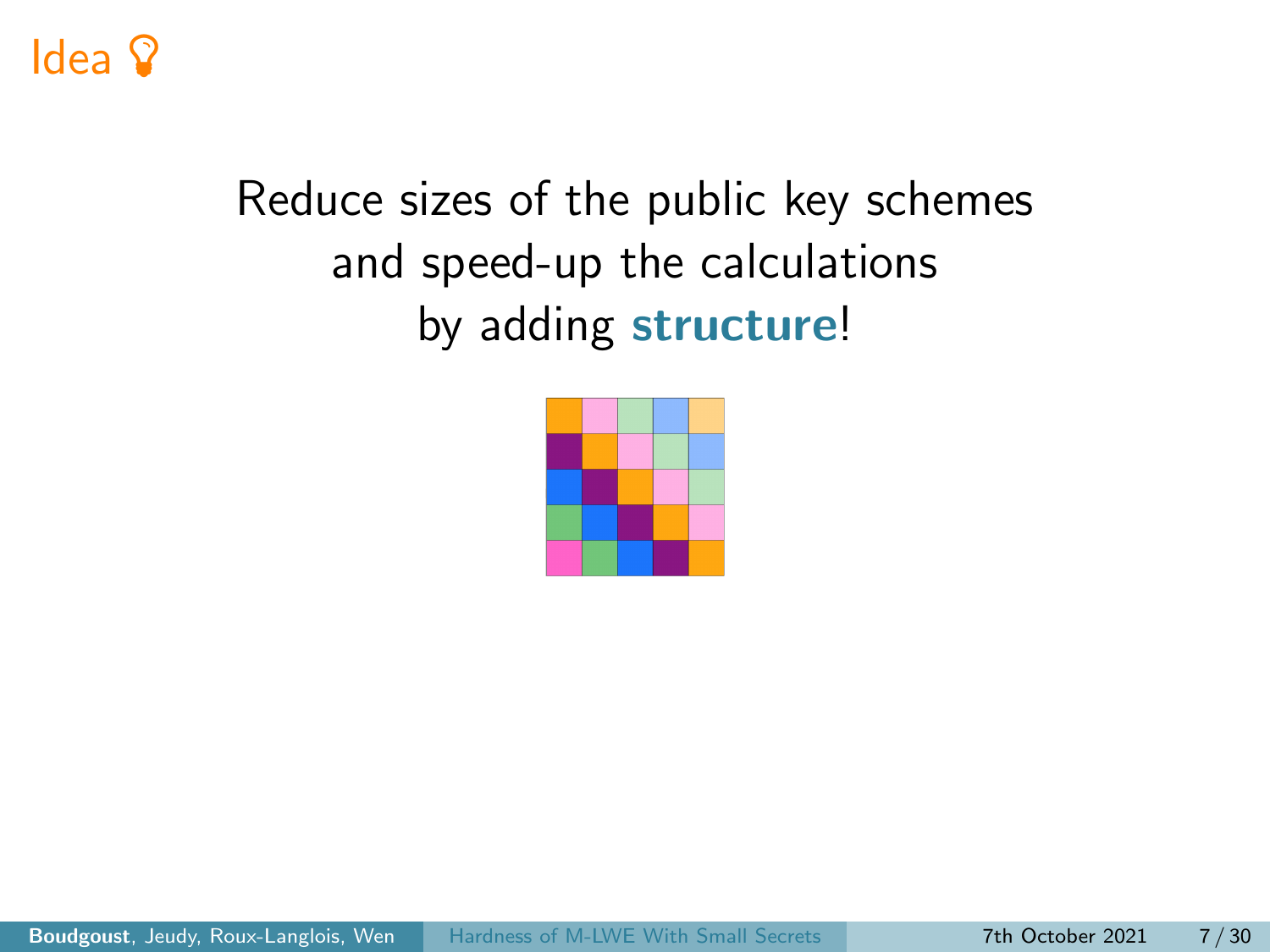## Idea

# Reduce sizes of the public key schemes and speed-up the calculations by adding structure!



How? Replace  $\mathbb Z$  by the ring of integers R of some number field K Think of  $R = \mathbb{Z}[x]/\langle x^n + 1 \rangle$  and  $K = \mathbb{Q}[x]/\langle x^n + 1 \rangle$  with  $n = 2^{\ell}$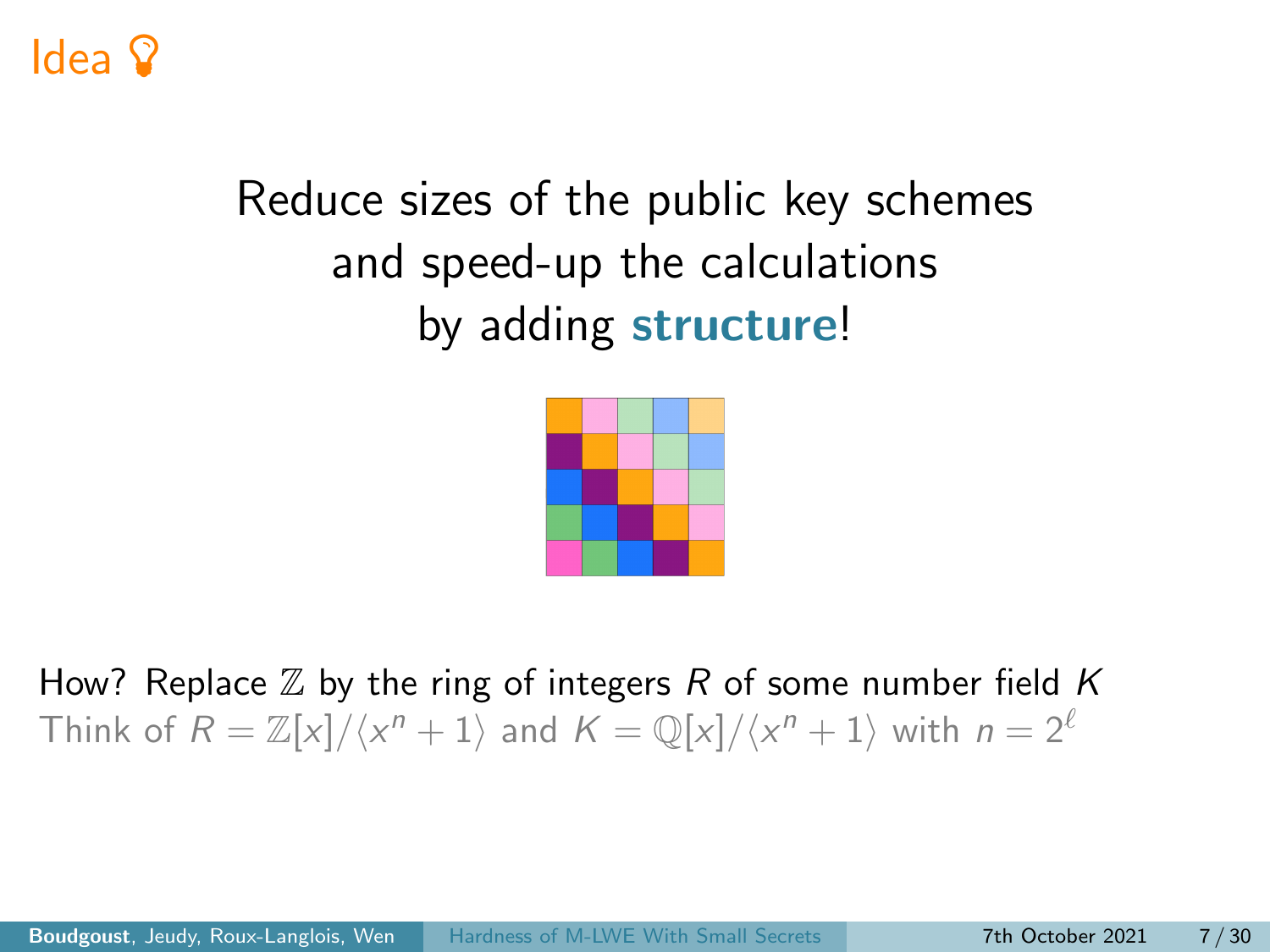## Idea

# Reduce sizes of the public key schemes and speed-up the calculations by adding structure!



How? Replace  $\mathbb Z$  by the ring of integers R of some number field K Think of  $R = \mathbb{Z}[x]/\langle x^n + 1 \rangle$  and  $K = \mathbb{Q}[x]/\langle x^n + 1 \rangle$  with  $n = 2^{\ell}$ 

Before: multiplication of two integers  $a \cdot b \in \mathbb{Z}$ Now: multiplication of two polynomials  $a \cdot b \in R$  modulo  $x^n + 1$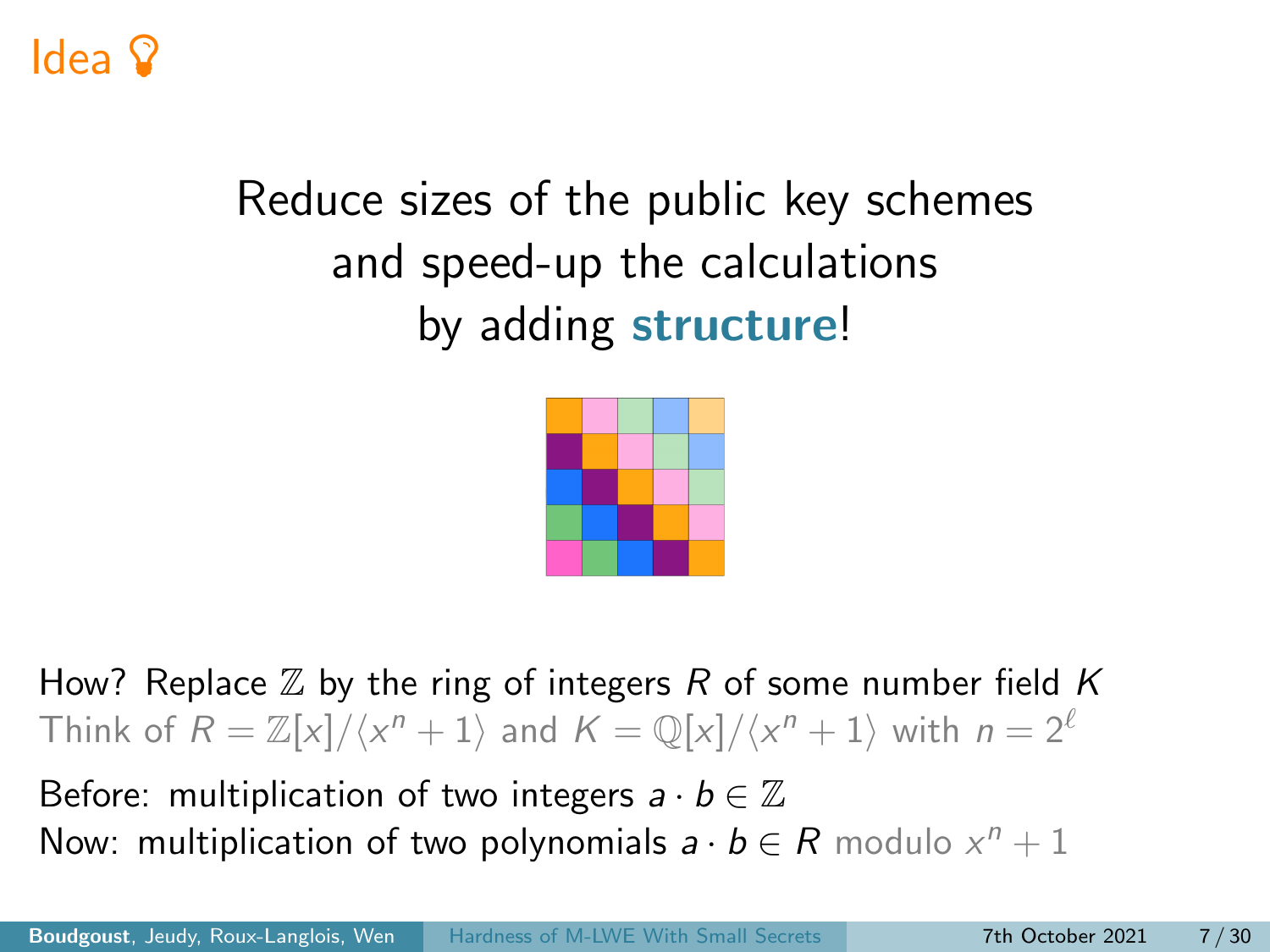Consider  $n = 2$  yielding  $R = \mathbb{Z}[x]/\langle x^2 + 1 \rangle$ 

 $\triangle$  Very low degree, not suited for real crypto schemes  $;-$ )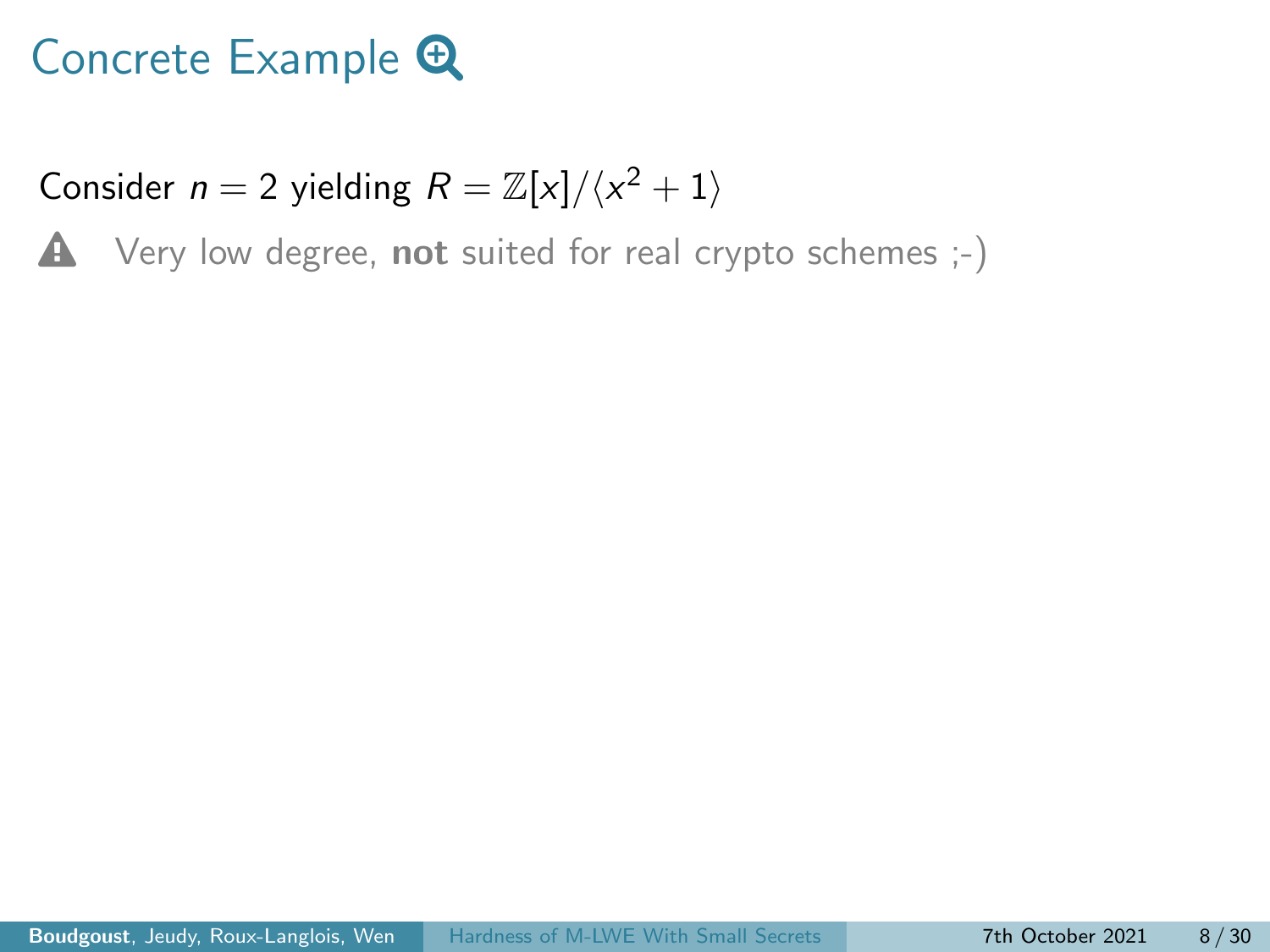Consider  $n = 2$  yielding  $R = \mathbb{Z}[x]/\langle x^2 + 1 \rangle$ 

 $\triangle$  Very low degree, not suited for real crypto schemes  $;-)$ 

Let  $f = 3x + 4$  and  $g = -6x + 1$  be elements in R

4 Addition:

\n
$$
f + g = -3x + 5 \qquad \in R
$$
\n4 Multiplication:

\n
$$
f \cdot g = (3x + 4)(-6x + 1)
$$
\n
$$
= -18x^{2} + 3x - 24x + 4 \quad (\text{use } x^{2} + 1 = 0)
$$
\n
$$
= (3 - 24)x + (4 + 18)
$$
\n
$$
= -21x + 22 \qquad \in R
$$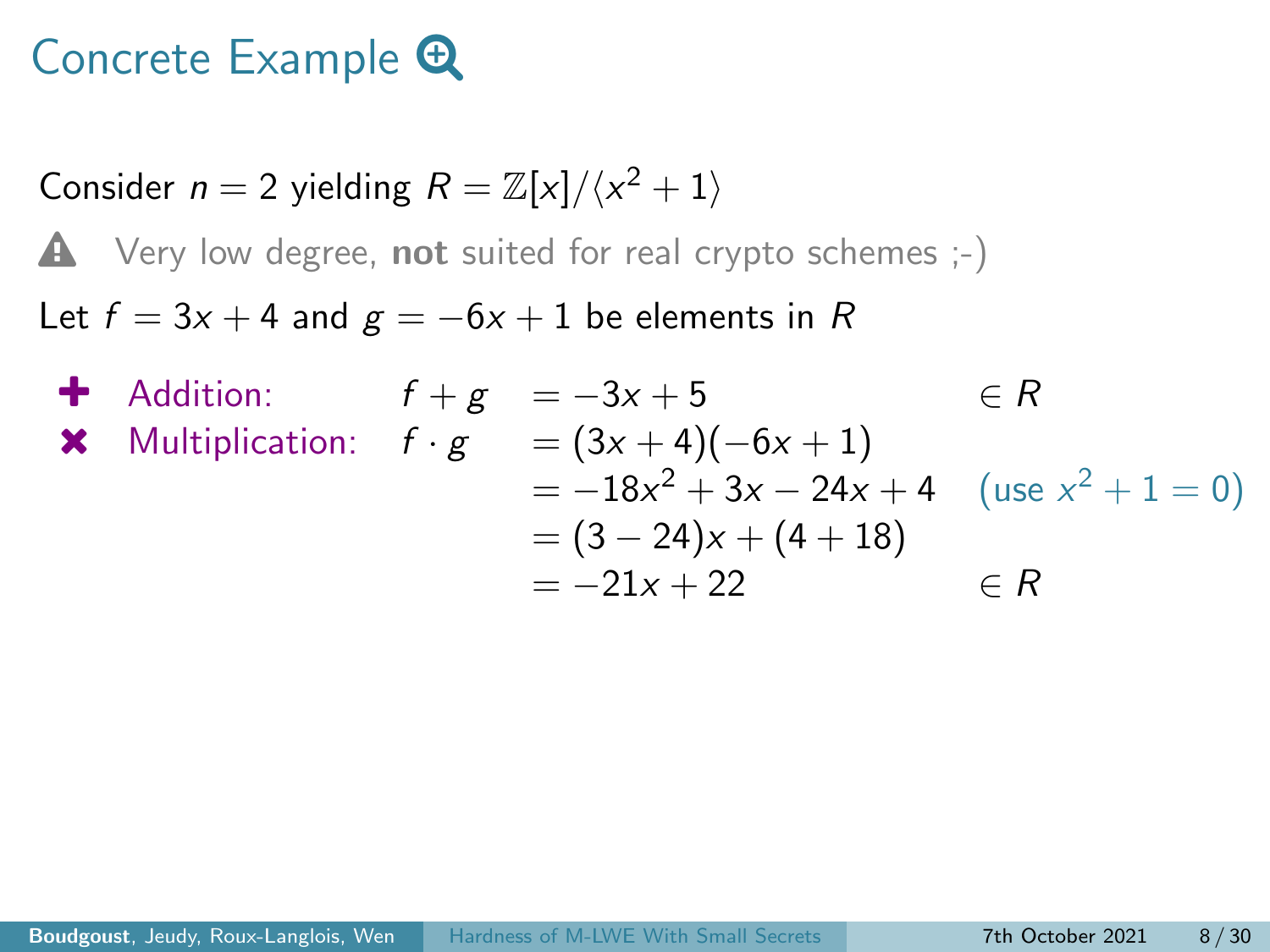Consider  $n = 2$  yielding  $R = \mathbb{Z}[x]/\langle x^2 + 1 \rangle$ 

 $\triangle$  Very low degree, not suited for real crypto schemes  $;-$ )

Let  $f = 3x + 4$  and  $g = -6x + 1$  be elements in R

4 Addition:

\n
$$
f + g = -3x + 5 \qquad \in R
$$
\n4 Multiplication:

\n
$$
f \cdot g = (3x + 4)(-6x + 1)
$$
\n
$$
= -18x^{2} + 3x - 24x + 4 \quad (\text{use } x^{2} + 1 = 0)
$$
\n
$$
= (3 - 24)x + (4 + 18)
$$
\n
$$
= -21x + 22 \qquad \in R
$$

Other way:

$$
f \cdot g = \begin{bmatrix} 4 & -3 \\ 3 & 4 \end{bmatrix} \cdot \begin{bmatrix} 1 \\ -6 \end{bmatrix} = \begin{bmatrix} 22 \\ -21 \end{bmatrix}
$$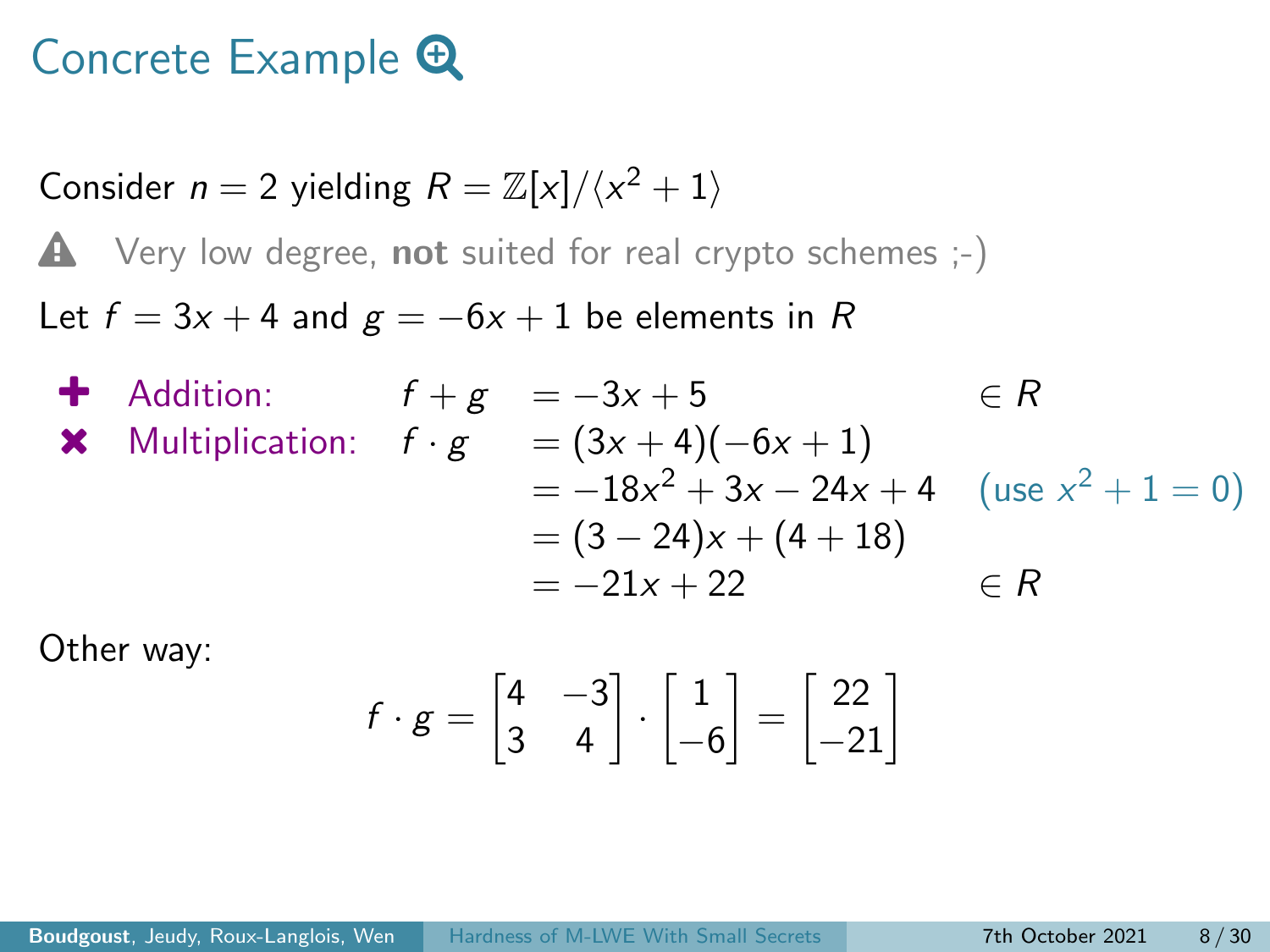Consider  $n = 2$  yielding  $R = \mathbb{Z}[x]/\langle x^2 + 1 \rangle$ 

 $\triangle$  Very low degree, not suited for real crypto schemes  $;-$ )

Let  $f = 3x + 4$  and  $g = -6x + 1$  be elements in R

4 Addition:

\n
$$
f + g = -3x + 5 \qquad \in R
$$
\n4 Multiplication:

\n
$$
f \cdot g = (3x + 4)(-6x + 1)
$$
\n
$$
= -18x^{2} + 3x - 24x + 4 \quad (\text{use } x^{2} + 1 = 0)
$$
\n
$$
= (3 - 24)x + (4 + 18)
$$
\n
$$
= -21x + 22 \qquad \in R
$$

Other way:

$$
f \cdot g = \begin{bmatrix} 4 & -3 \\ 3 & 4 \end{bmatrix} \cdot \begin{bmatrix} 1 \\ -6 \end{bmatrix} = \begin{bmatrix} 22 \\ -21 \end{bmatrix}
$$
  
Rot(*f*)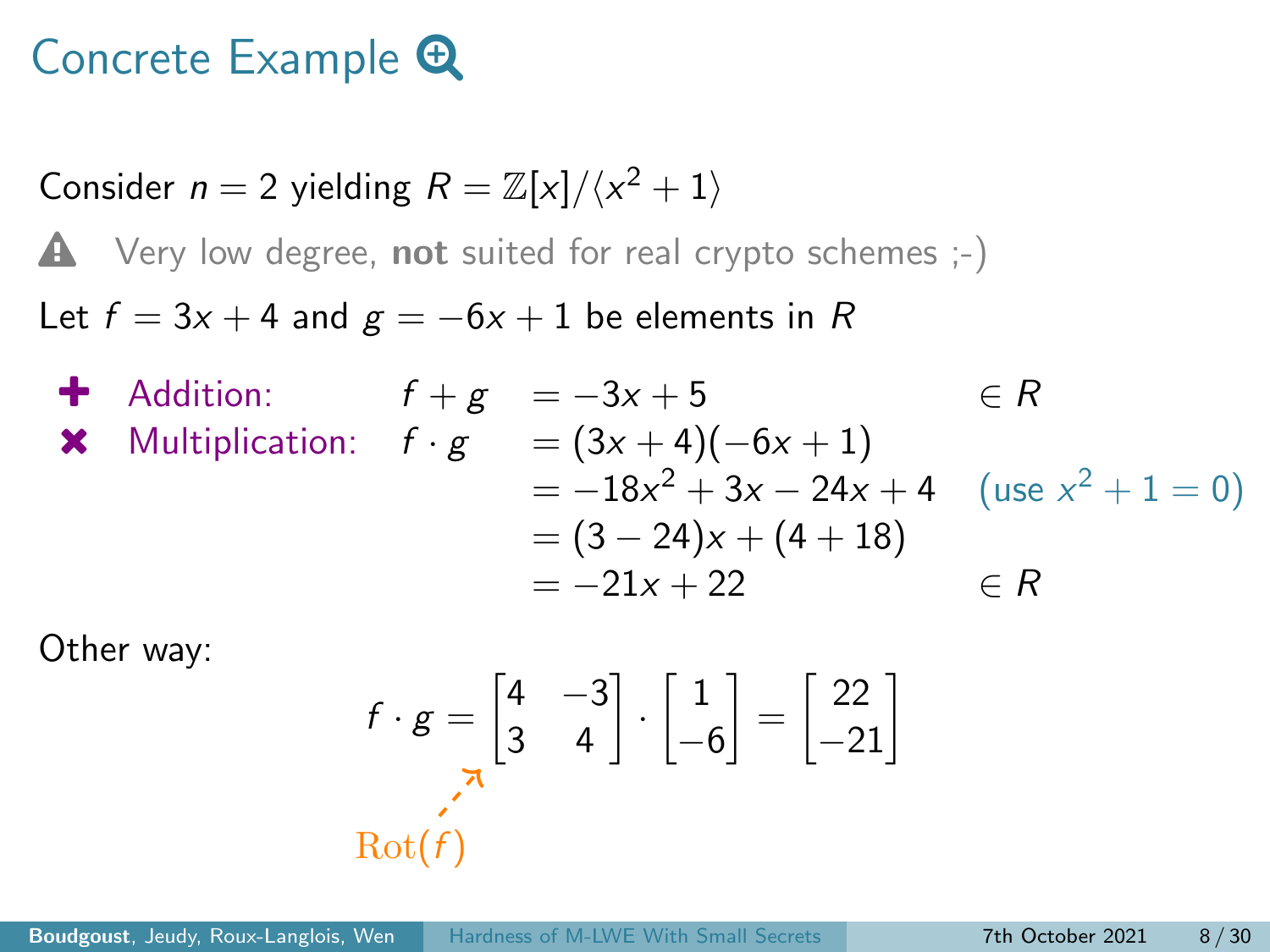Replace  $\mathbb Z$  by R, the ring of integers of some number field K of degree n Set  $R_q = R/qR$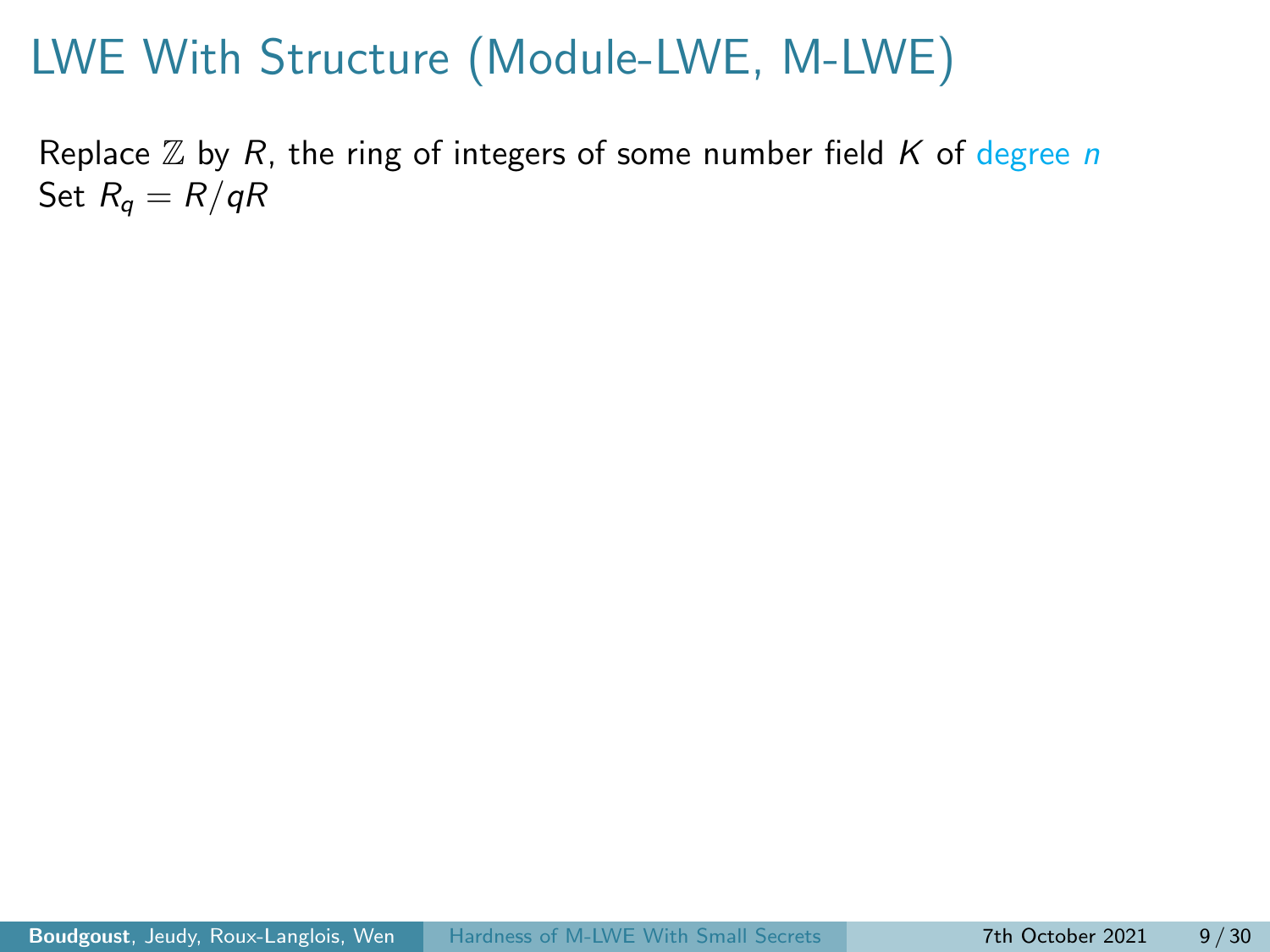Replace  $\mathbb Z$  by R, the ring of integers of some number field K of degree n Set  $R_q = R/qR$ 

Given A  $\sim$  Unif $(R_q^{m\times d})$ , b  $\in R_q^m$ , s  $\sim$  <mark>DistrS</mark> over  $R^d$ , e  $\sim$  DistrE over  $R^m$ 



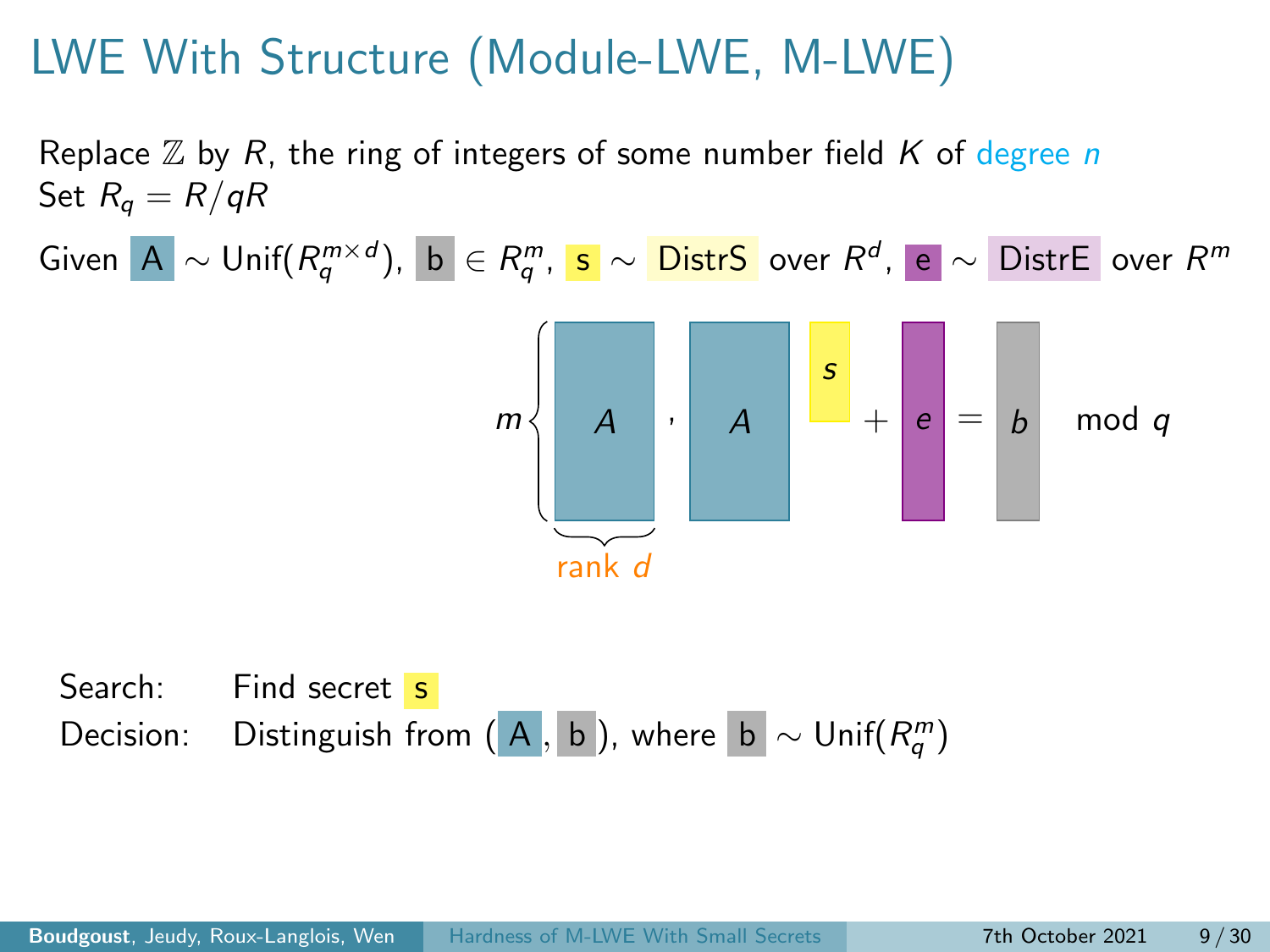Replace  $\mathbb Z$  by R, the ring of integers of some number field K of degree n Set  $R_q = R/qR$ 

Given A  $\sim$  Unif $(R_q^{m\times d})$ , b  $\in R_q^m$ , s  $\sim$  <mark>DistrS</mark> over  $R^d$ , e  $\sim$  DistrE over  $R^m$ 



Search: Find secret s Decision: Distinguish from  $(A, b)$ , where  $b \sim \mathsf{Unif}(R_q^m)$ 

For  $d = 1$ , we call this Ring-LWE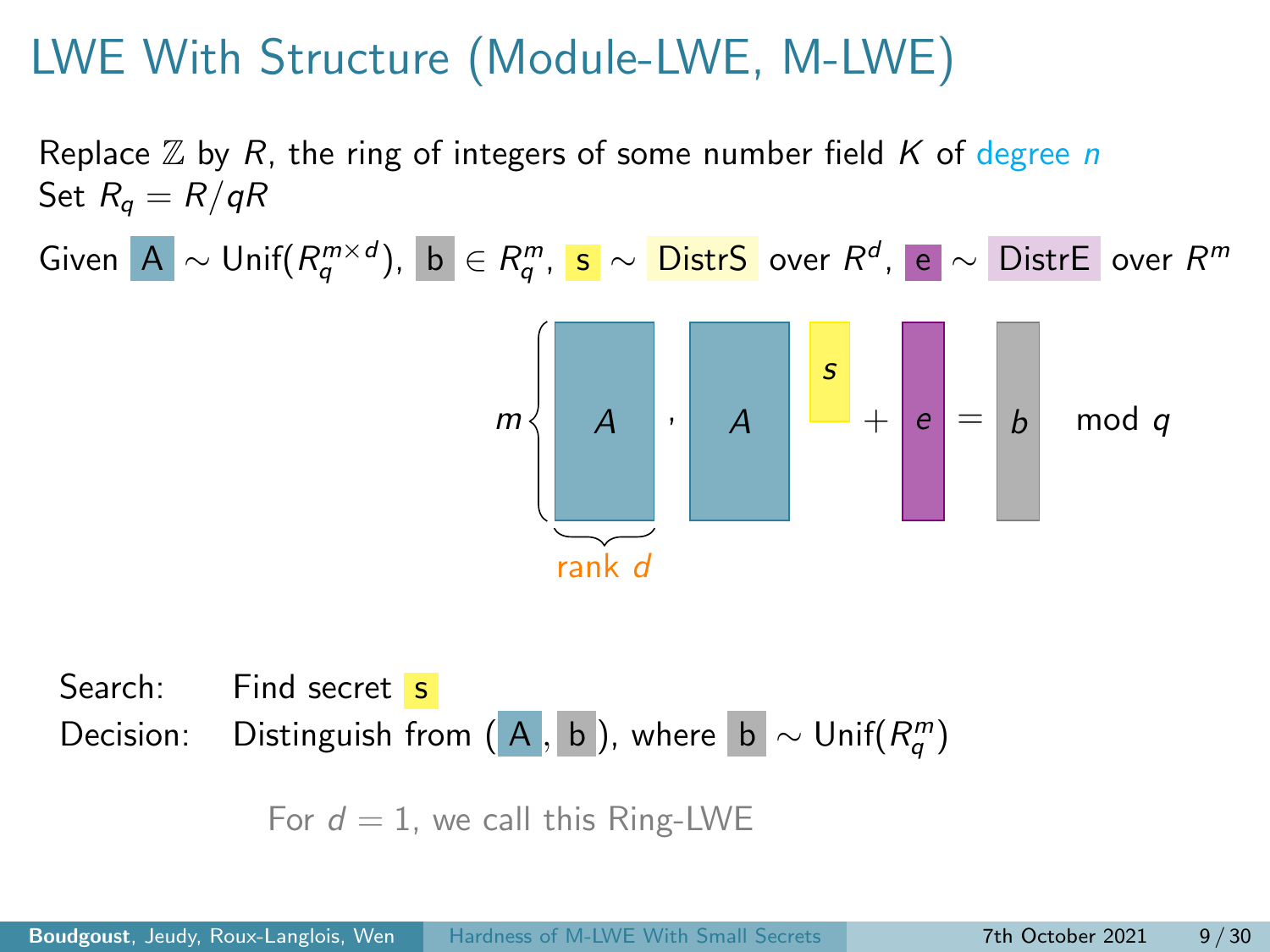Replace  $\mathbb Z$  by R, the ring of integers of some number field K of degree n Set  $R_q = R/qR$ 

Given A  $\sim$  Unif $(R_q^{m\times d})$ , b  $\in R_q^m$ , s  $\sim$  <mark>DistrS</mark> over  $R^d$ , e  $\sim$  DistrE over  $R^m$ 



Search: Find secret s Decision: Distinguish from  $(A, b)$ , where  $b \sim \mathsf{Unif}(R_q^m)$ 

For  $d = 1$ , we call this Ring-LWE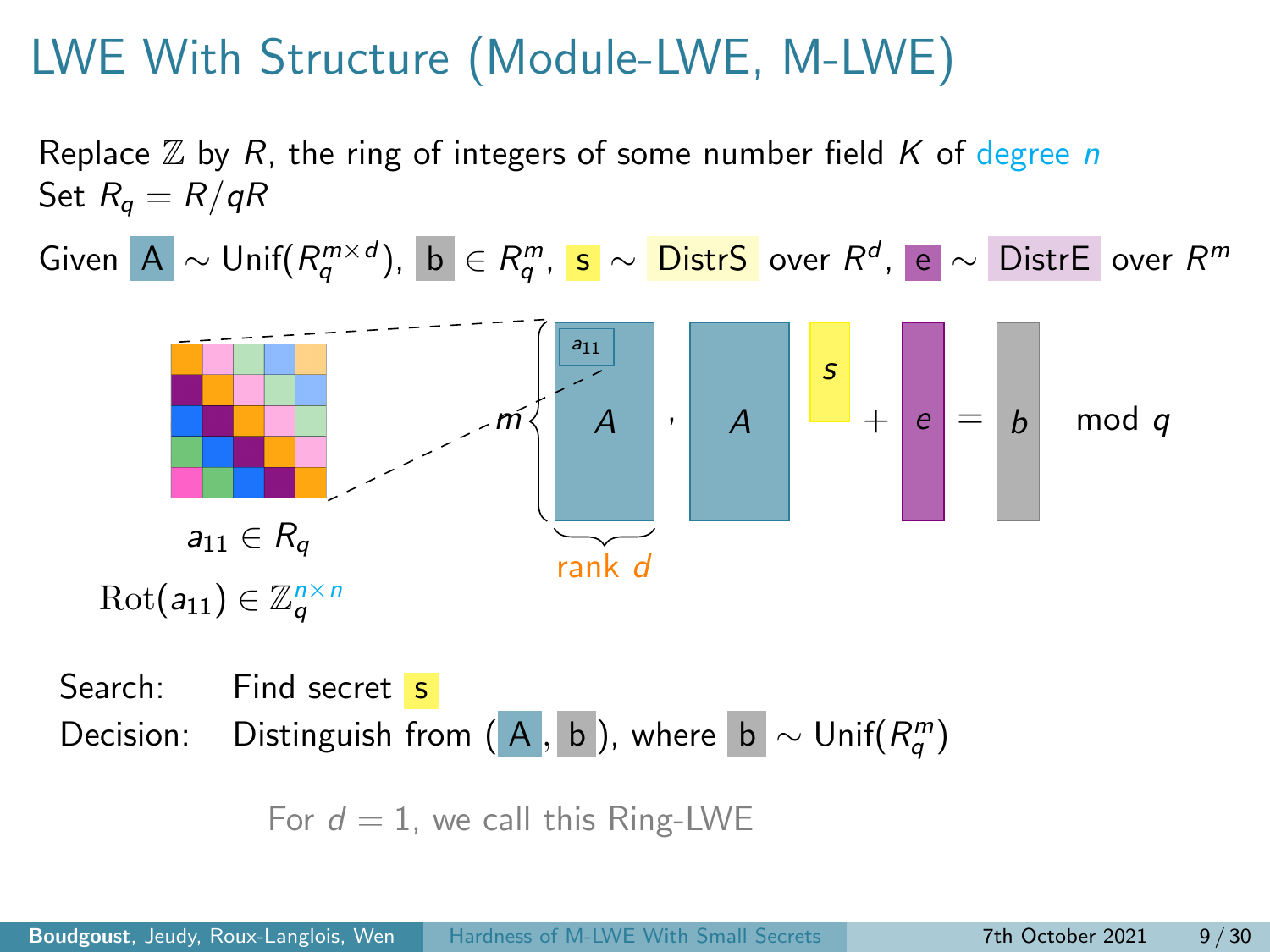#### Importance of Module-LWE

A majority (5 out of 7) of the finalist candidates for the ongoing NIST standardization process are based on *lattice* problems.

Several among them (3 out of 5) are based on (variants of) Module-LWE.

#### Public Key Encryption  $\blacksquare$

- Crystals-Kyber: Module-LWE
- Saber: Module-LWR (deterministic variant)

Digital Signature

Crystals-Dilithium: Module-LWE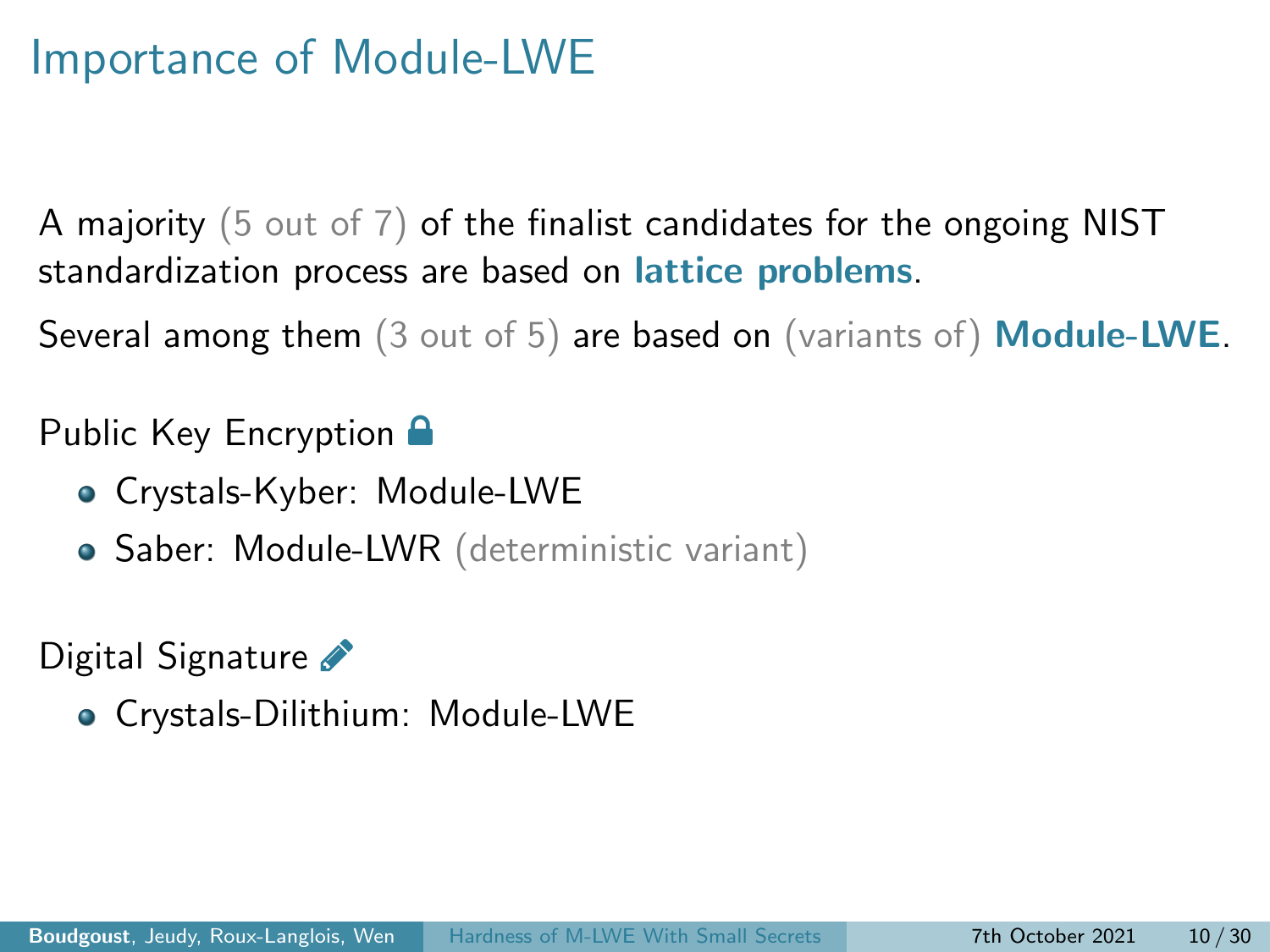#### <span id="page-30-0"></span>**Overview**

#### 1 [\(Module\) Learning With Errors](#page-10-0)



5 [Future Works & Open Questions](#page-63-0)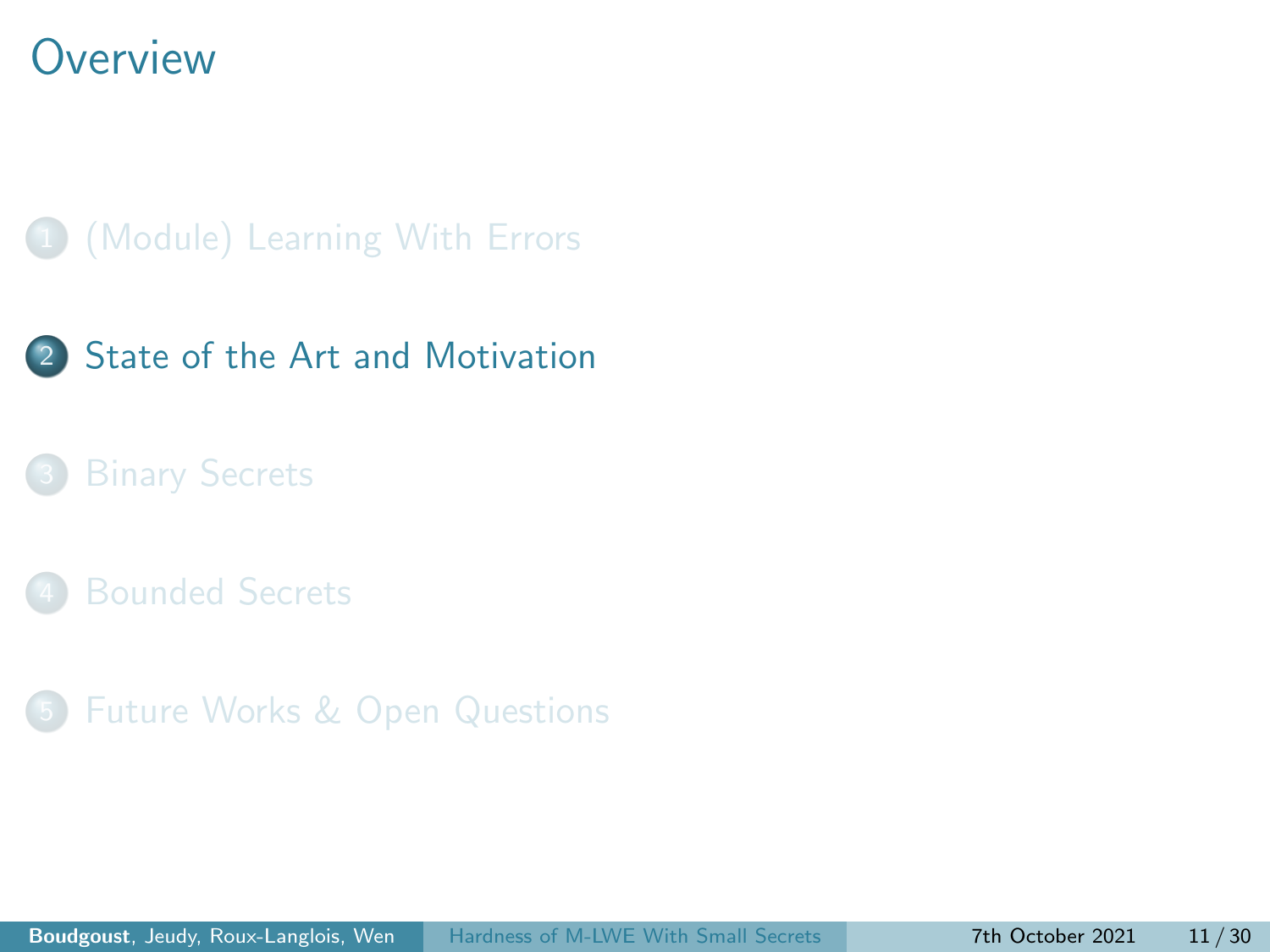## Motivation: Theory

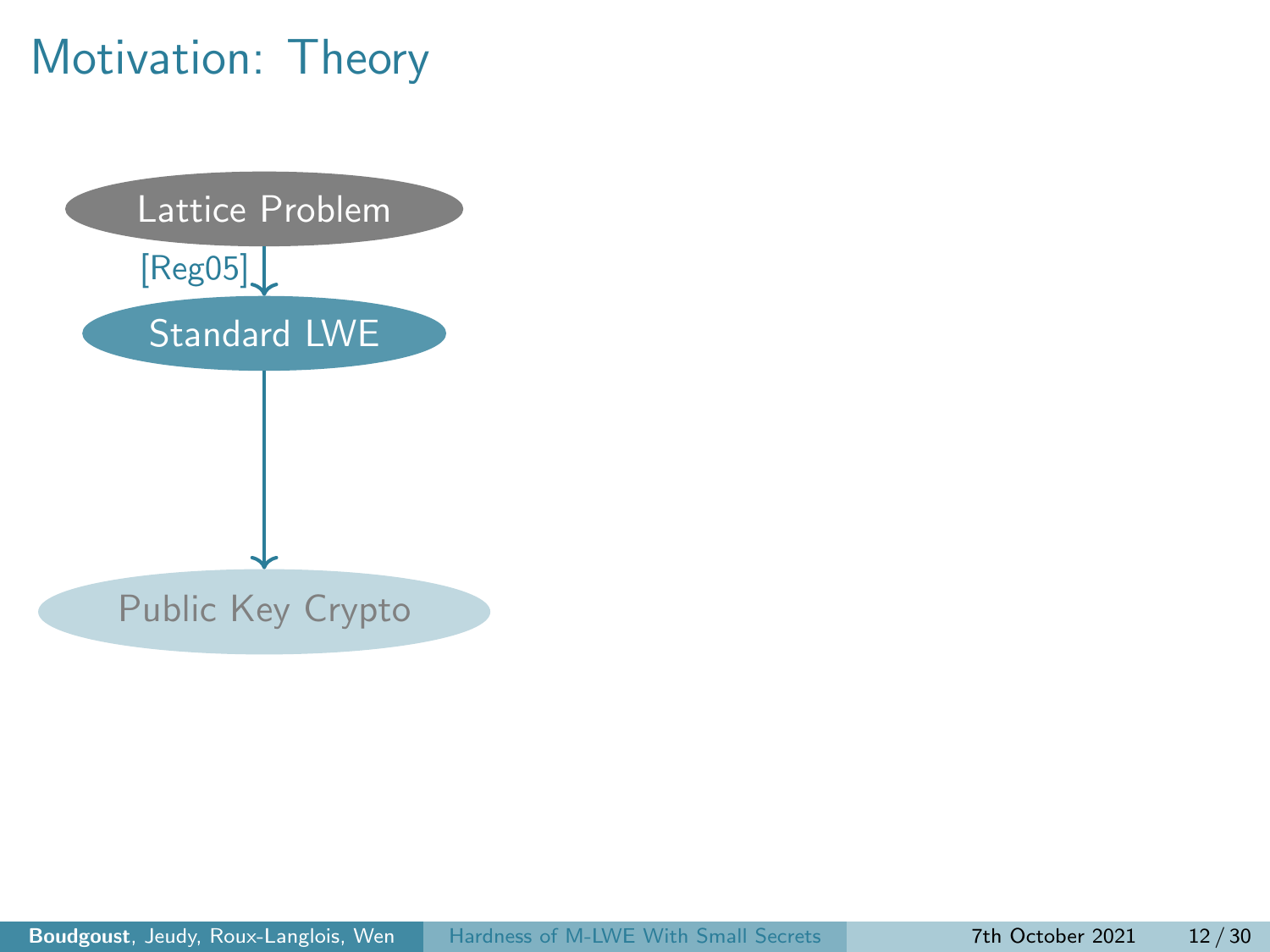## Motivation: Theory

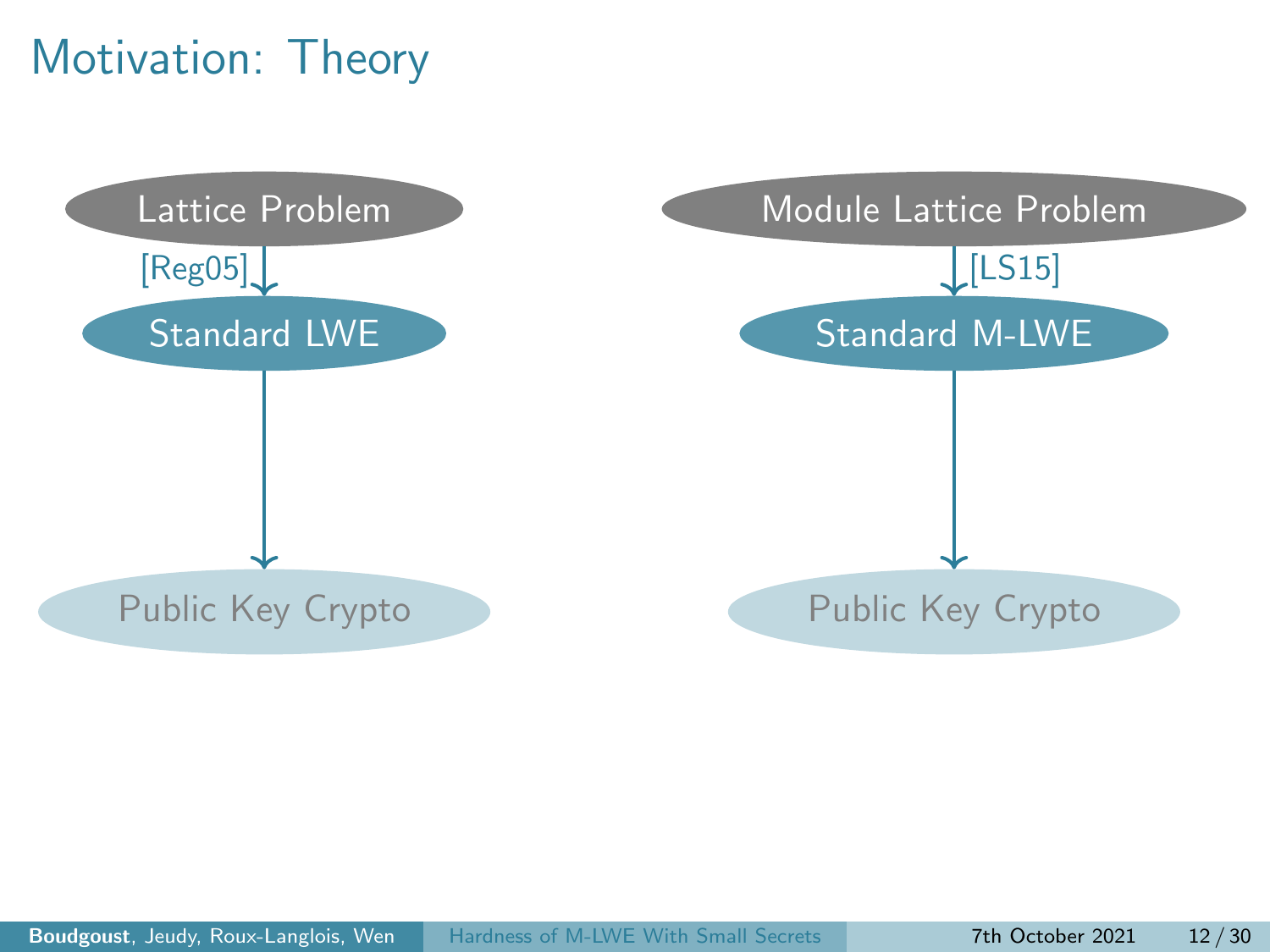### Motivation: Theory vs. Praxis



- **•** Efficiency
- Functionality (e.g., Fully Homomorphic Encryption)
- Proof Technique (e.g., Modulus-Rank Switching)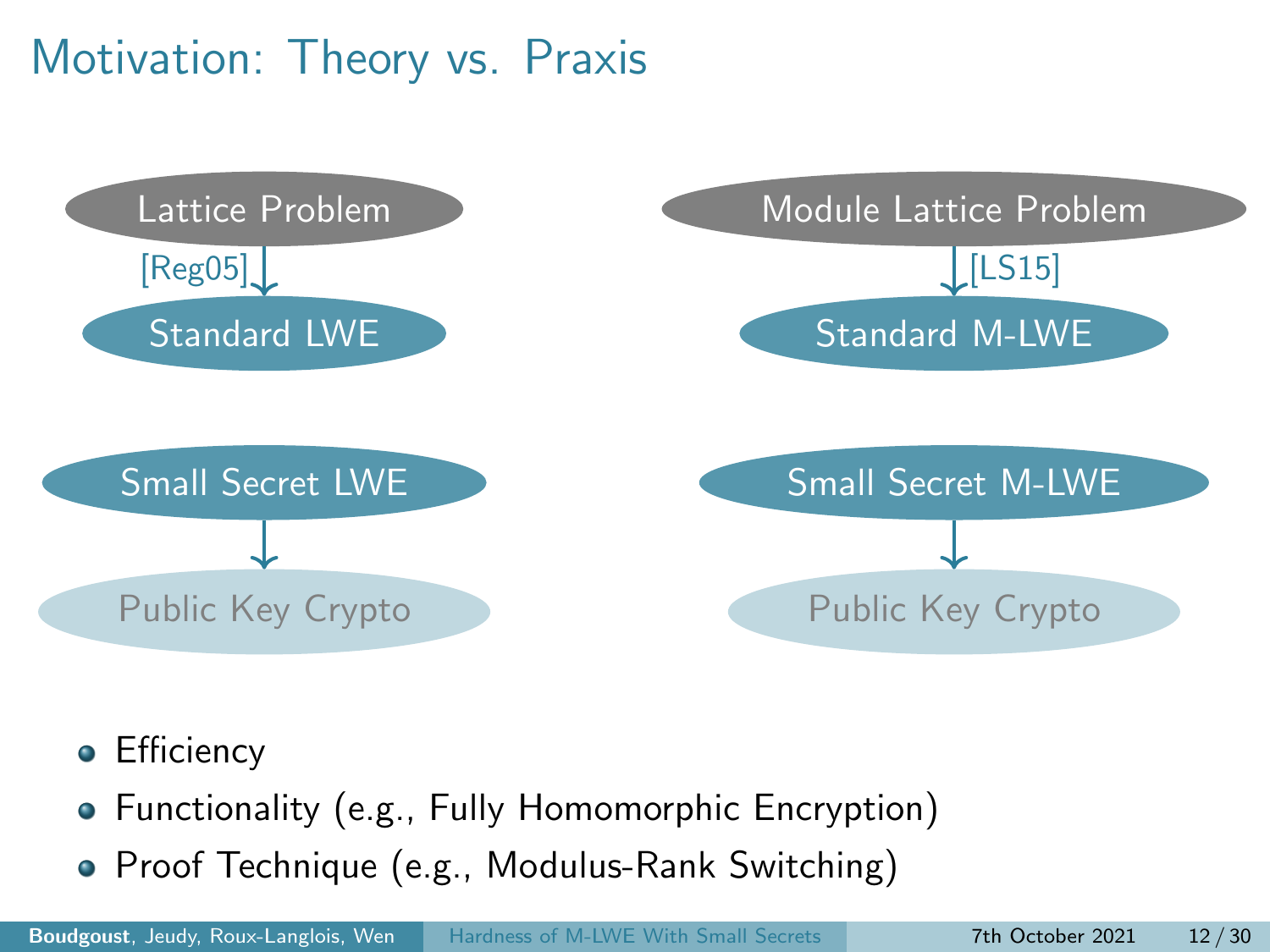### Motivation: Theory vs. Praxis



- **•** Efficiency
- Functionality (e.g., Fully Homomorphic Encryption)
- Proof Technique (e.g., Modulus-Rank Switching)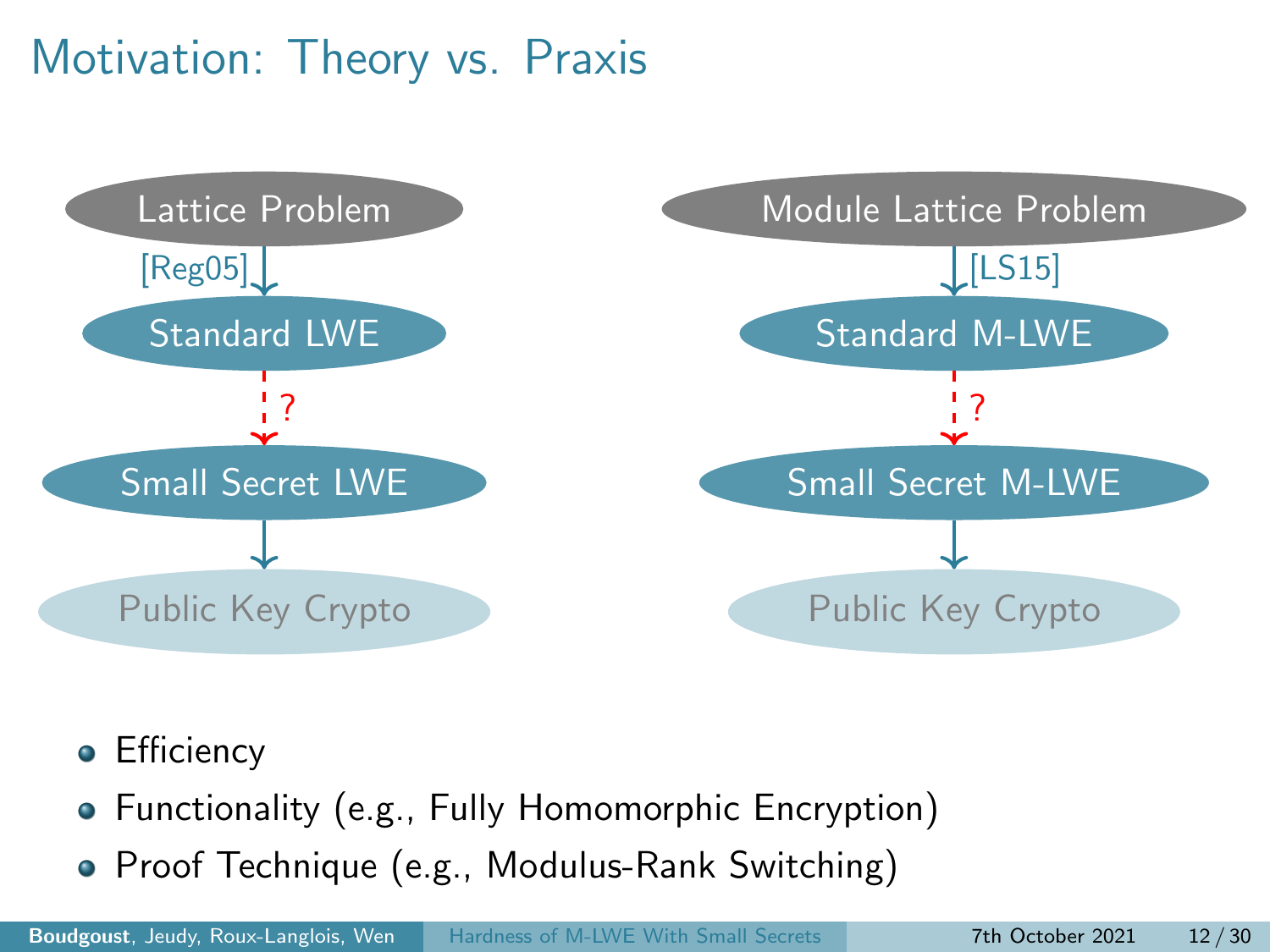# Hardness of (Module-)LWE with small secrets

| Variant                | I WE                         | Module-LWE |
|------------------------|------------------------------|------------|
| Hermite-Normal-Form    | ACPS09                       | ACPS09     |
| Binary secret          | GKPV10                       |            |
|                        | $[BLP+13]$                   |            |
|                        | Mic18                        |            |
| $\eta$ -bounded secret | Generalization of $[BLP+13]$ |            |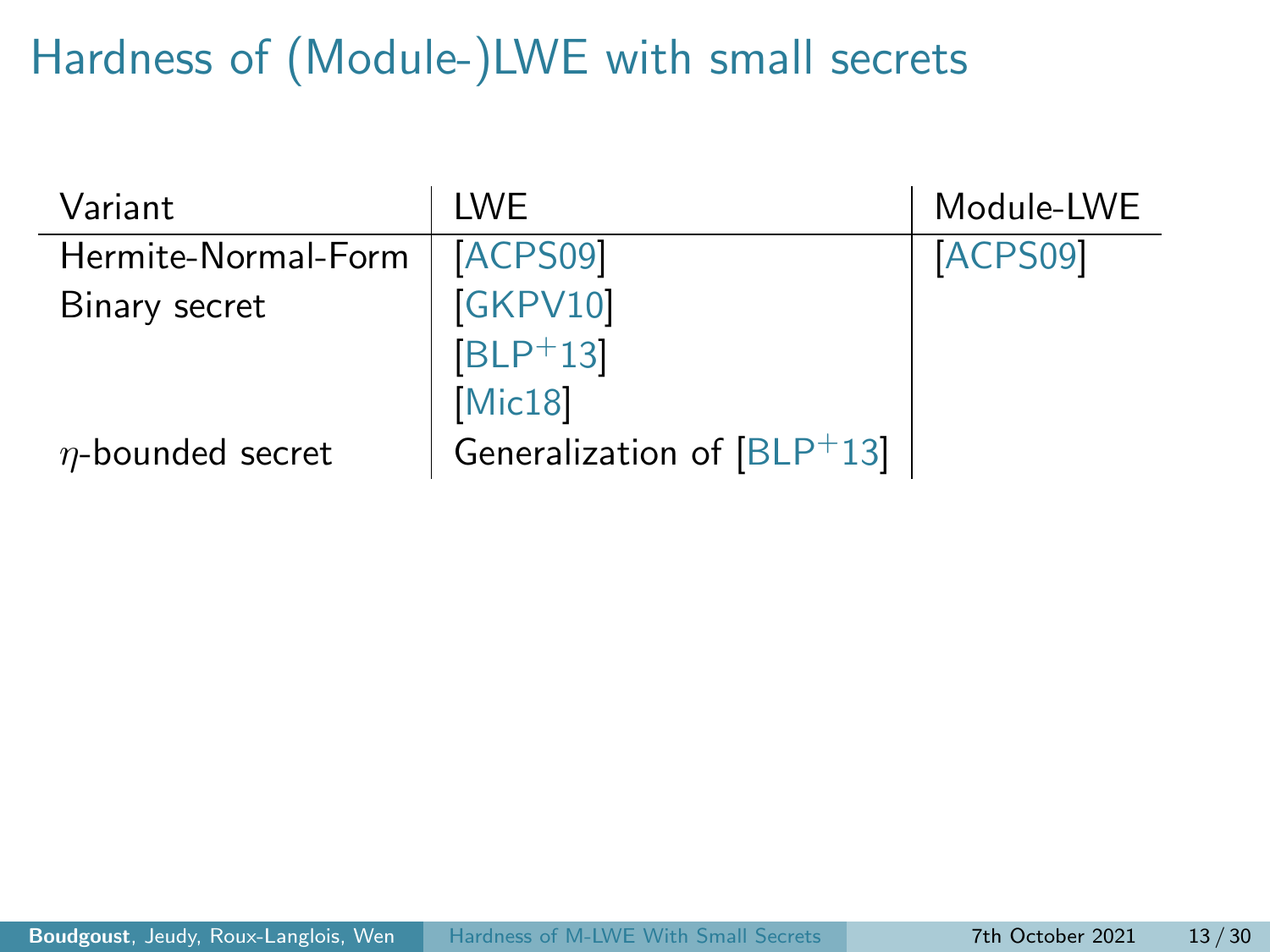# Hardness of (Module-)LWE with small secrets

| Variant                | <b>IWE</b>                   | Module-LWE |
|------------------------|------------------------------|------------|
| Hermite-Normal-Form    | ACPS09                       | ACPS09     |
| Binary secret          | [GKPV10]                     |            |
|                        | $[BLP+13]$                   |            |
|                        | Mic18                        |            |
| $\eta$ -bounded secret | Generalization of $[BLP+13]$ |            |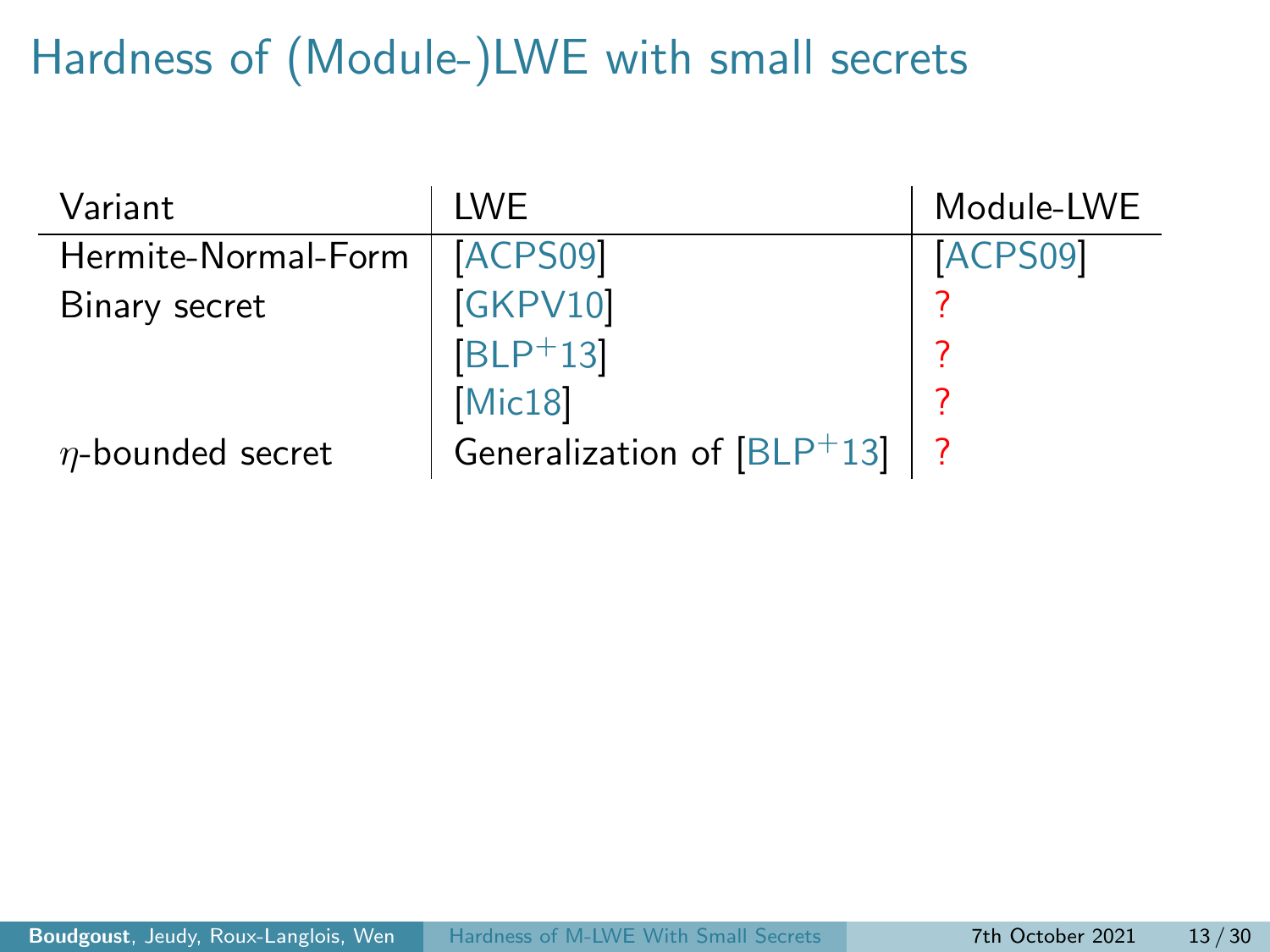# Hardness of (Module-)LWE with small secrets

| Variant                | <b>IWE</b>                   | Module-LWE |
|------------------------|------------------------------|------------|
| Hermite-Normal-Form    | ACPS09                       | ACPS09     |
| Binary secret          | [GKPV10]                     |            |
|                        | $[BLP+13]$                   |            |
|                        | Mic18                        |            |
| $\eta$ -bounded secret | Generalization of $[BLP+13]$ | 3          |

Our Contributions:

- Extending and Improving [\[GKPV10\]](#page-69-0) to M-LWE [\[BJRW20\]](#page-68-1)
- 2 Extending [\[BLP](#page-69-1)+13] to M-LWE [\[BJRW21\]](#page-69-2)
- 3 Generalizing both proofs [\[Bou21\]](#page-69-3) (not public yet)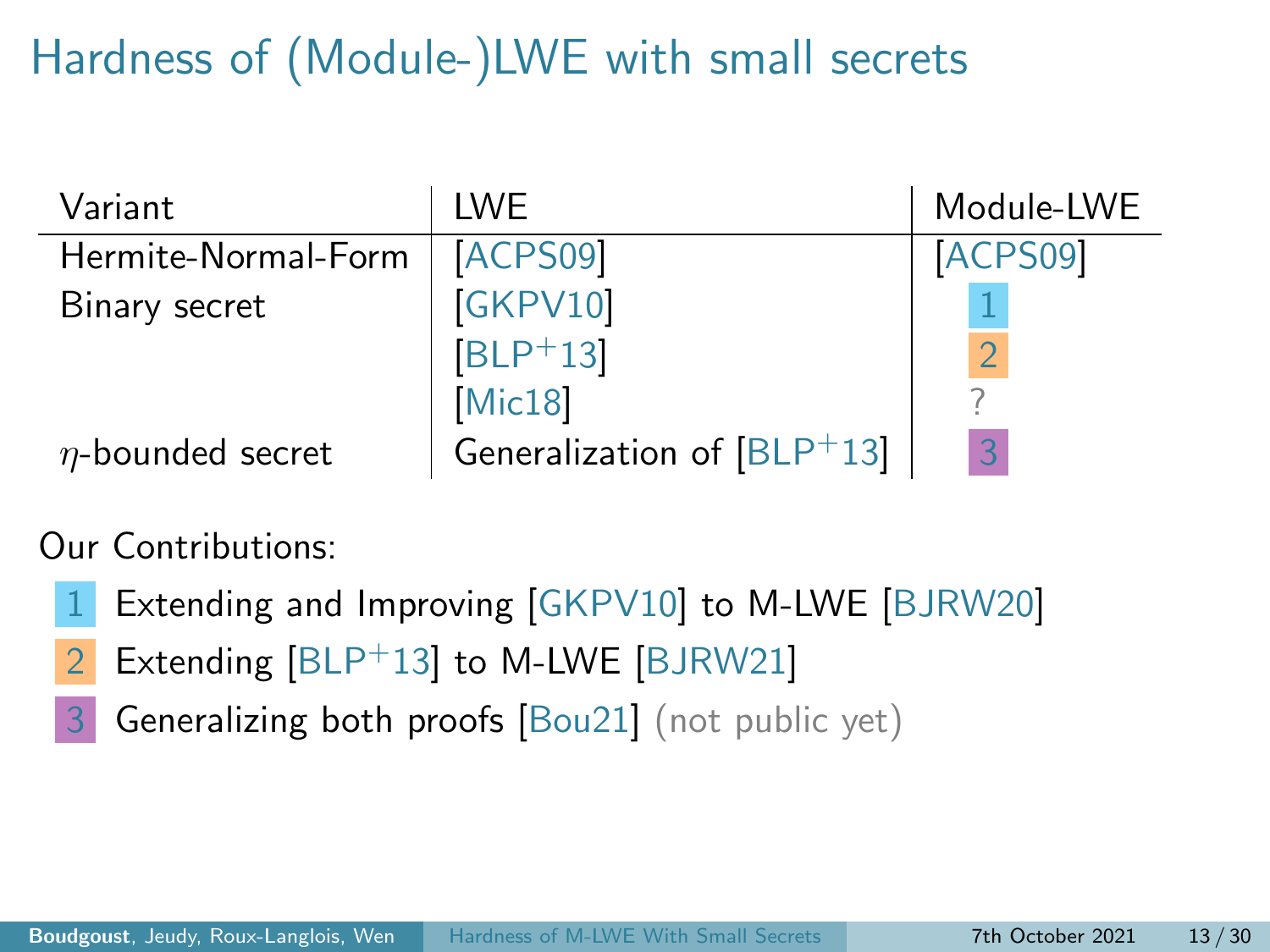Our main result [<ia.cr/2020/1020>] & [<ia.cr/2021/265>]

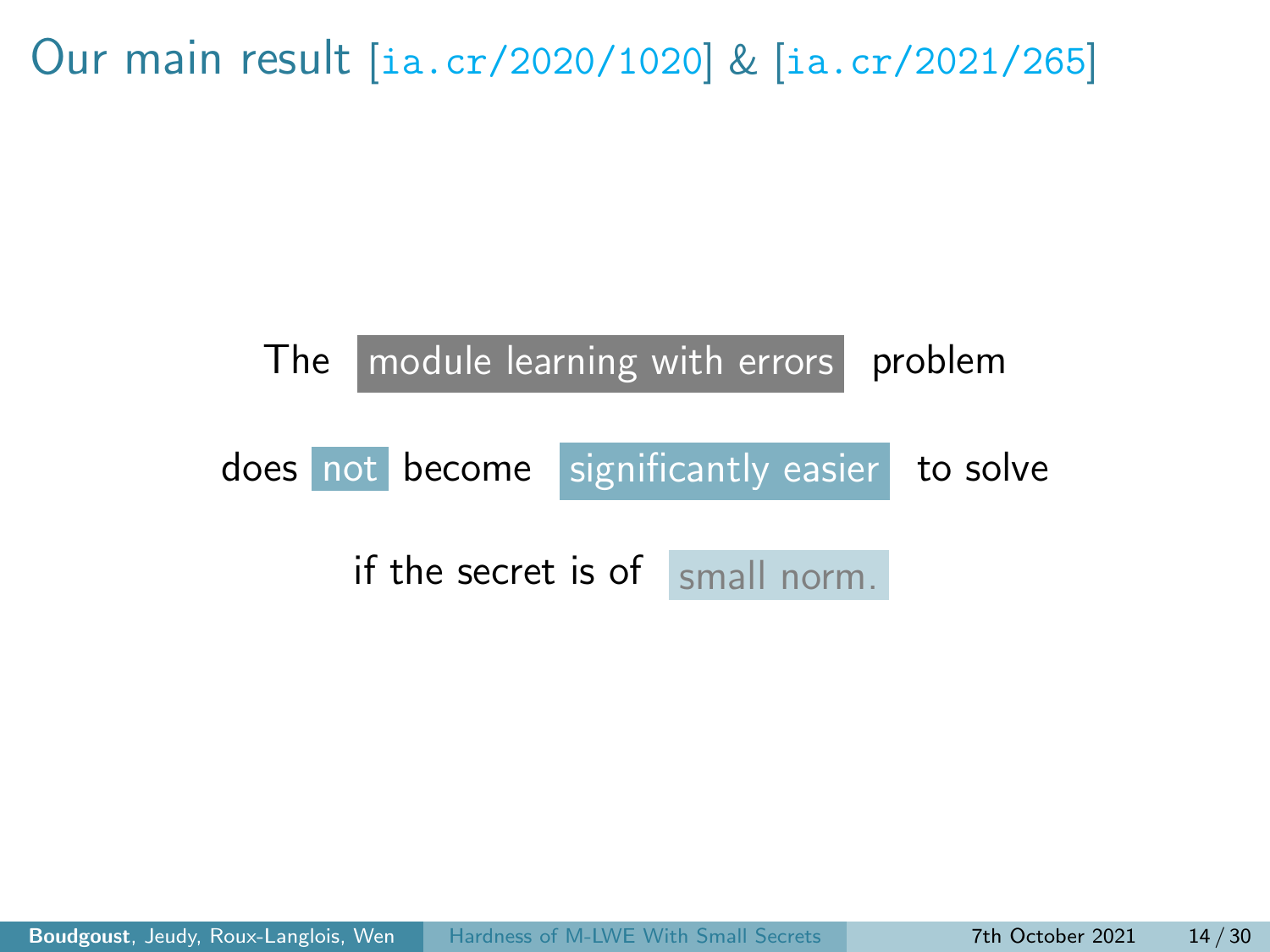#### <span id="page-39-0"></span>**Overview**

- 1 [\(Module\) Learning With Errors](#page-10-0)
- [State of the Art and Motivation](#page-30-0)
- 3 [Binary Secrets](#page-39-0)
- 
- 5 [Future Works & Open Questions](#page-63-0)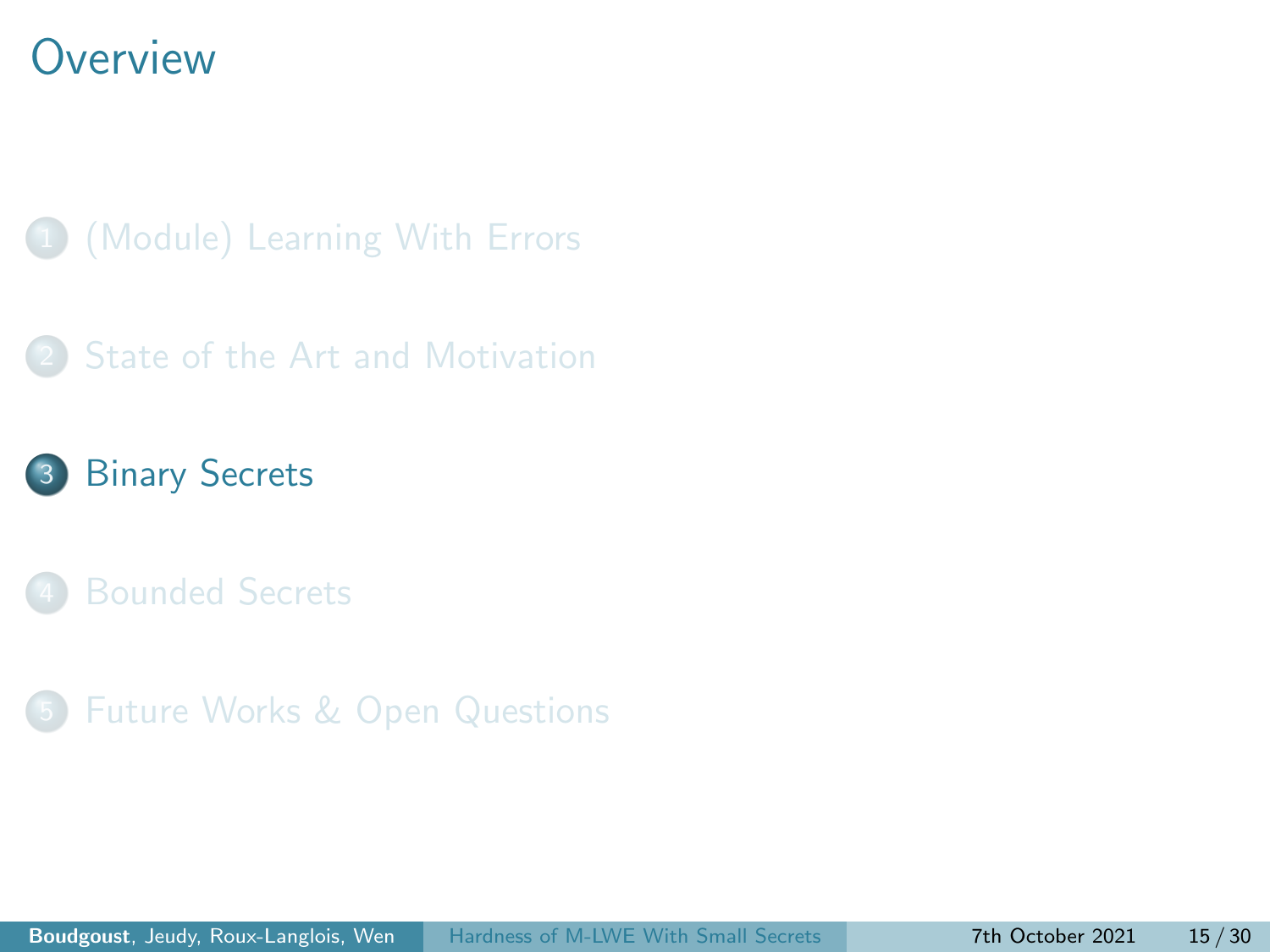### Hardness of binary Module-LWE (Cyclotomics)

 $\text{Module-}$   $\text{LWE} \rightarrow \text{bin-}$ Module-LWE modulus q modulus q

secret  $s'$  mod  $q$ Gaussian width  $\alpha$  Gaussian width  $\beta$ rank k rank d

ring degree *n* ring degree *n* secret s mod 2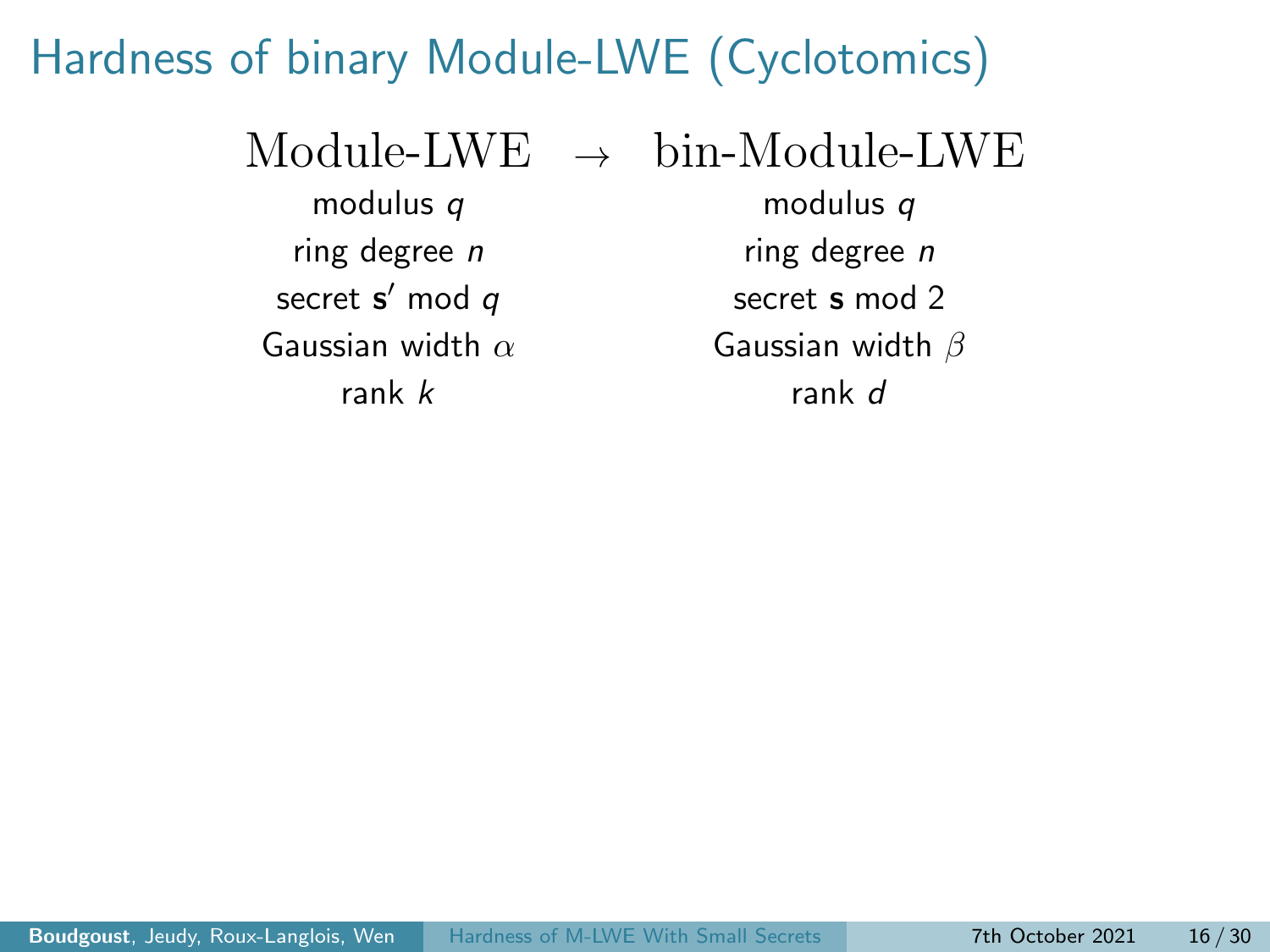# Hardness of binary Module-LWE (Cyclotomics)

|                         | $Module-LWE \rightarrow bin-Module-LWE$ |
|-------------------------|-----------------------------------------|
| modulus q               | modulus $q$                             |
| ring degree $n$         | ring degree $n$                         |
| secret $s'$ mod $q$     | secret s mod 2                          |
| Gaussian width $\alpha$ | Gaussian width $\beta$                  |
| rank $k$                | rank d                                  |

| Property                   | Contribution 1           | Contribution                     |
|----------------------------|--------------------------|----------------------------------|
| LWE analogue               | GKPV10 using RD*         | $ BLP+13 $                       |
| minimal rank d             | k $log_2 q + O(log_2 n)$ | $2k \log_2 q + \omega(\log_2 n)$ |
| noise ratio $\beta/\alpha$ | $O(\sqrt{mn^2d})$        | $O(n^2\sqrt{d})$                 |
| conditions on $q$          | prime                    | number-theoretic restrictions    |
| decision/search            | search                   | decision                         |

<sup>∗</sup>R´enyi Divergence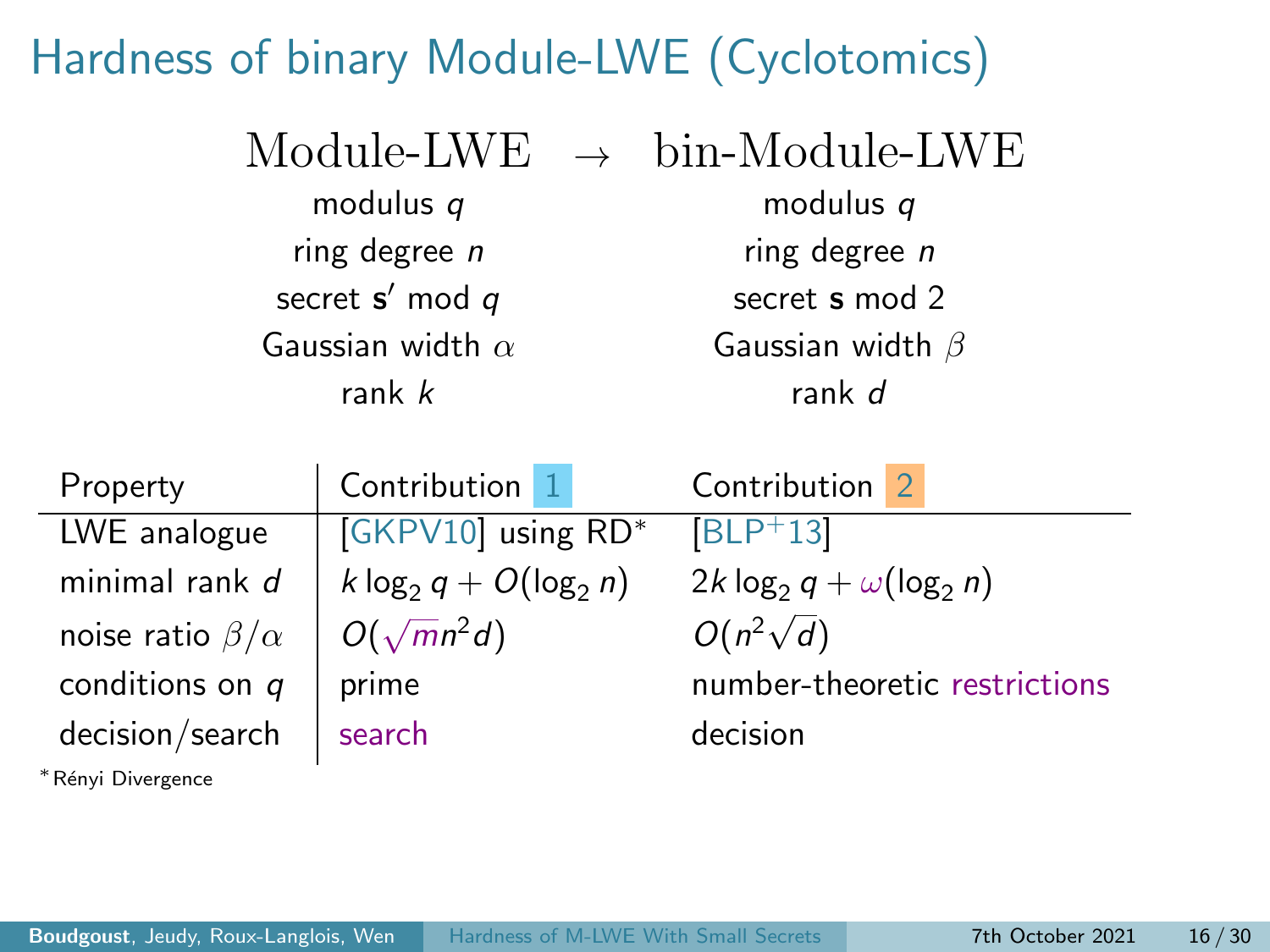# Hardness of binary Module-LWE (Cyclotomics)

|                         | $Module-LWE \rightarrow bin-Module-LWE$ |
|-------------------------|-----------------------------------------|
| modulus $q$             | modulus $q$                             |
| ring degree $n$         | ring degree $n$                         |
| secret $s'$ mod $q$     | secret s mod 2                          |
| Gaussian width $\alpha$ | Gaussian width $\beta$                  |
| rank $k$                | rank d                                  |

| Property                   | Contribution 1           | Contribution                     |
|----------------------------|--------------------------|----------------------------------|
| LWE analogue               | GKPV10 using RD*         | $[BLP+13]$                       |
| minimal rank d             | k $log_2 q + O(log_2 n)$ | $2k \log_2 q + \omega(\log_2 n)$ |
| noise ratio $\beta/\alpha$ | $O(\sqrt{m}n^2d)$        | $O(n^2\sqrt{d})$                 |
| conditions on $q$          | prime                    | number-theoretic restrictions    |
| decision/search            | search                   | decision                         |

<sup>∗</sup>R´enyi Divergence

#### $\Rightarrow$  both proofs have their (dis)advantages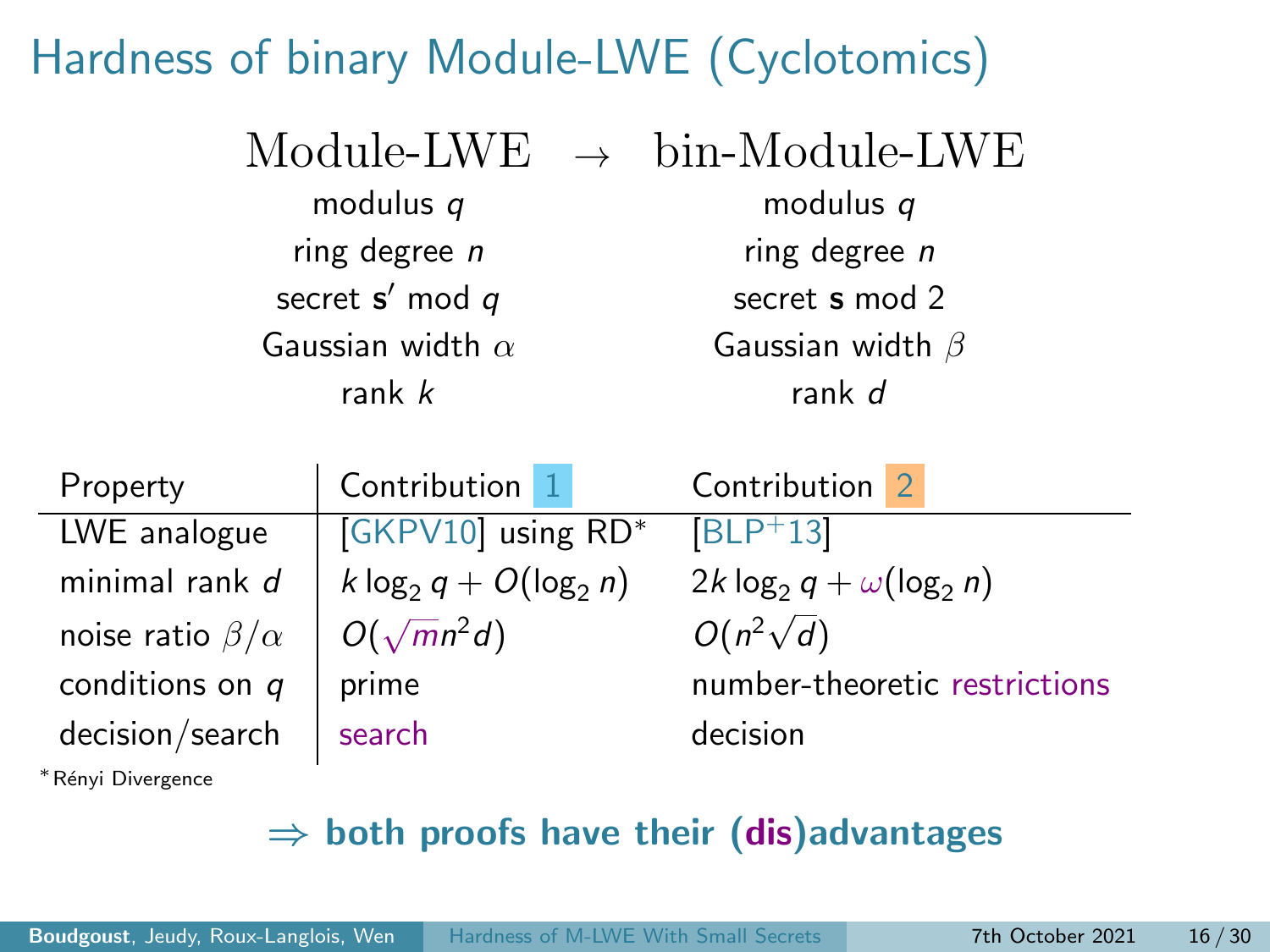

Tikz-Credits to Corentin

Boudgoust, Jeudy, Roux-Langlois, Wen [Hardness of M-LWE With Small Secrets](#page-0-0) 7th October 2021 17 / 30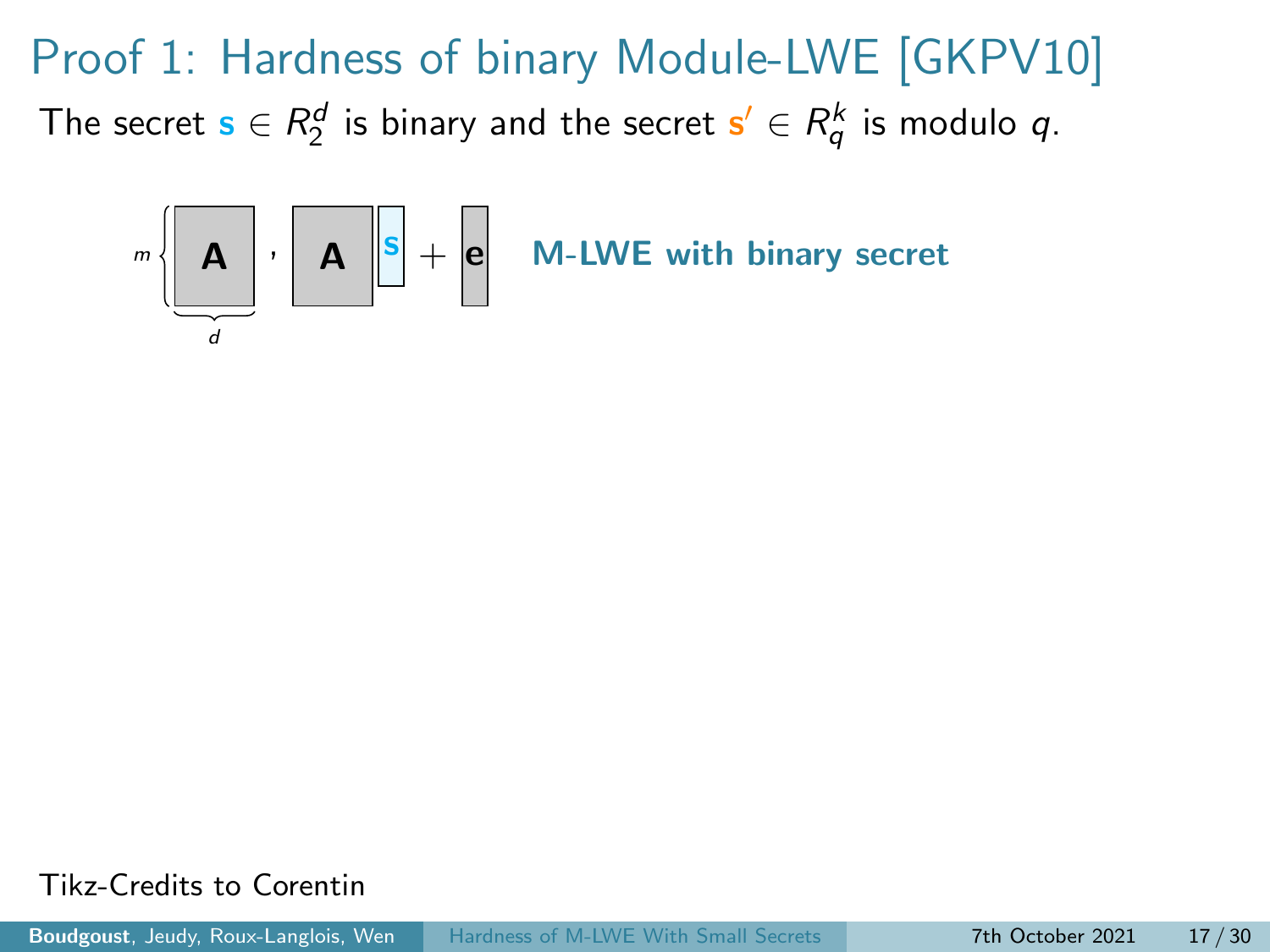Proof 1: Hardness of binary Module-LWE [\[GKPV10\]](#page-69-0) The secret  $\mathbf{s} \in R_2^d$  is binary and the secret  $\mathbf{s}' \in R_q^k$  is modulo  $q$ .



Tikz-Credits to Corentin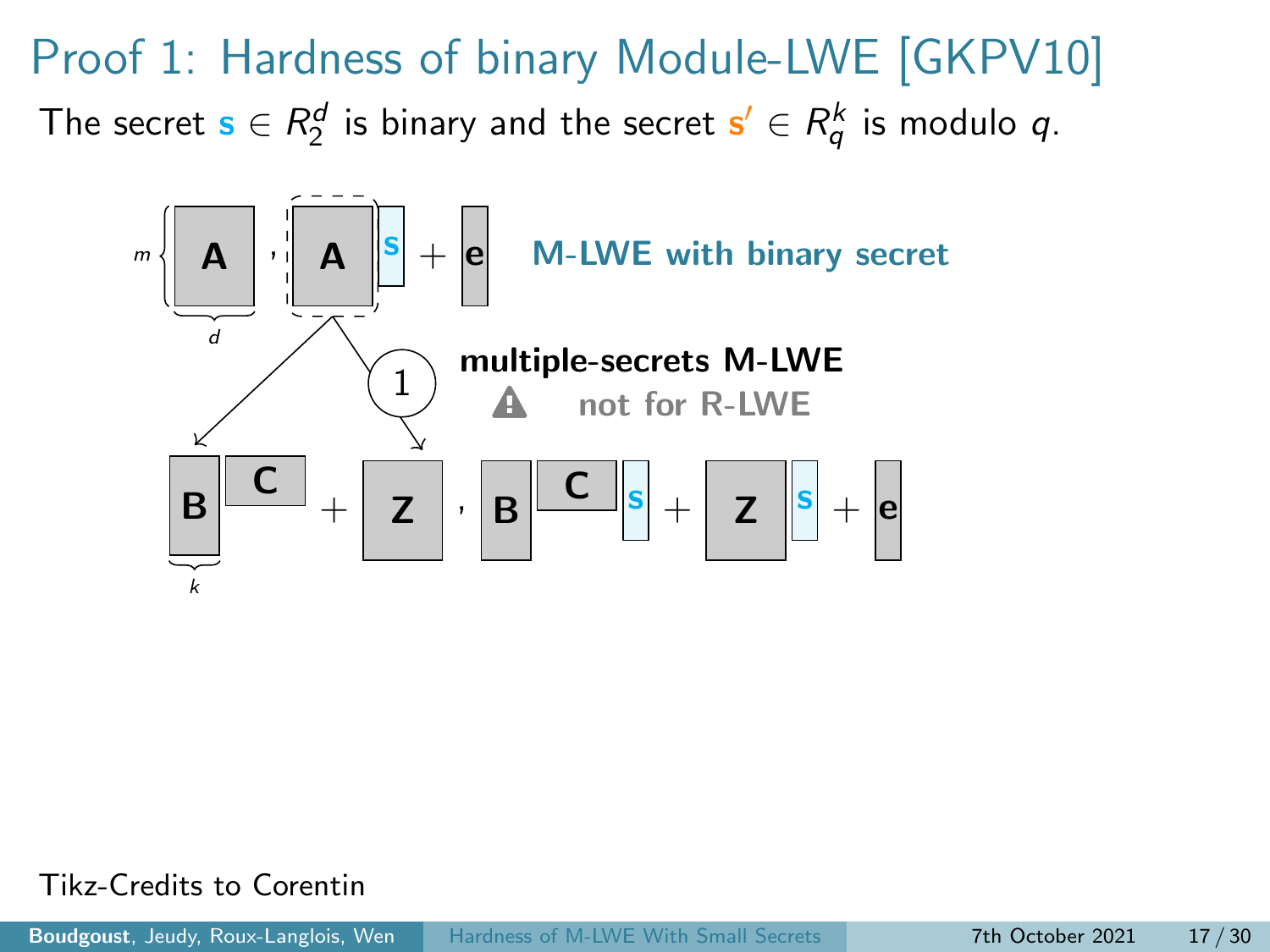Proof 1: Hardness of binary Module-LWE [\[GKPV10\]](#page-69-0) The secret  $\mathbf{s} \in R_2^d$  is binary and the secret  $\mathbf{s}' \in R_q^k$  is modulo  $q$ .



Tikz-Credits to Corentin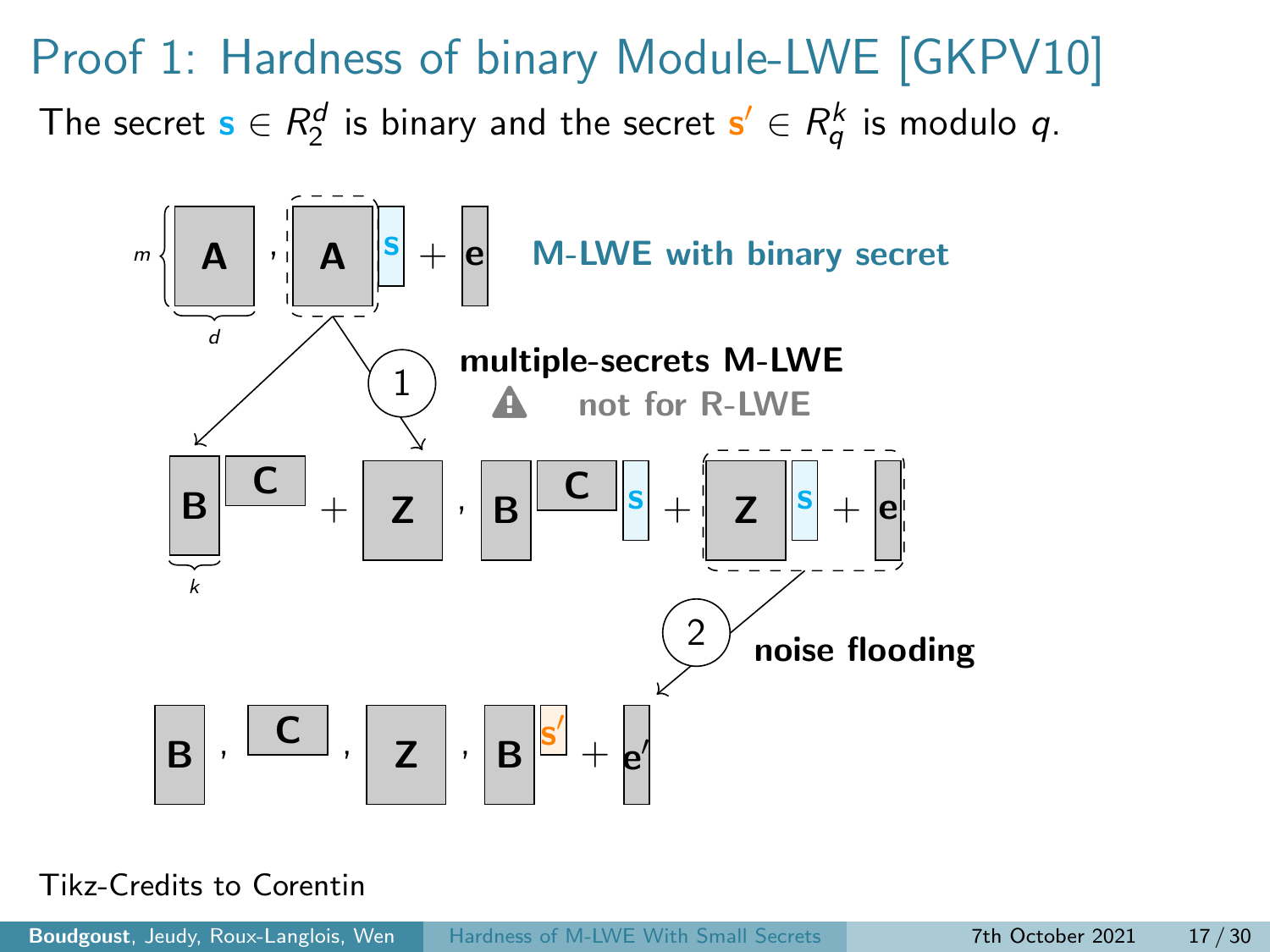

#### Tikz-Credits to Corentin

Boudgoust, Jeudy, Roux-Langlois, Wen [Hardness of M-LWE With Small Secrets](#page-0-0) 7th October 2021 17 / 30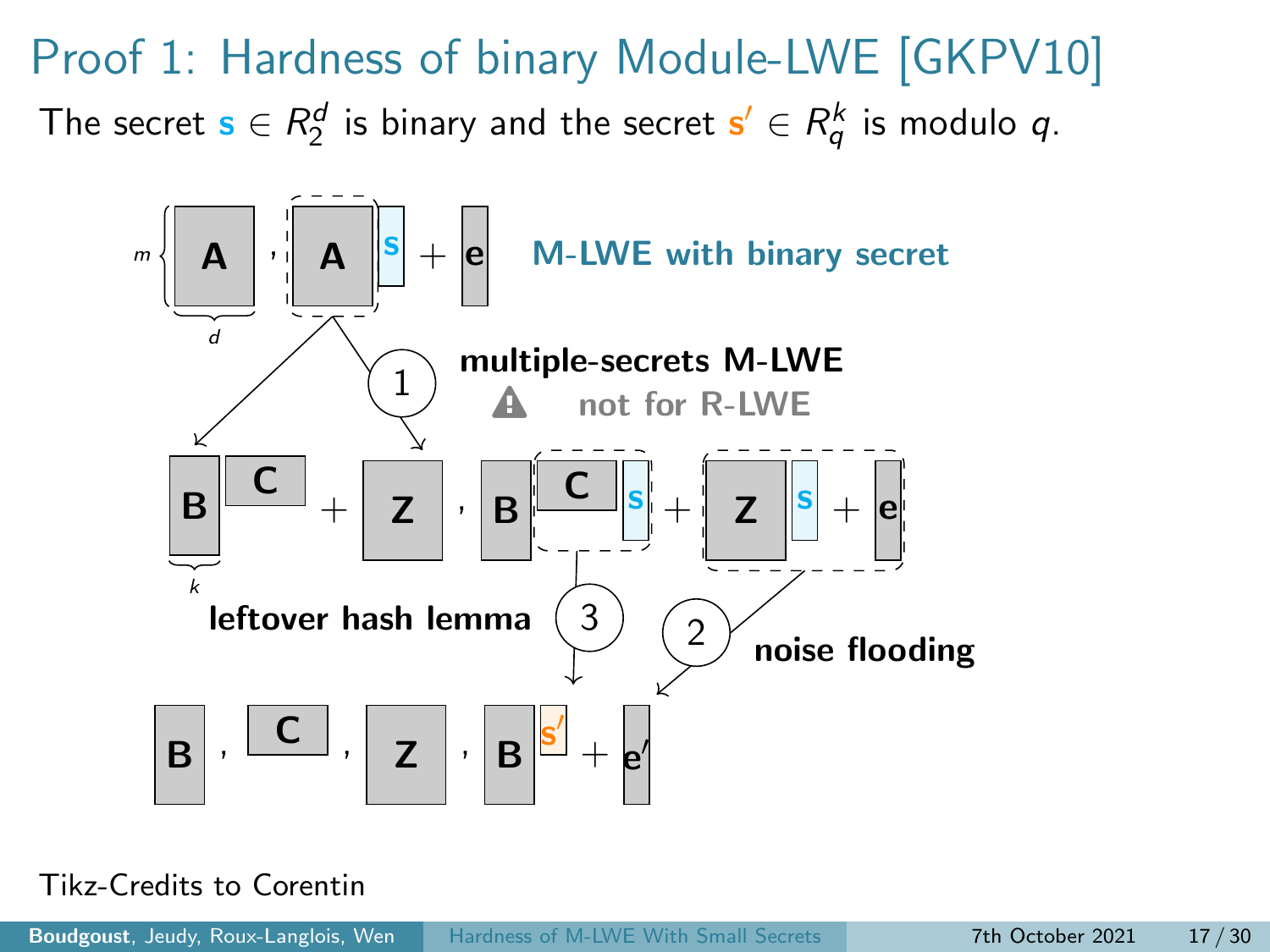

Tikz-Credits to Corentin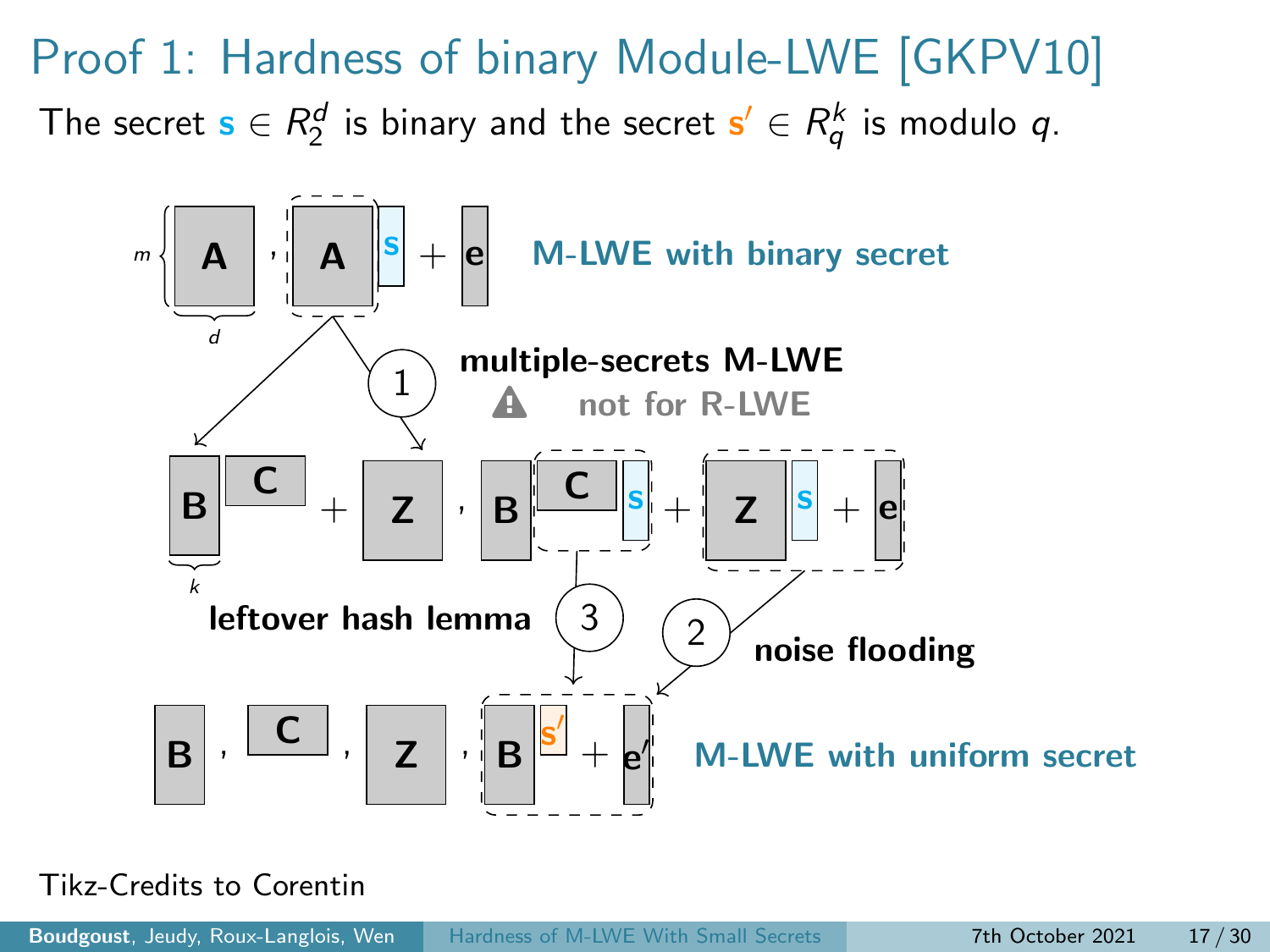

Tikz-Credits to Corentin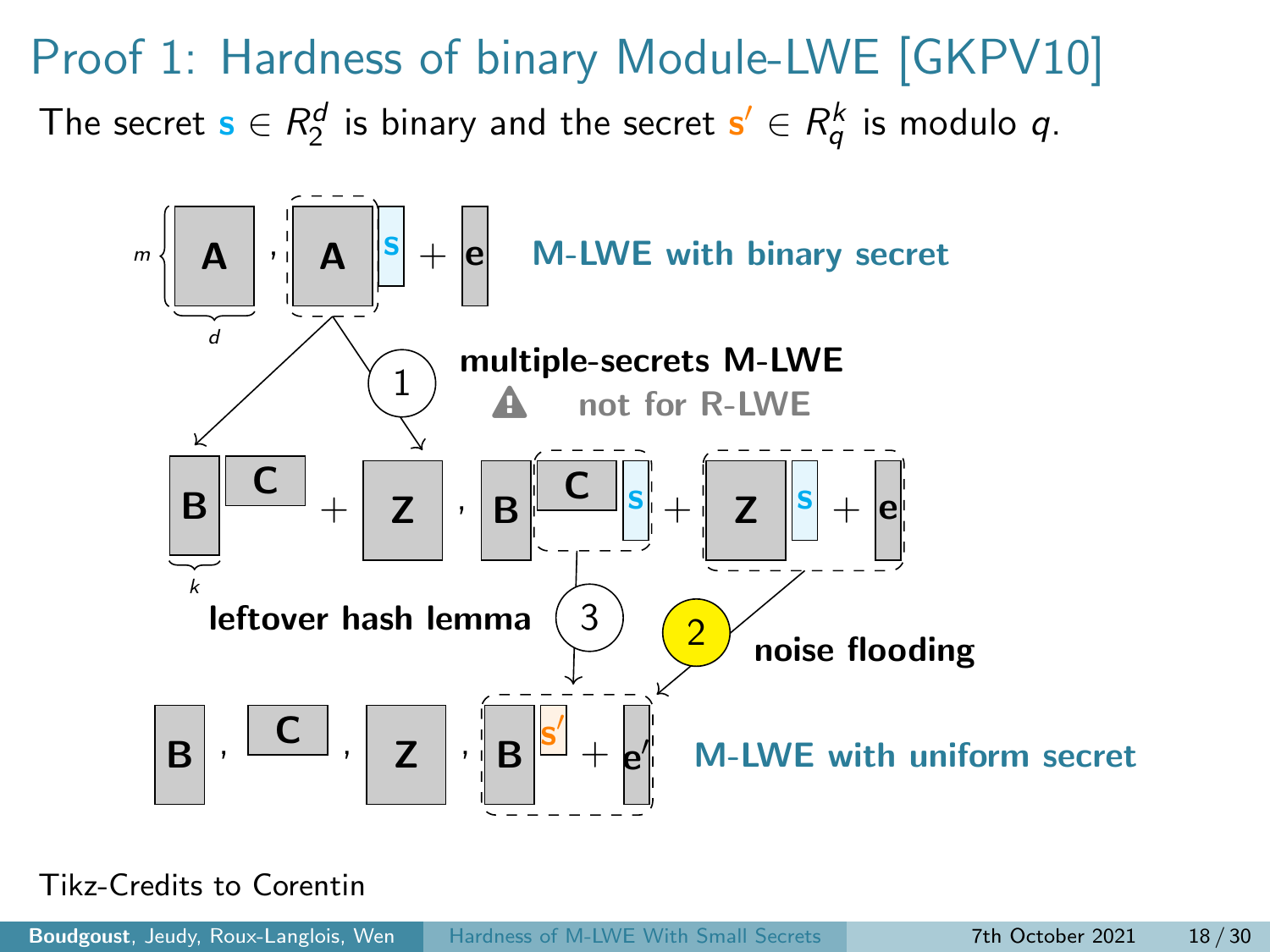### Improving 2 by using Rényi Divergence  $1/2$

Let P, Q be discrete probability distributions.

In [\[GKPV10\]](#page-69-0): Statistical Distance

$$
SD(P, Q) = \frac{1}{2} \sum_{x \in Supp(P)} |P(x) - Q(x)|
$$

In our work: Rényi Divergence

$$
RD(P,Q) = \sum_{x \in \text{Supp}(P)} \frac{P(x)^2}{Q(x)}
$$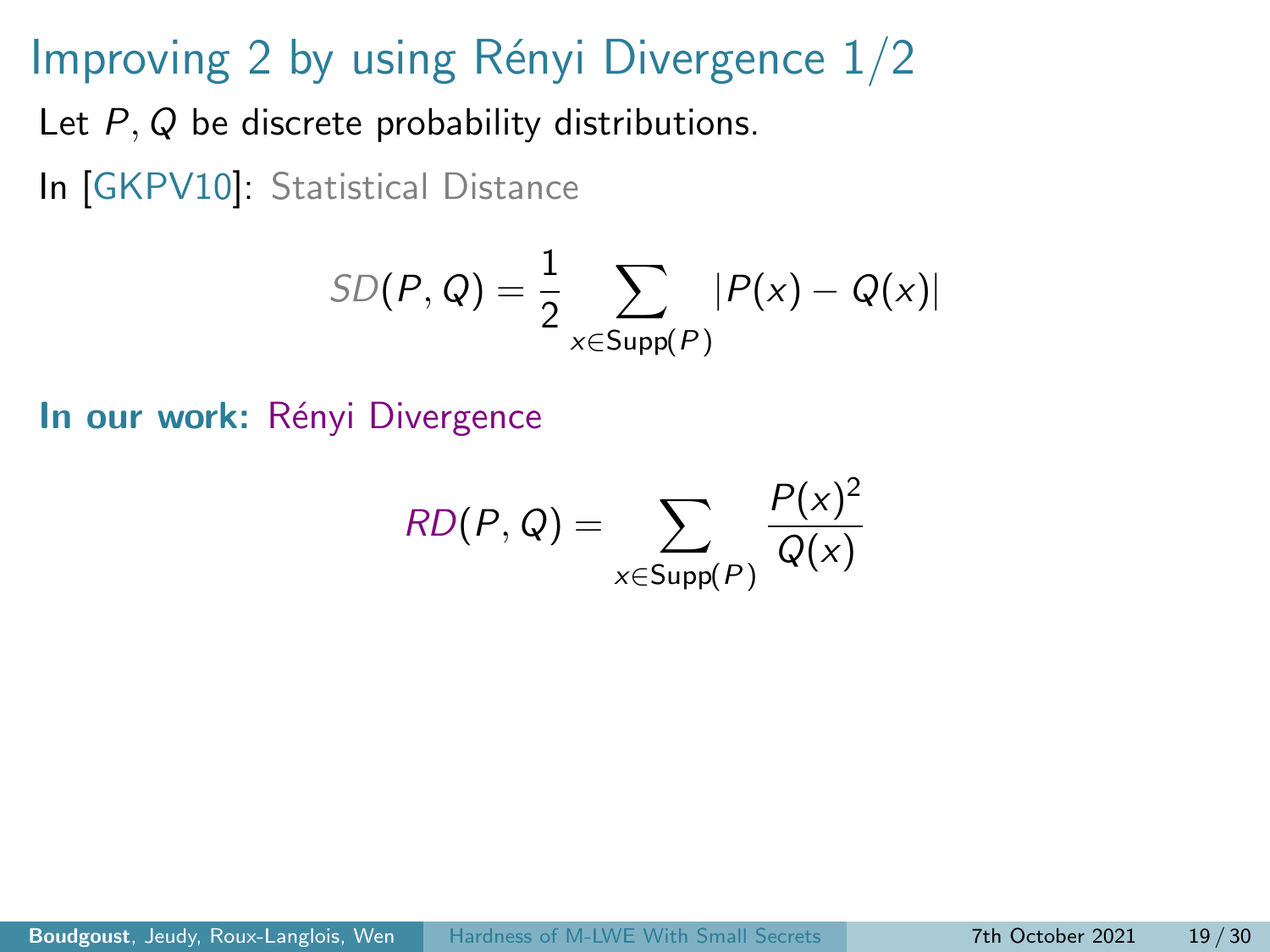### Improving 2 by using Rényi Divergence  $1/2$

Let P, Q be discrete probability distributions.

In [\[GKPV10\]](#page-69-0): Statistical Distance

$$
SD(P, Q) = \frac{1}{2} \sum_{x \in \text{Supp}(P)} |P(x) - Q(x)|
$$

In our work: Rényi Divergence

$$
RD(P,Q) = \sum_{x \in \text{Supp}(P)} \frac{P(x)^2}{Q(x)}
$$



Example: two Gaussians  $D_{\beta}$  and  $D_{\beta,s}$ ,

$$
RD(D_{\beta}, D_{\beta,s}) = \exp\left(\frac{2\pi ||s||^2}{\beta^2}\right)
$$

$$
SD(D_{\beta}, D_{\beta,s}) = \frac{\sqrt{2\pi} \|s\|}{\beta}
$$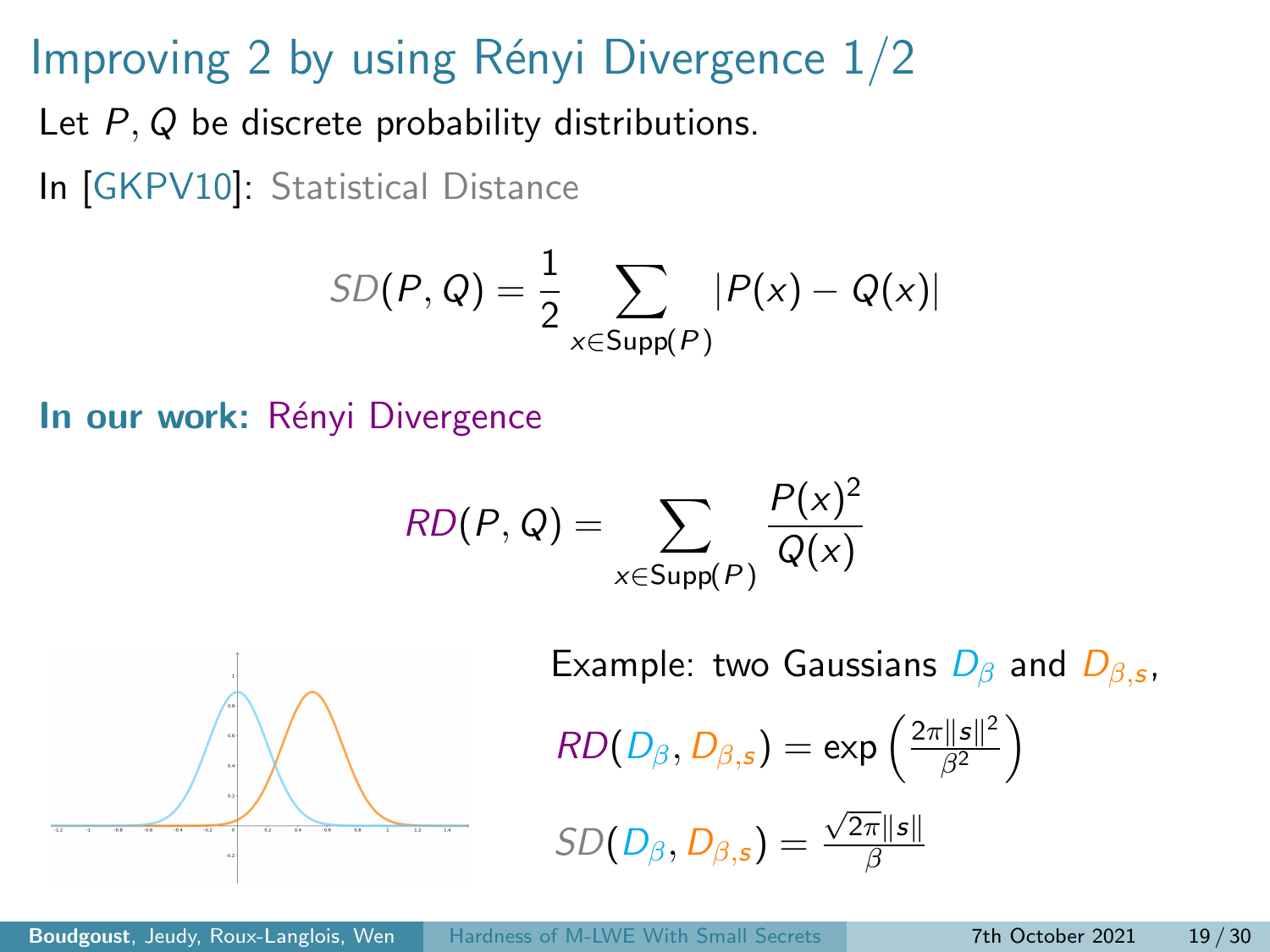Improving 2 by using Rényi Divergence  $2/2$ 

Both fulfill the probability preservation property for an event  $E$ :

[\[GKPV10\]](#page-69-0):  $P(E) \leq SD(P,Q) + Q(E)$  (additive) Our work:  $P(E)^2 \leq R D(P,Q) \cdot Q(E)$  (multiplicative)

We need:  $Q(E)$  negligible  $\Rightarrow P(E)$  negligible Thus:  $SD(P, Q) =$ <sup>'</sup> negligible and  $RD(P, Q) =$ <sup>'</sup> constant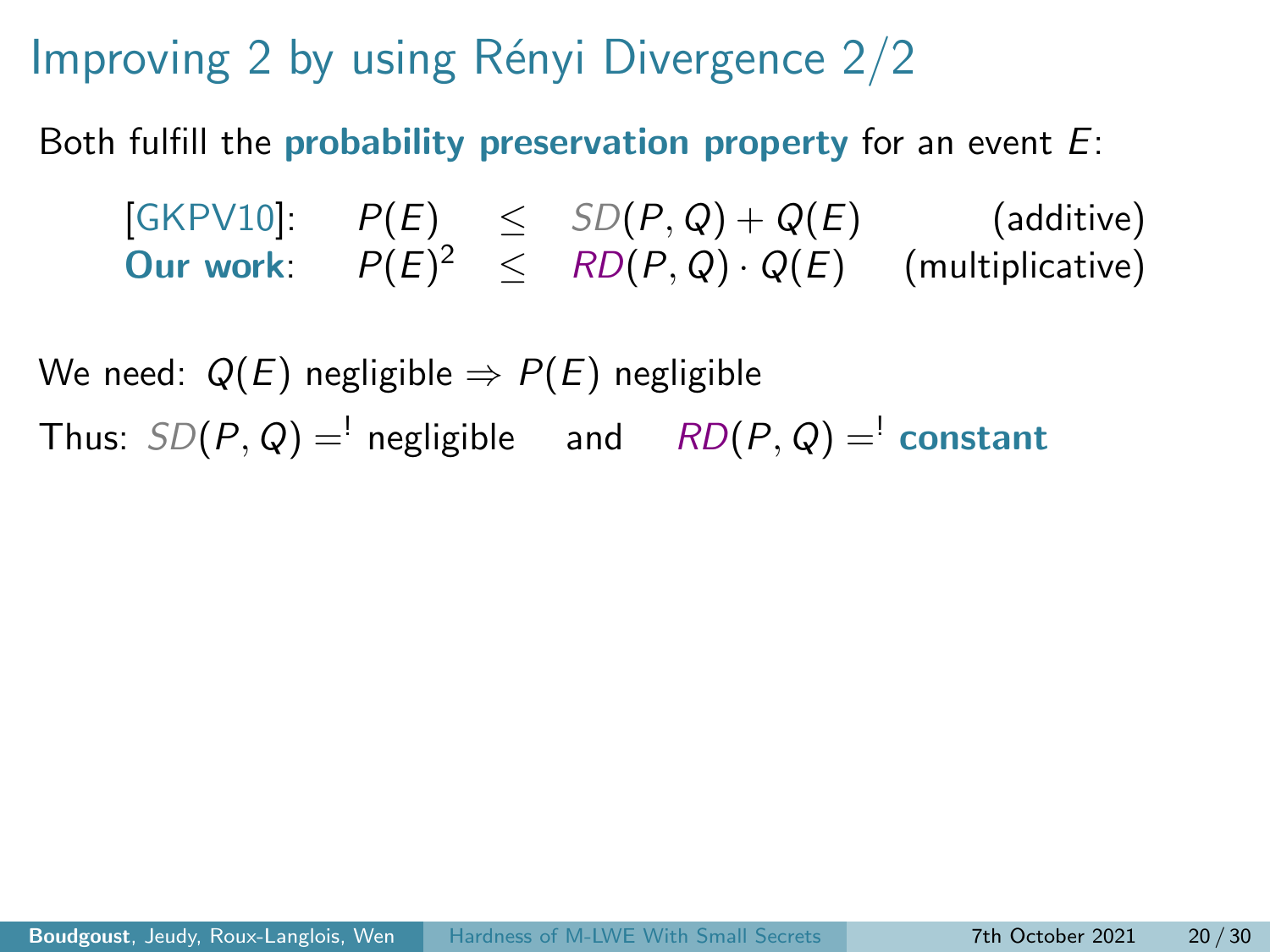Improving 2 by using Rényi Divergence  $2/2$ 

Both fulfill the probability preservation property for an event  $E$ :

[\[GKPV10\]](#page-69-0):  $P(E) \leq SD(P,Q) + Q(E)$  (additive) Our work:  $P(E)^2 \leq R D(P,Q) \cdot Q(E)$  (multiplicative)

We need:  $Q(E)$  negligible  $\Rightarrow P(E)$  negligible Thus:  $SD(P, Q) =$ <sup>'</sup> negligible and  $RD(P, Q) =$ <sup>'</sup> constant

Back to example: two Gaussians  $D_\beta$  and  $D_\beta$ , with  $\|s\| \leq \alpha$ 

$$
SD(D_{\beta}, D_{\beta,s}) = \frac{\sqrt{2\pi} \|s\|}{\beta} \implies \alpha/\beta \le \text{negligible}
$$
  
\n
$$
RD(D_{\beta}, D_{\beta,s}) = \exp\left(\frac{2\pi \|s\|^2}{\beta^2}\right) \approx 1 + \frac{2\pi \|s\|^2}{\beta^2} \implies \alpha/\beta \le \text{constant}
$$
  
\n(Taylor expansion at 0)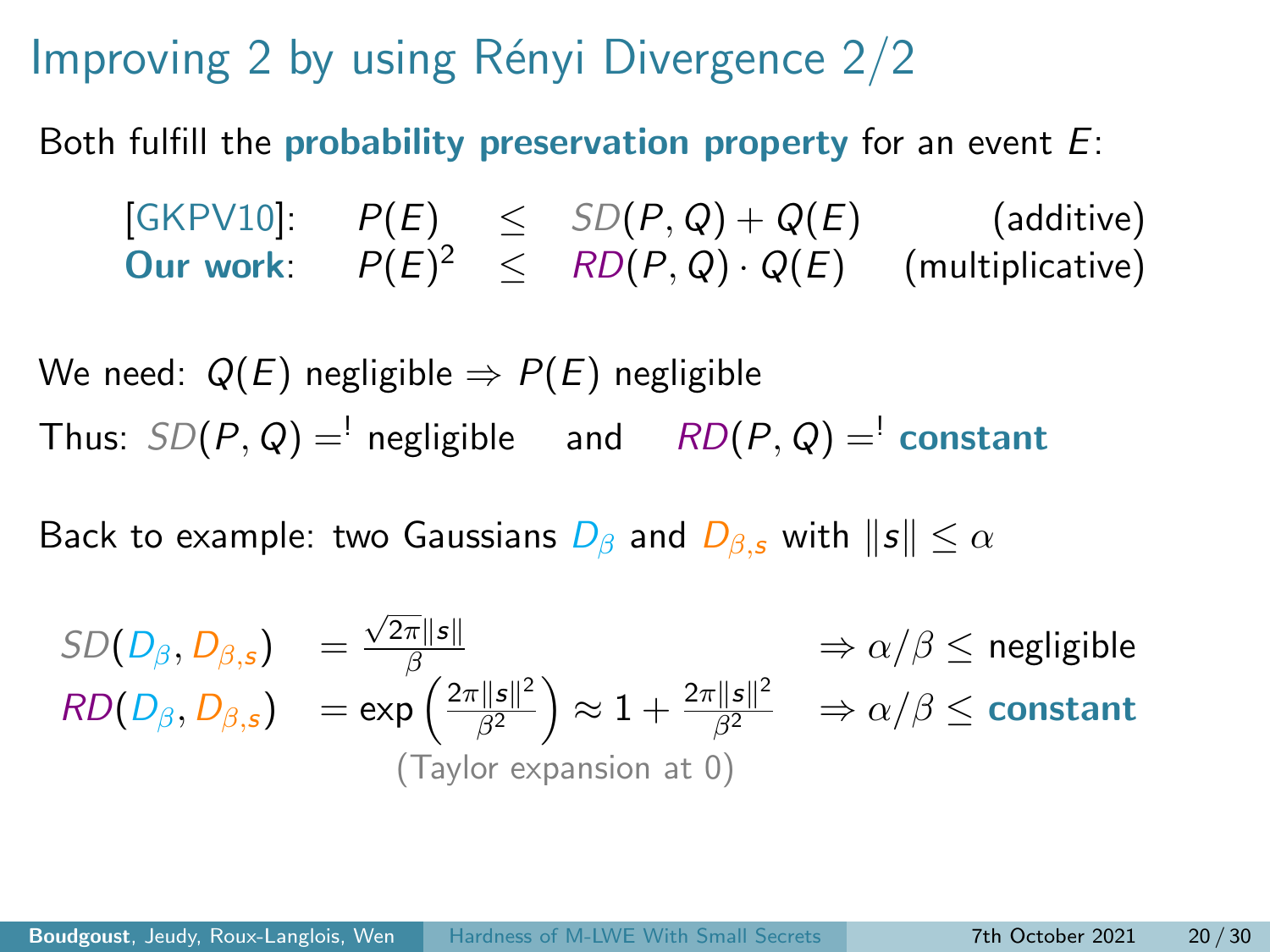Improving 2 by using Rényi Divergence  $2/2$ 

Both fulfill the probability preservation property for an event  $E$ :

 $[\mathsf{GKPV10}]: \quad P(E) \quad\leq\quad SD(P,Q) + Q(E) \qquad\qquad\text{(additive)}$ Our work:  $P(E)^2 \leq R D(P,Q) \cdot Q(E)$  (multiplicative)

We need:  $Q(E)$  negligible  $\Rightarrow P(E)$  negligible Thus:  $SD(P, Q) =$ <sup>'</sup> negligible and  $RD(P, Q) =$ <sup>'</sup> constant

Back to example: two Gaussians  $D_\beta$  and  $D_{\beta,s}$  with  $\|s\| \leq \alpha$ 

$$
SD(D_{\beta}, D_{\beta,s}) = \frac{\sqrt{2\pi} \|s\|}{\beta} \implies \alpha/\beta \le \text{negligible}
$$
  
\n
$$
RD(D_{\beta}, D_{\beta,s}) = \exp\left(\frac{2\pi \|s\|^2}{\beta^2}\right) \approx 1 + \frac{2\pi \|s\|^2}{\beta^2} \implies \alpha/\beta \le \text{constant}
$$
  
\n(Taylor expansion at 0)

Rényi Divergence only for search problems.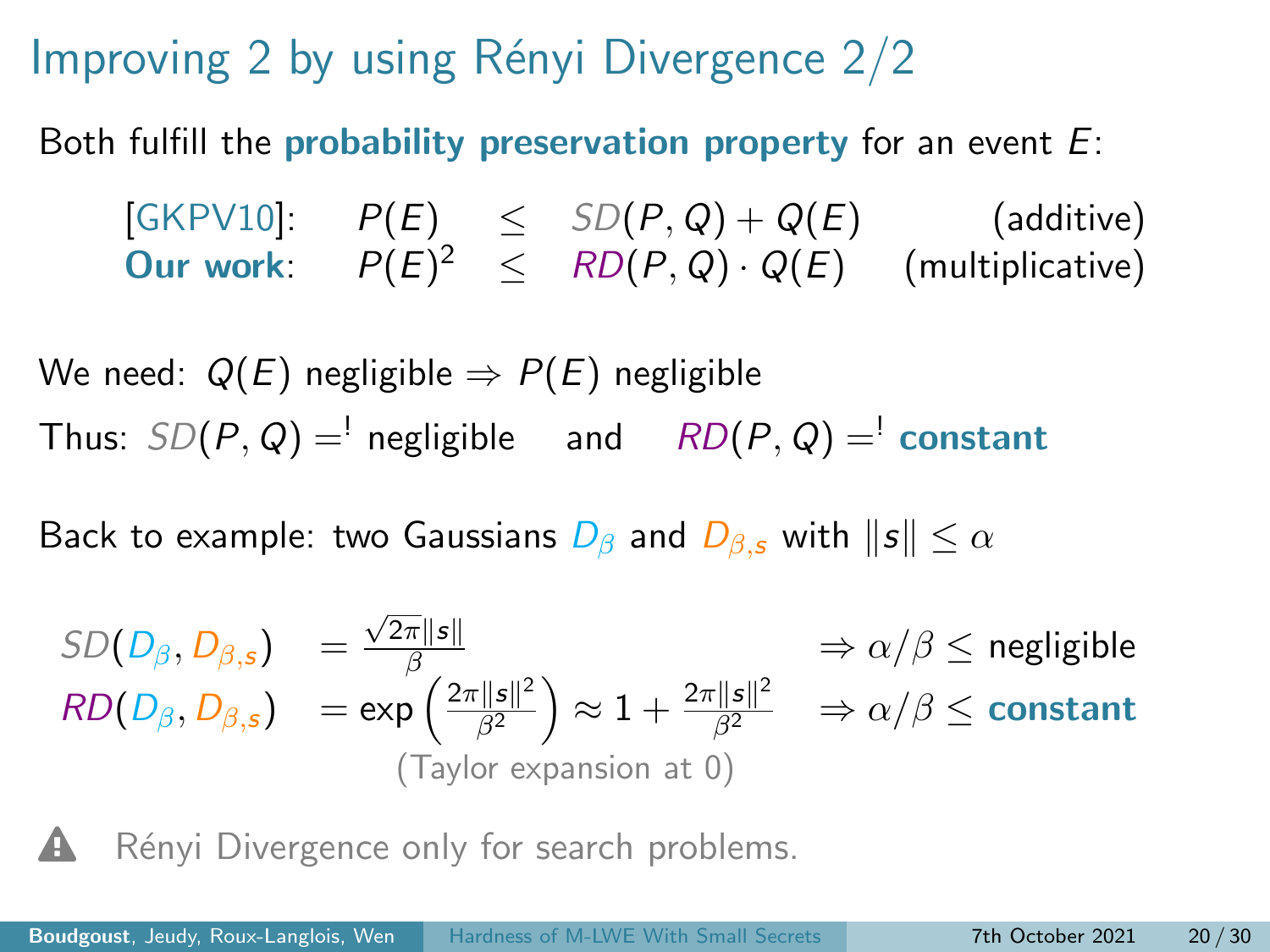#### Proof 1: Hardness of binary Module-LWE [\[GKPV10\]](#page-69-0)

The secret  $\bf s$  is binary and the secret  $\bf s'$  is modulo  $q.$ 



Tikz-Credits to Corentin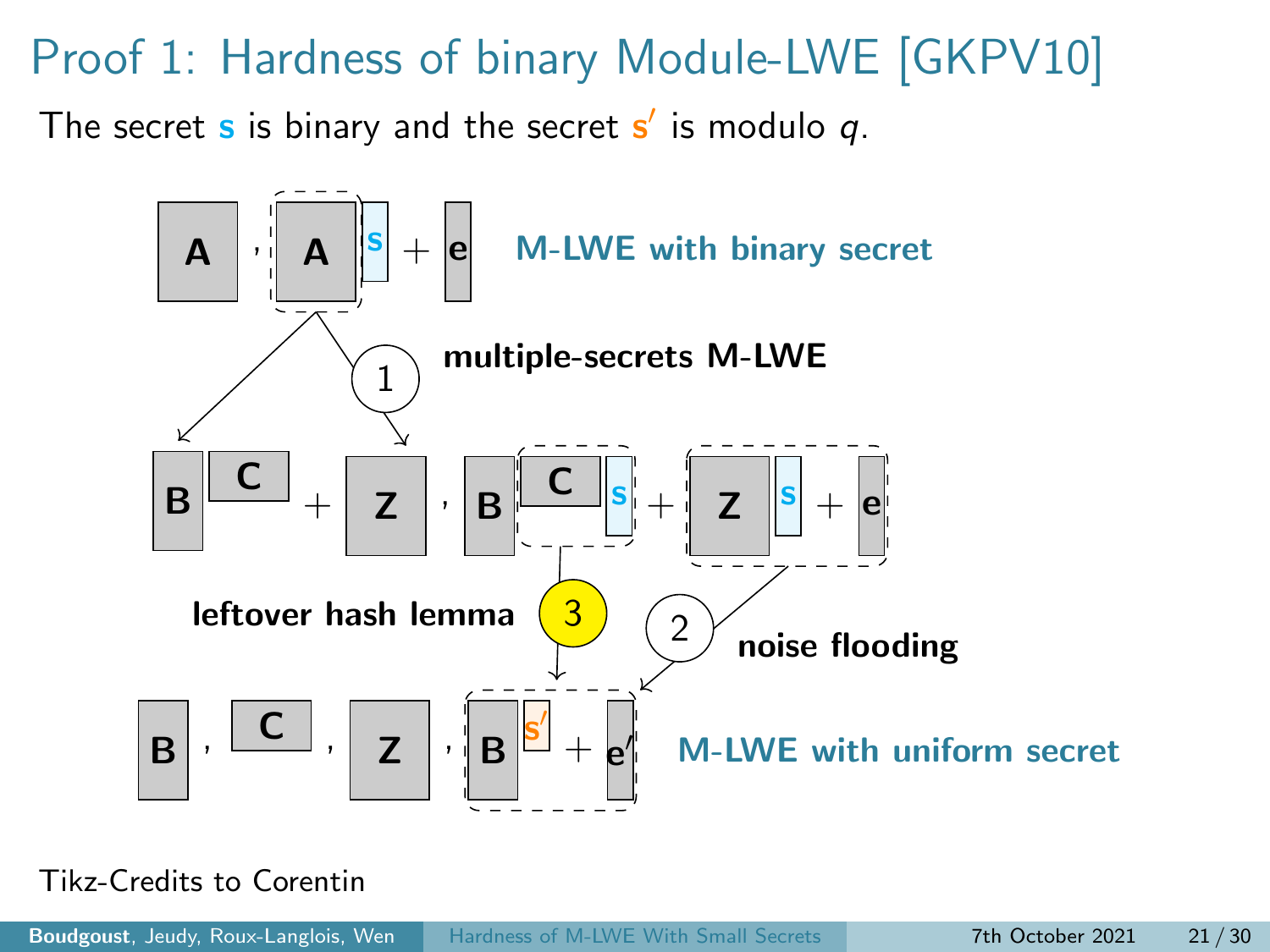Improving 3 by using Rényi Divergence

Lemma (leftover hash lemma, adapted from [\[Mic07\]](#page-70-0)) Let q be prime and let R be the ring of integers of a cyclotomic number field K. Then,

$$
\text{SD}\left((\mathbf{C},\mathbf{Cs}),(\mathbf{C},\mathbf{s}')\right) \leq \frac{1}{2} \sqrt{\left(1+\frac{q^k}{2^d}\right)^n - 1}, \text{ and}
$$
\n
$$
\text{RD}\left((\mathbf{C},\mathbf{Cs}),(\mathbf{C},\mathbf{s}')\right) \leq \left(1+\frac{q^k}{2^d}\right)^n,
$$

where  $\textsf{C}\leftarrow \textsf{U}((R_{{\mathsf{q}}})^{k\times d})$ ,  $\textsf{s}\leftarrow \textsf{U}((R_2)^d)$  and  $\textsf{s}'\leftarrow \textsf{U}((R_{{\mathsf{q}}})^k)$ .

 $d \ge k \log_2 q + \omega(\log_2 n) \rightarrow \text{SD negligible}$  $d > k \log_2 q + O(\log_2 n) \rightarrow \text{RD constant}$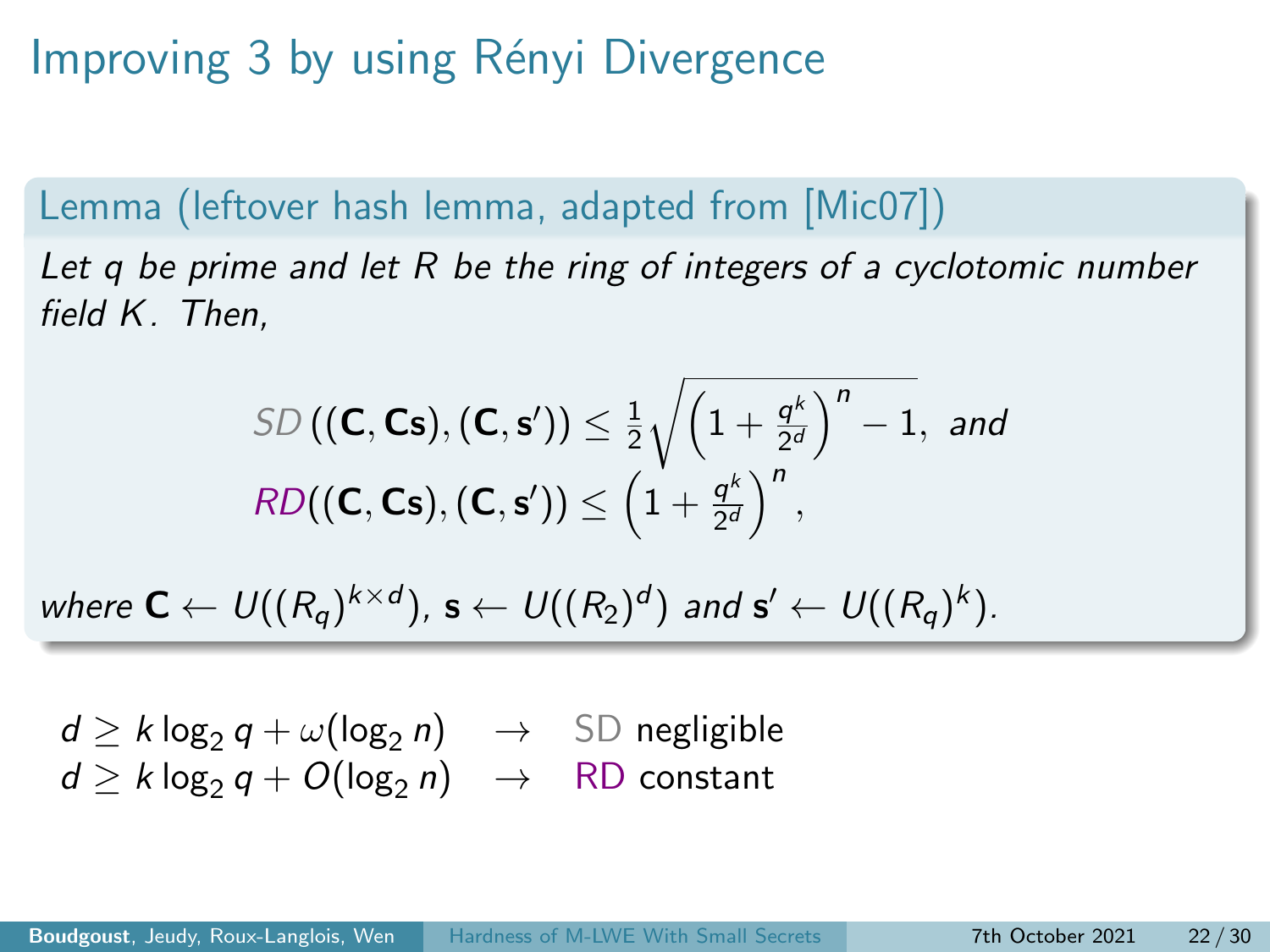#### <span id="page-56-0"></span>**Overview**

- 1 [\(Module\) Learning With Errors](#page-10-0)
- [State of the Art and Motivation](#page-30-0)
- 
- **[Bounded Secrets](#page-56-0)**
- 5 [Future Works & Open Questions](#page-63-0)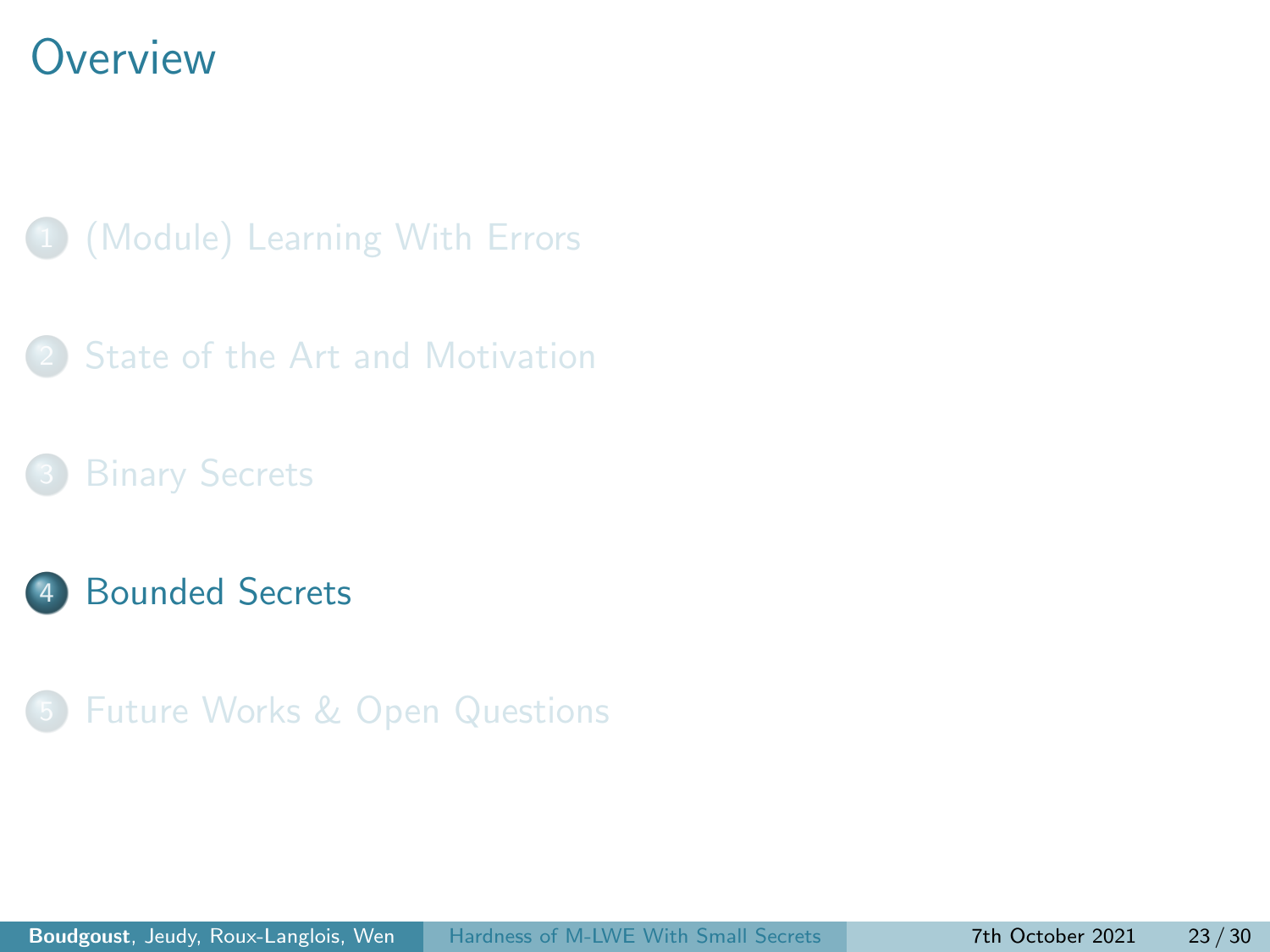Question during writing my thesis manuscript:

modulus q modulus q ring degree  $n$  ring degree  $n$ secret  $s'$  mod  $q$ Gaussian width  $\alpha$  Gaussian width  $\beta$ rank  $k$  rank d

Module-LWE  $\rightarrow$  ?  $n$ -Module-LWE

secret **s** mod  $\eta$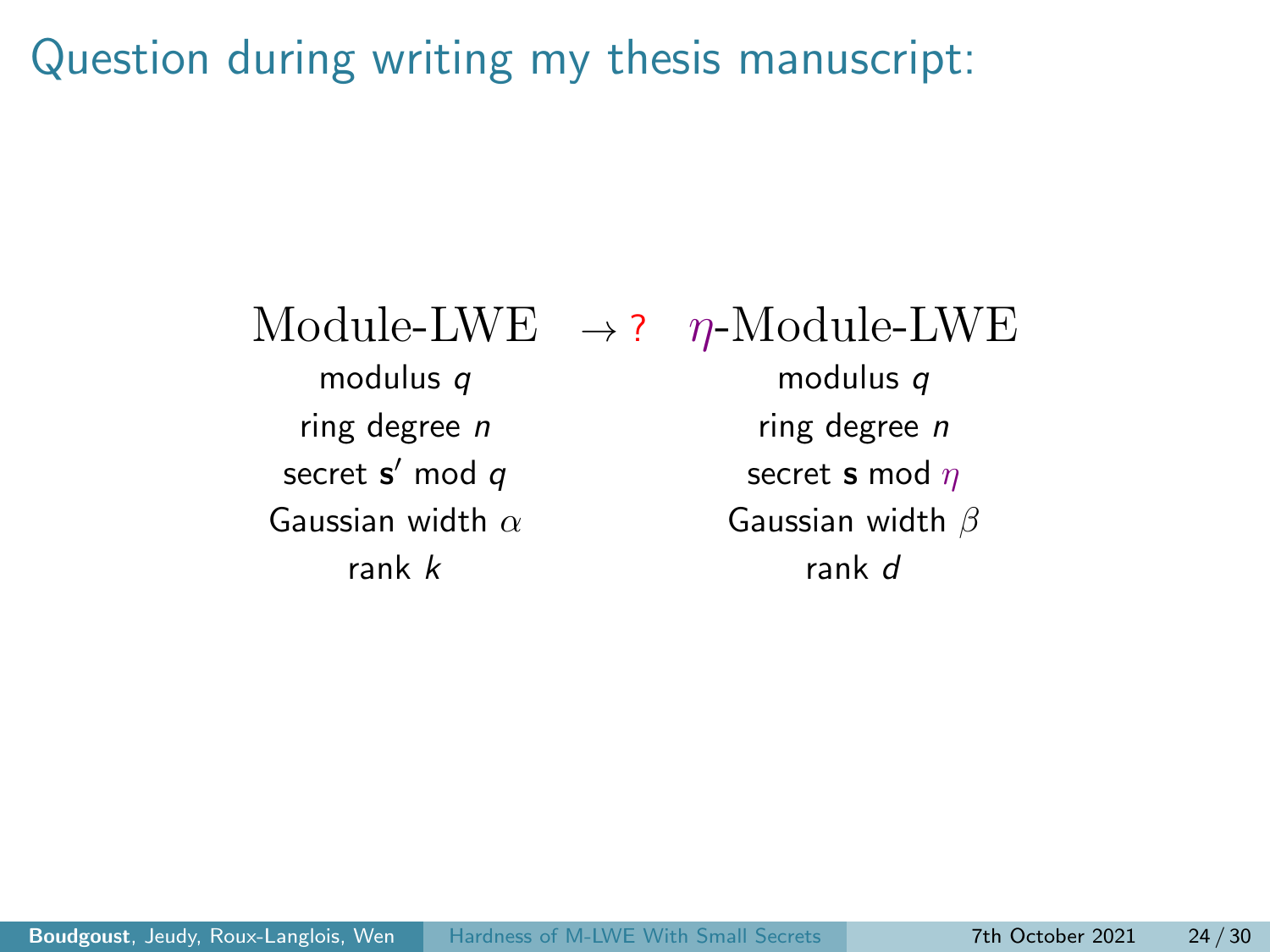### Recall Proof 1 for bin-Module-LWE

The secret  $\bf s$  is binary and the secret  $\bf s'$  is modulo  $q.$ 



Tikz-Credits to Corentin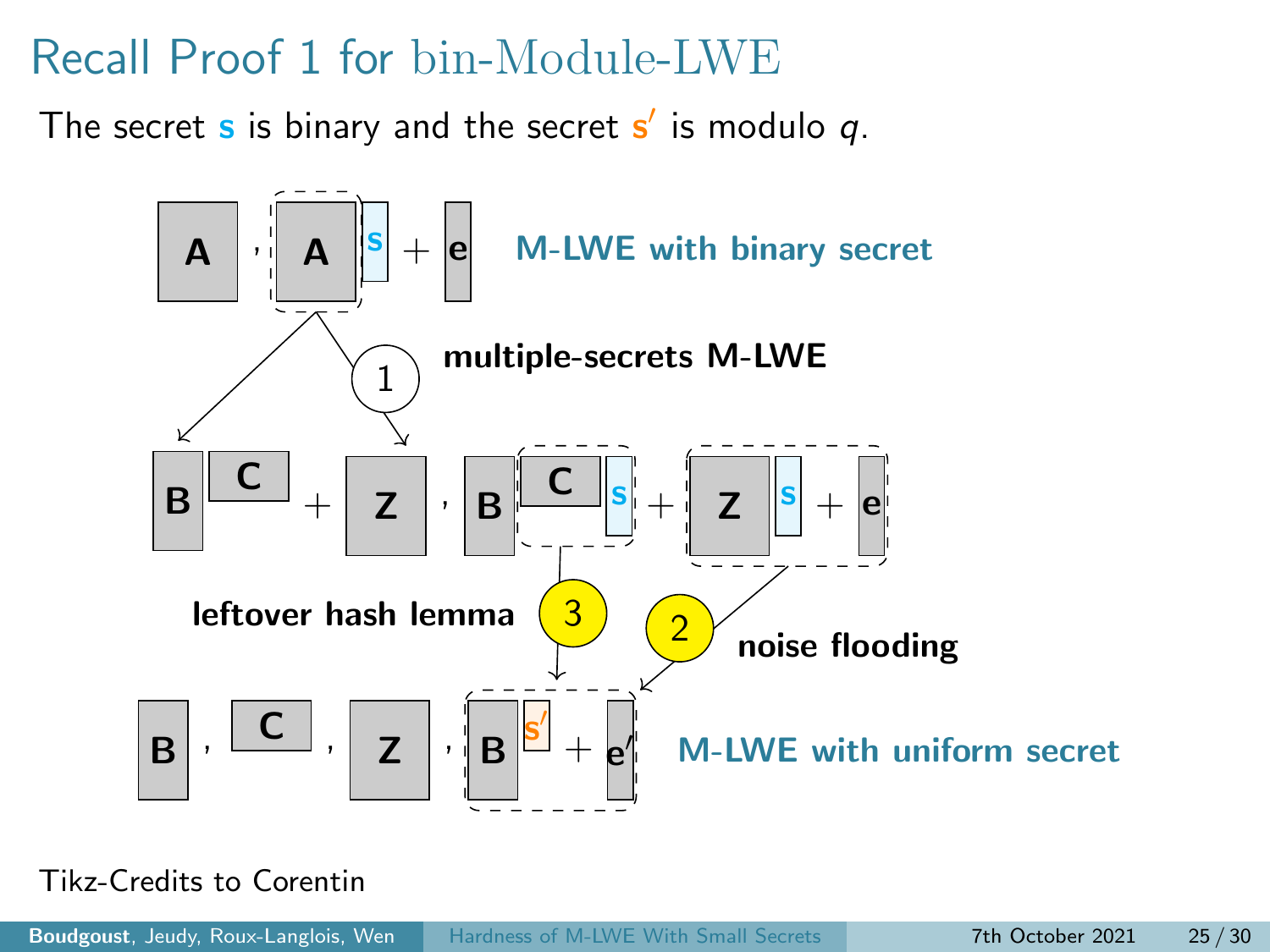# Generalizing Step 3

#### Lemma (leftover hash lemma, adapted from [\[Mic07\]](#page-70-0))

Let q be prime,  $\eta \in \mathbb{N}$  and let R be the ring of integers of a cyclotomic number field K. Then,

$$
\text{SD}\left((\mathbf{C},\mathbf{Cs}),(\mathbf{C},\mathbf{s}')\right) \leq \frac{1}{2} \sqrt{\left(1 + \frac{q^k}{\eta^d}\right)^n - 1}, \text{ and}
$$
\n
$$
\text{RD}((\mathbf{C},\mathbf{Cs}),(\mathbf{C},\mathbf{s}') ) \leq \left(1 + \frac{q^k}{\eta^d}\right)^n,
$$

where  $\mathbf{C} \leftarrow U((R_q)^{k \times d})$ ,  $\mathbf{s} \leftarrow U((R_\eta)^d)$  and  $\mathbf{s}' \leftarrow U((R_q)^k)$ .

$$
d \geq k \frac{\log_2 q}{\log_2 \eta} + \omega \left( \frac{\log_2 n}{\log_2 \eta} \right) \quad \to \quad \text{SD negligible}
$$

$$
d \geq k \frac{\log_2 q}{\log_2 \eta} + O(\frac{\log_2 n}{\log_2 \eta}) \quad \to \quad \text{RD constant}
$$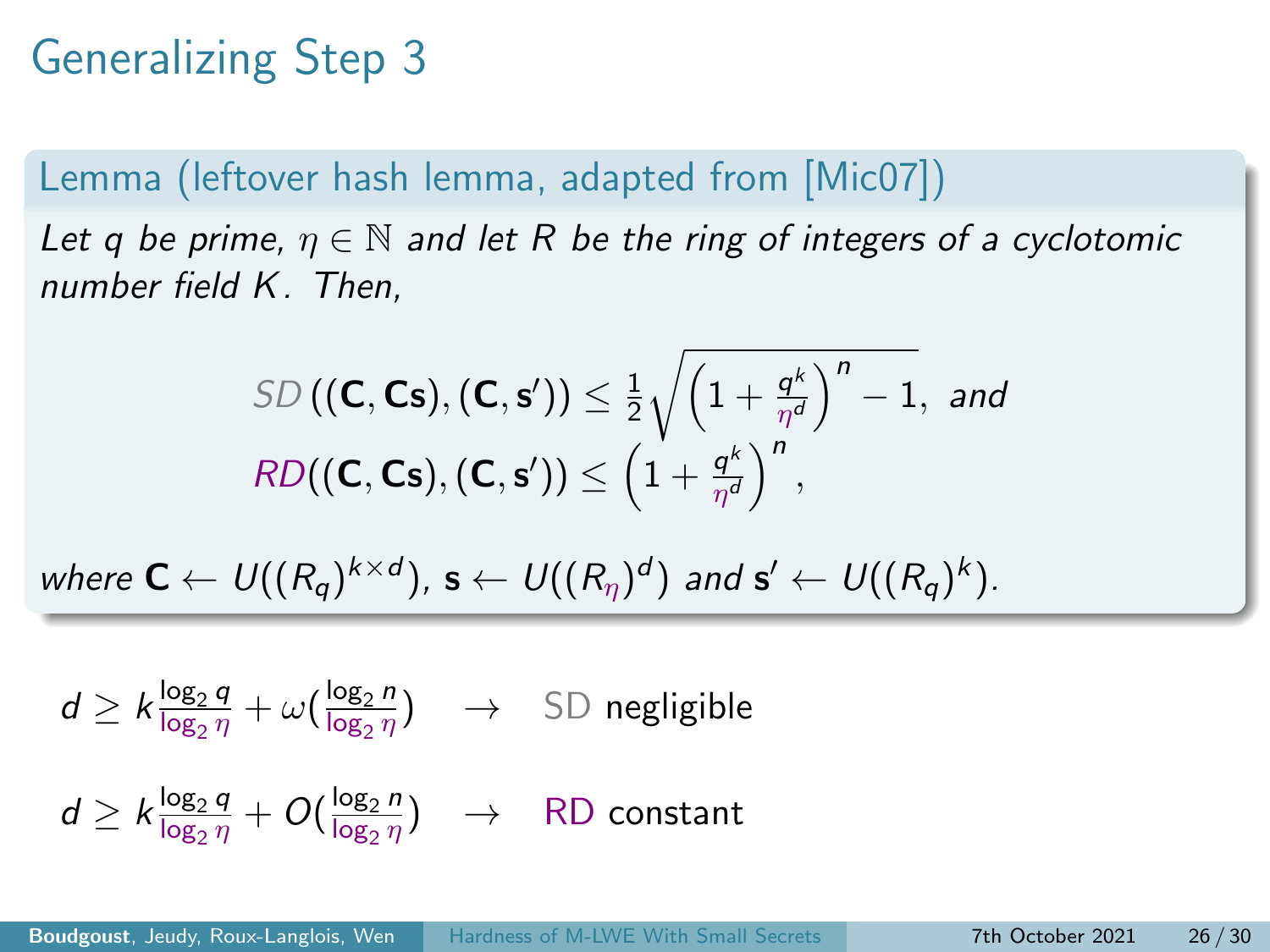## Generalizing to  $\eta$ -bounded secrets (Contribution 3)

Module-LWE  $\rightarrow \eta$ -Module-LWE

secret  $s'$  mod  $q$ 

modulus q modulus q ring degree  $n$  ring degree  $n$ secret **s** mod  $\eta$ Gaussian width  $\alpha$  Gaussian width  $\beta$ rank k rank d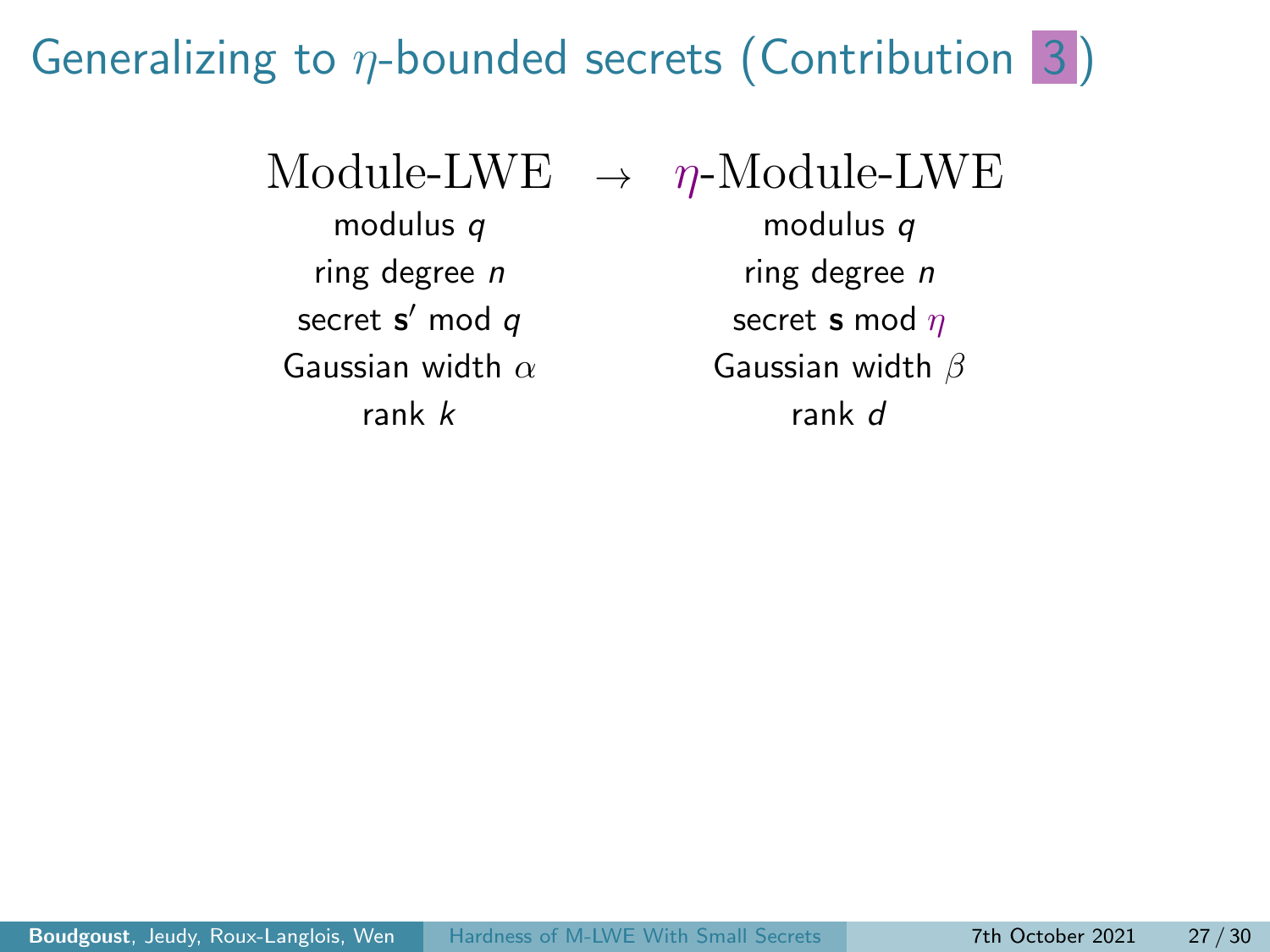# Generalizing to  $\eta$ -bounded secrets (Contribution 3)

| Module-LWE |
|------------|
|------------|

secret  $s'$  mod  $q$ rank k rank d

 $\rightarrow$  *η*-Module-LWE modulus q modulus q ring degree  $n$  ring degree  $n$ secret **s** mod  $\eta$ Gaussian width  $\alpha$  Gaussian width  $\beta$ 

| Property                   | Contribution 1                                                                | Contribution 2                                                                         |
|----------------------------|-------------------------------------------------------------------------------|----------------------------------------------------------------------------------------|
| LWE analogue               | GKPV10 using RD                                                               | $ BLP+13 $                                                                             |
| minimal rank d             | $\frac{k \log_2 q}{\log_2 \eta} + O\left(\frac{\log_2 n}{\log_2 \eta}\right)$ | $\frac{2k \log_2 q}{\log_2 \eta} + \omega \left( \frac{\log_2 n}{\log_2 \eta} \right)$ |
| noise ratio $\beta/\alpha$ | $ O((\eta-1)\sqrt{m}n^2d)$                                                    | $O((\eta-1)^2n^2\sqrt{d})$                                                             |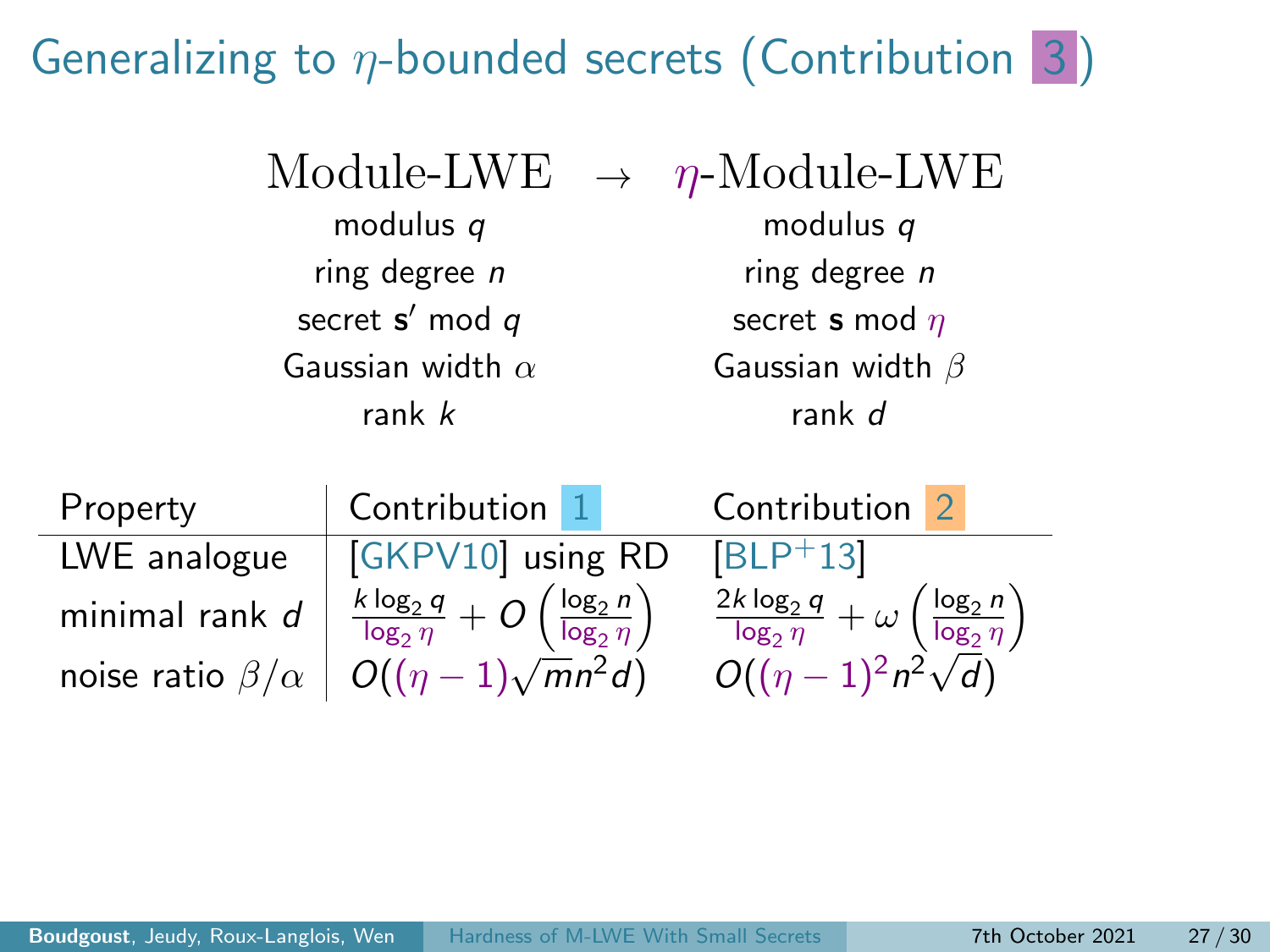# Generalizing to  $\eta$ -bounded secrets (Contribution 3)

secret  $s'$  mod  $q$ 

 $\eta$ -Module-LWE modulus q modulus q ring degree  $n$  ring degree  $n$ secret **s** mod  $\eta$ Gaussian width  $\alpha$  Gaussian width  $\beta$ rank k rank d

| Property                   | Contribution 1                                                                | Contribution 2                                                                         |
|----------------------------|-------------------------------------------------------------------------------|----------------------------------------------------------------------------------------|
| LWE analogue               | GKPV10 using RD                                                               | $ BLP+13 $                                                                             |
| minimal rank $d$           | $\frac{k \log_2 q}{\log_2 \eta} + O\left(\frac{\log_2 n}{\log_2 \eta}\right)$ | $\frac{2k \log_2 q}{\log_2 \eta} + \omega \left( \frac{\log_2 n}{\log_2 \eta} \right)$ |
| noise ratio $\beta/\alpha$ | $O((\eta-1)\sqrt{m}n^2d)$                                                     | $O((\eta-1)^2n^2\sqrt{d})$                                                             |

#### $\Rightarrow$  trade-off between minimal rank and noise ratio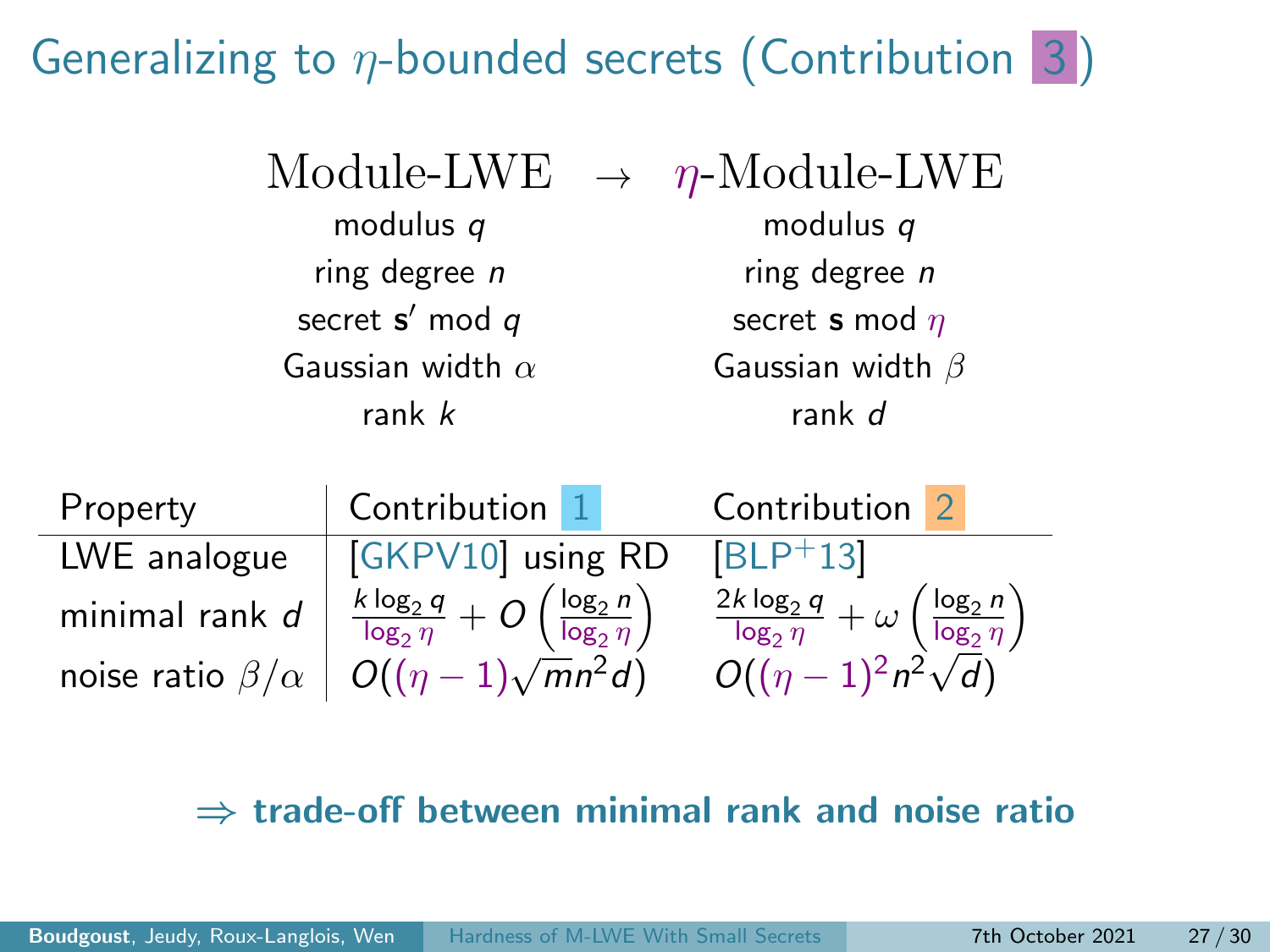#### <span id="page-63-0"></span>**Overview**

- 1 [\(Module\) Learning With Errors](#page-10-0)
- [State of the Art and Motivation](#page-30-0)
- 
- 
- 5 [Future Works & Open Questions](#page-63-0)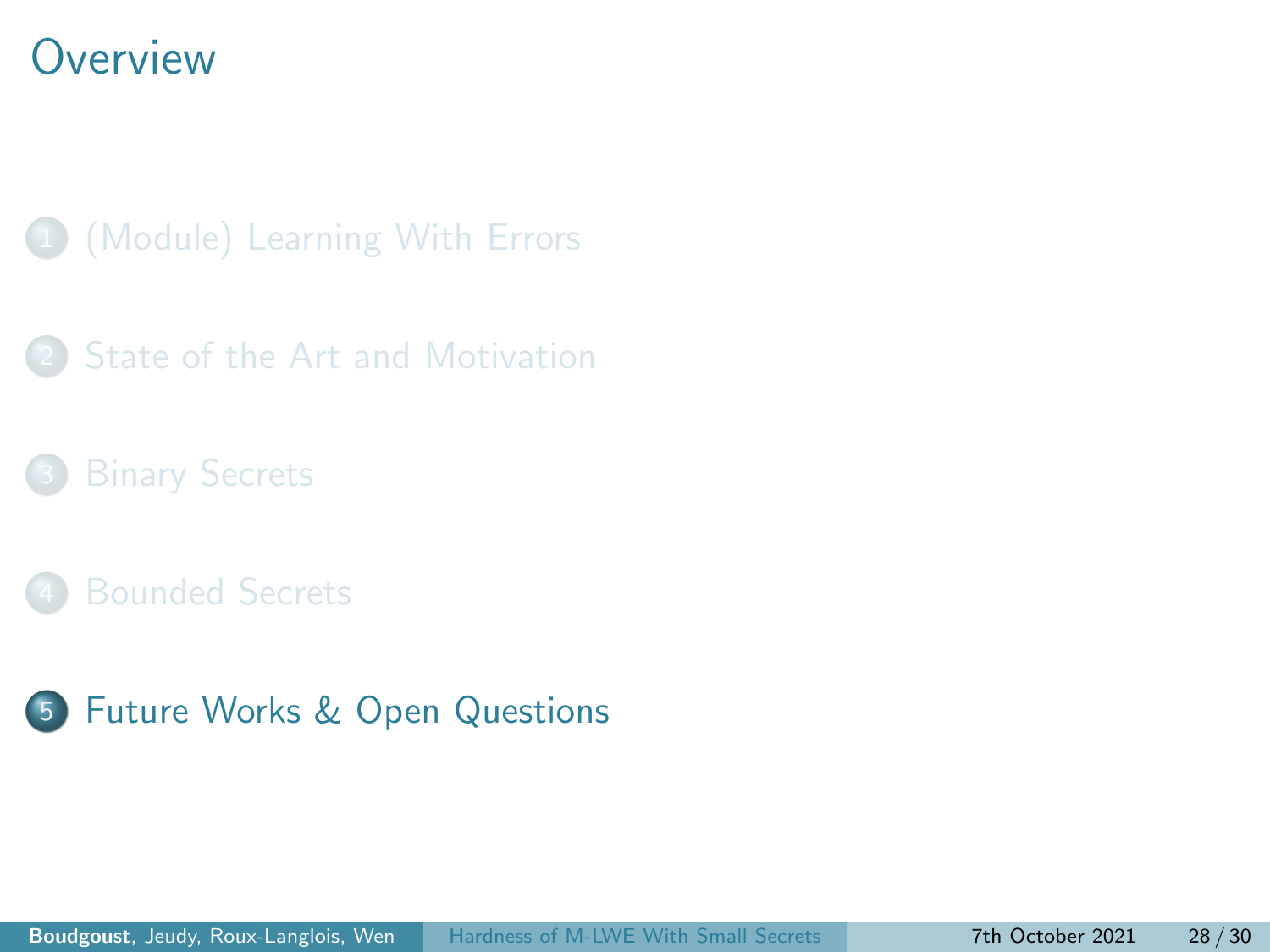Hardness of (Module-)LWE with small secrets (Continued)

| Variant                | <b>IWF</b>                   | Module-LWE |
|------------------------|------------------------------|------------|
| Hermite-Normal-Form    | ACPS09                       | ACPS09     |
| Binary secret          | GKPV10                       |            |
|                        | $[BLP+13]$                   |            |
|                        | Mic18                        |            |
| $\eta$ -bounded secret | Generalization of $[BLP+13]$ | 3          |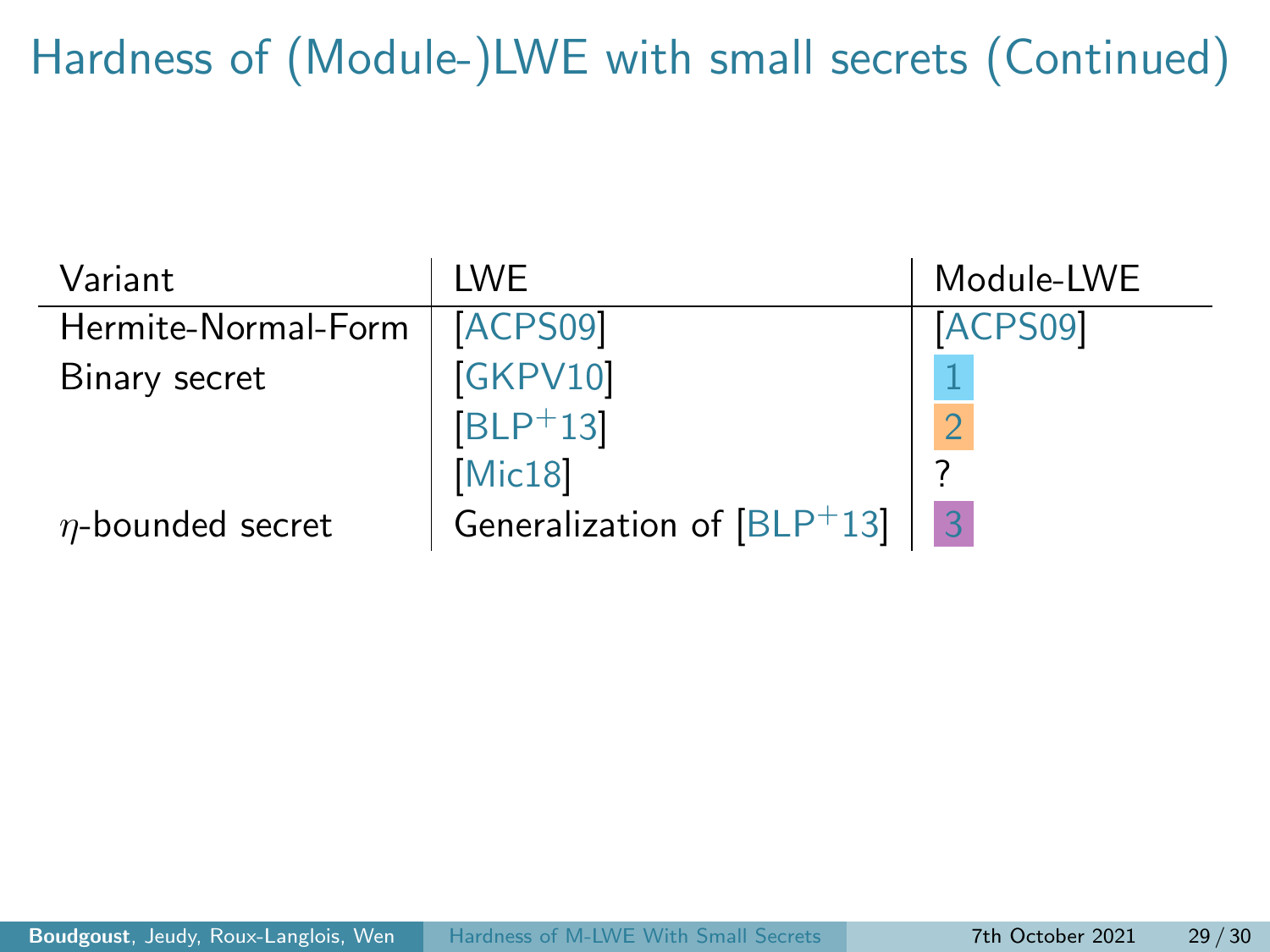Hardness of (Module-)LWE with small secrets (Continued)

| Variant                | <b>LWE</b>                  | Module-LWE       |
|------------------------|-----------------------------|------------------|
| Hermite-Normal-Form    | ACPS09                      | ACPS09           |
| Binary secret          | GKPV10                      |                  |
|                        | $ BLP+13 $                  | $\overline{O}$   |
|                        | Mic18                       |                  |
| $\eta$ -bounded secret | Generalization of [BLP+13]  | 3                |
| Entropic secret        | <b>BD20a</b>                | LWW20 eprint     |
|                        | <b>BD20b</b> Structured-LWE | work in progress |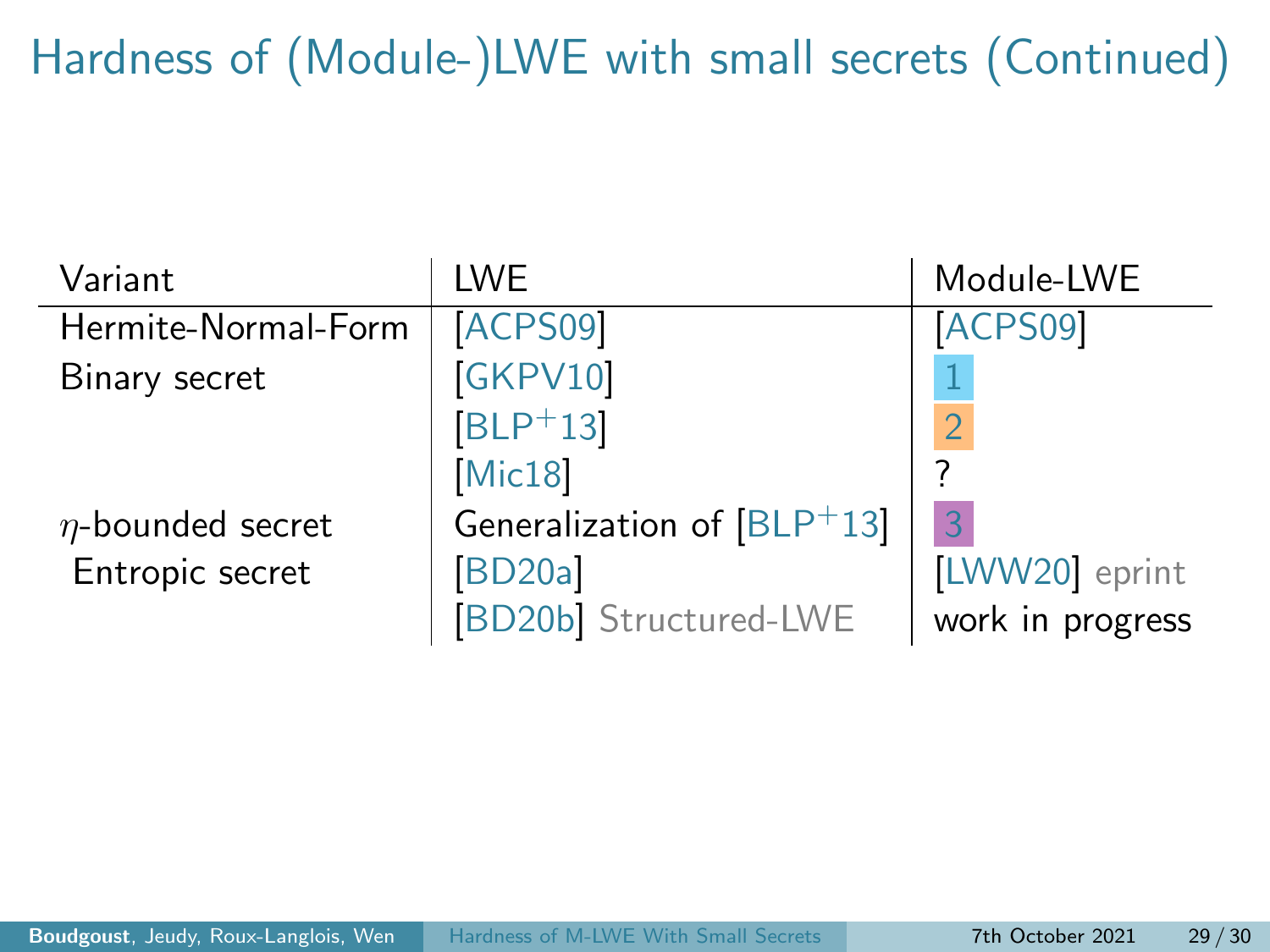### Further work and open questions

Work in progress  $\mathbf{\ddot{Q}_8}^2$ 

- General secret distributions (Entropic M-LWE)
- M-LWE with small noise (extending [\[MP13\]](#page-71-1))

Open questions ?

- Smaller rank, in particular rank equals 1 (Ring-LWE)
- Maybe adapting [\[Mic18\]](#page-71-0) may help?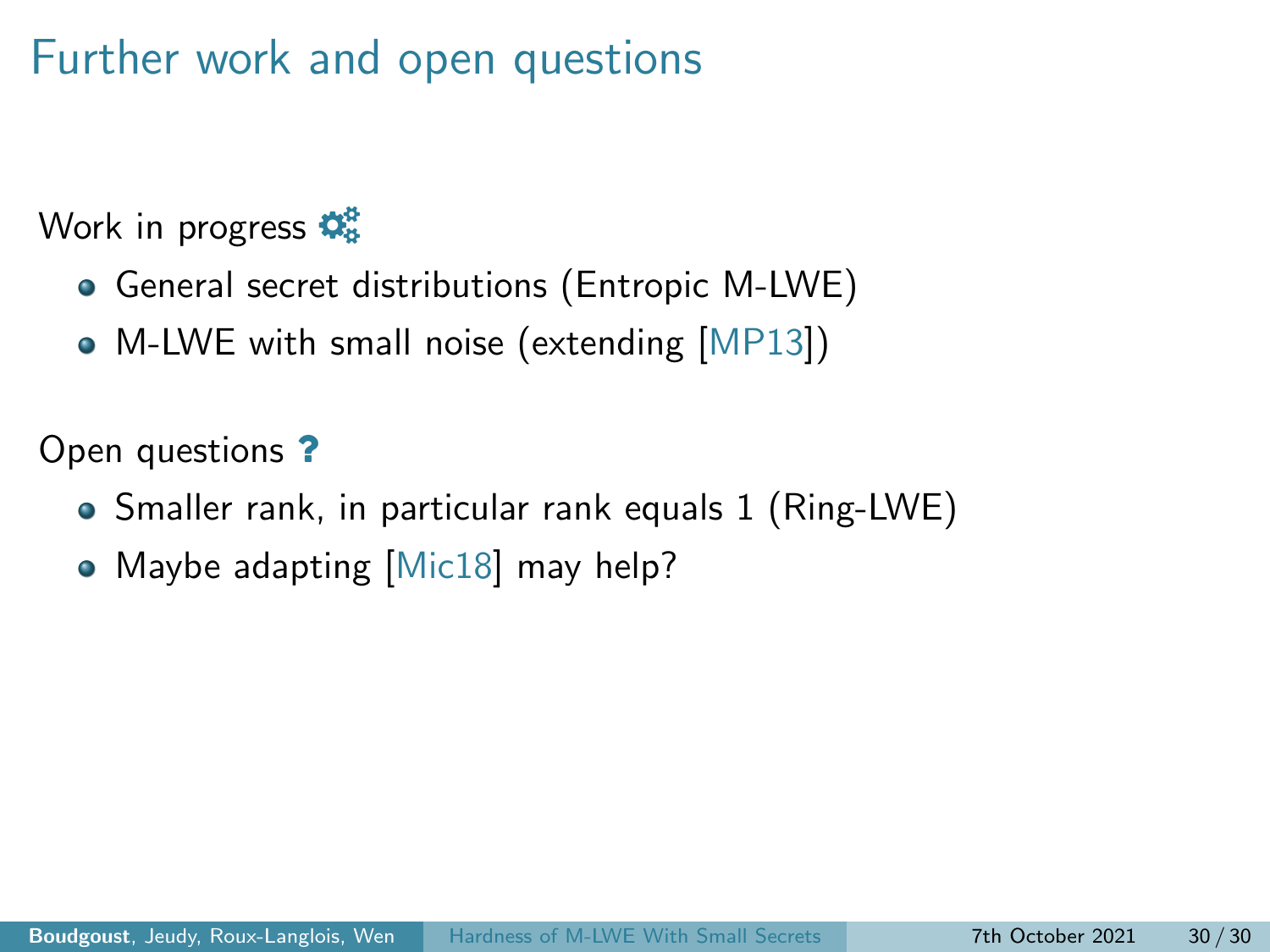### Further work and open questions

Work in progress  $\mathbf{\ddot{Q}_8}^2$ 

- General secret distributions (Entropic M-LWE)
- M-LWE with small noise (extending [\[MP13\]](#page-71-1))

Open questions ?

- Smaller rank, in particular rank equals 1 (Ring-LWE)
- Maybe adapting [\[Mic18\]](#page-71-0) may help?

# Thank you.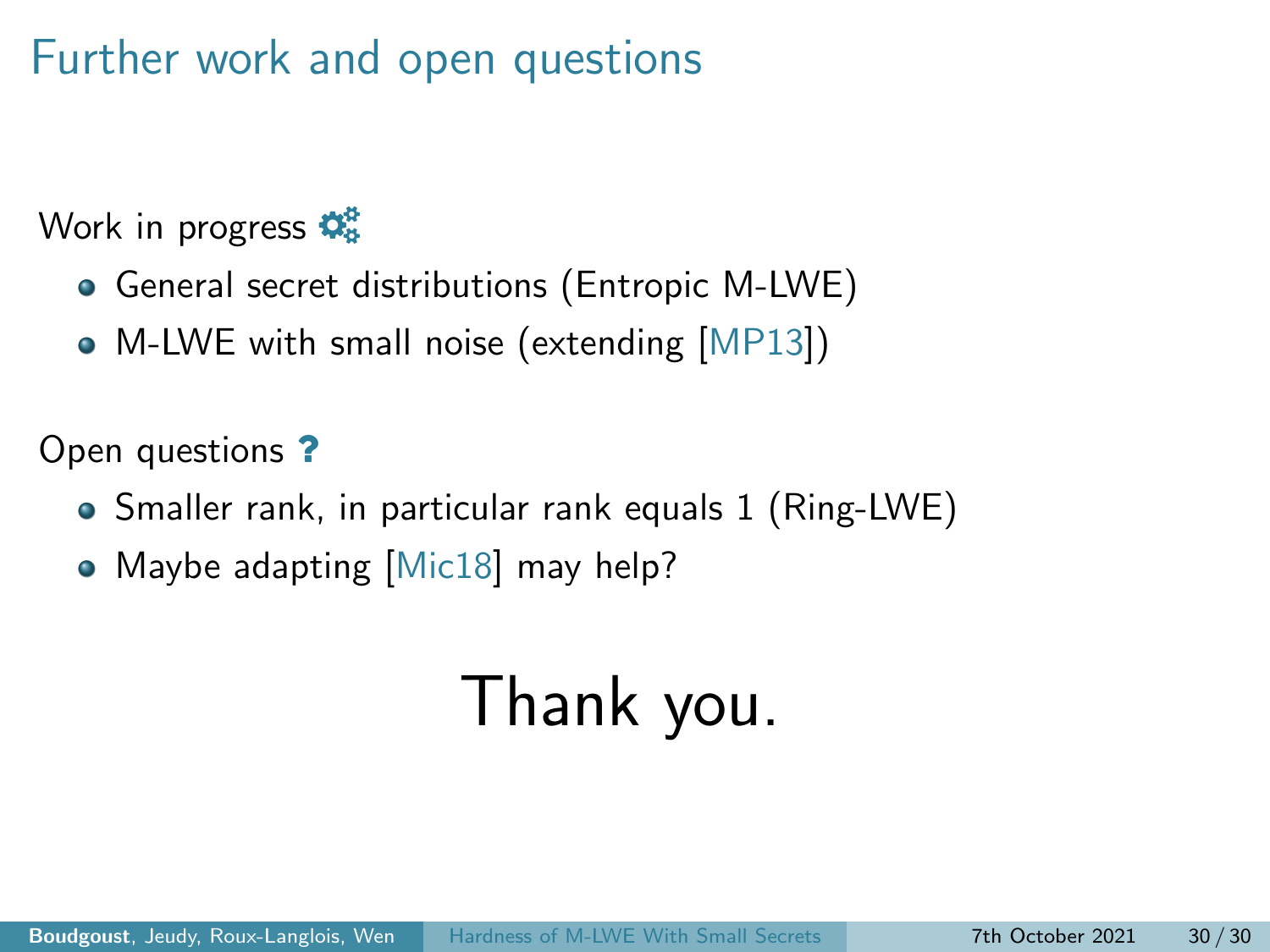<span id="page-68-0"></span>Benny Applebaum, David Cash, Chris Peikert, and Amit Sahai. Fast cryptographic primitives and circular-secure encryption based on hard learning problems.

In CRYPTO, volume 5677 of Lecture Notes in Computer Science, pages 595–618. Springer, 2009.



#### Miklós Ajtai.

Generating hard instances of lattice problems (extended abstract). In STOC, pages 99–108. ACM, 1996.

<span id="page-68-2"></span>Zvika Brakerski and Nico Döttling. Hardness of LWE on general entropic distributions. In EUROCRYPT (2), volume 12106 of Lecture Notes in Computer Science, pages 551–575. Springer, 2020.

<span id="page-68-3"></span>Zvika Brakerski and Nico Döttling.

Lossiness and entropic hardness for ring-lwe.

<span id="page-68-1"></span>In TCC (1), volume 12550 of Lecture Notes in Computer Science, pages 1–27. Springer, 2020.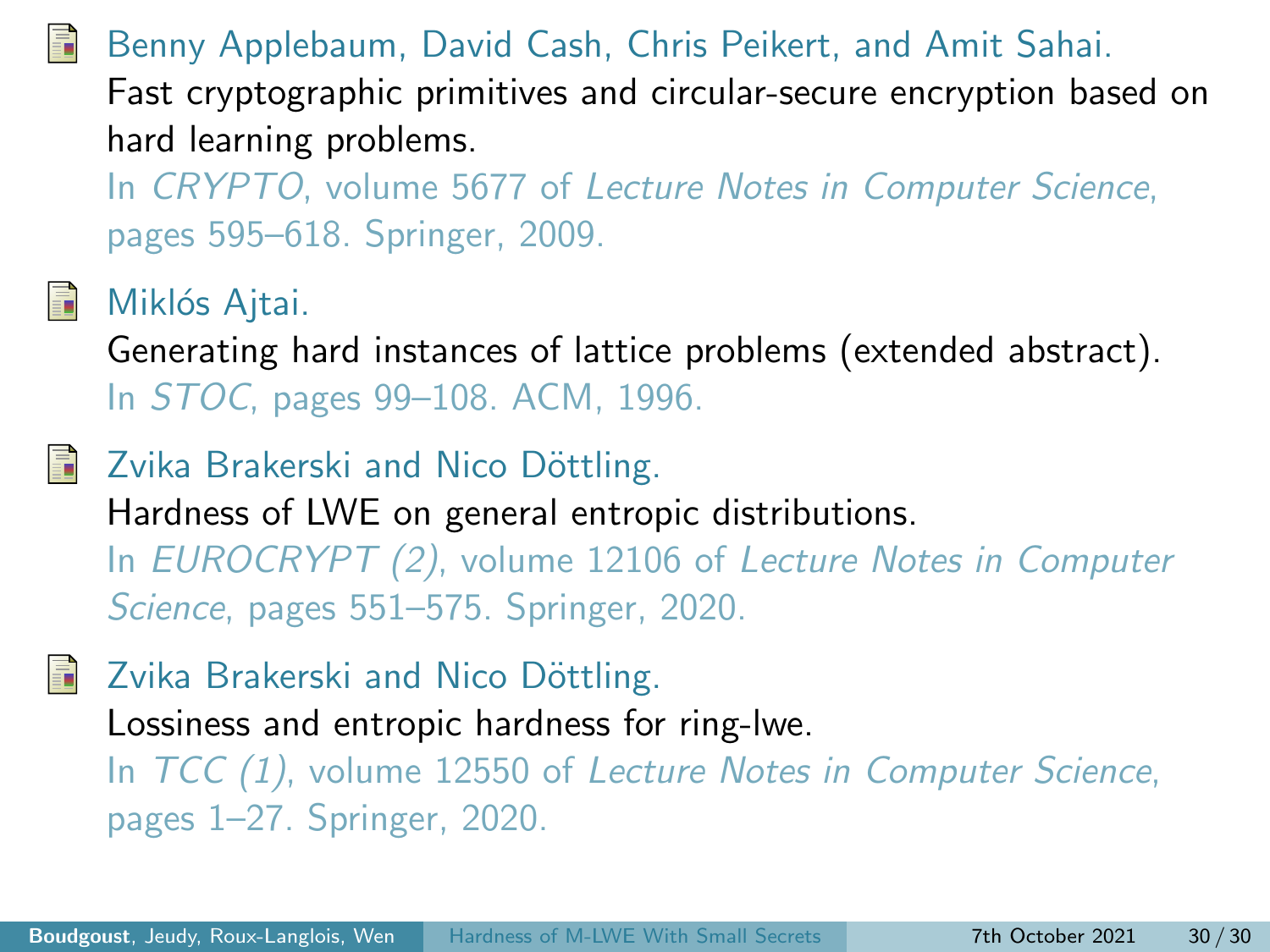#### Katharina Boudgoust, Corentin Jeudy, Adeline Roux-Langlois, and Weiqiang Wen.

Towards classical hardness of module-lwe: The linear rank case. In ASIACRYPT (2), volume 12492 of Lecture Notes in Computer Science, pages 289–317. Springer, 2020.

- <span id="page-69-2"></span>Katharina Boudgoust, Corentin Jeudy, Adeline Roux-Langlois, and Weiqiang Wen. On the hardness of module-lwe with binary secret. In CT-RSA, volume 12704 of Lecture Notes in Computer Science, pages 503–526. Springer, 2021.
- <span id="page-69-1"></span>Zvika Brakerski, Adeline Langlois, Chris Peikert, Oded Regev, and Damien Stehlé

Classical hardness of learning with errors.

In STOC, pages 575–584. ACM, 2013.

<span id="page-69-3"></span>譶 Katharina Boudgoust.

> <span id="page-69-0"></span>Theoretical hardness of algebraically structured learning with errors, 2021.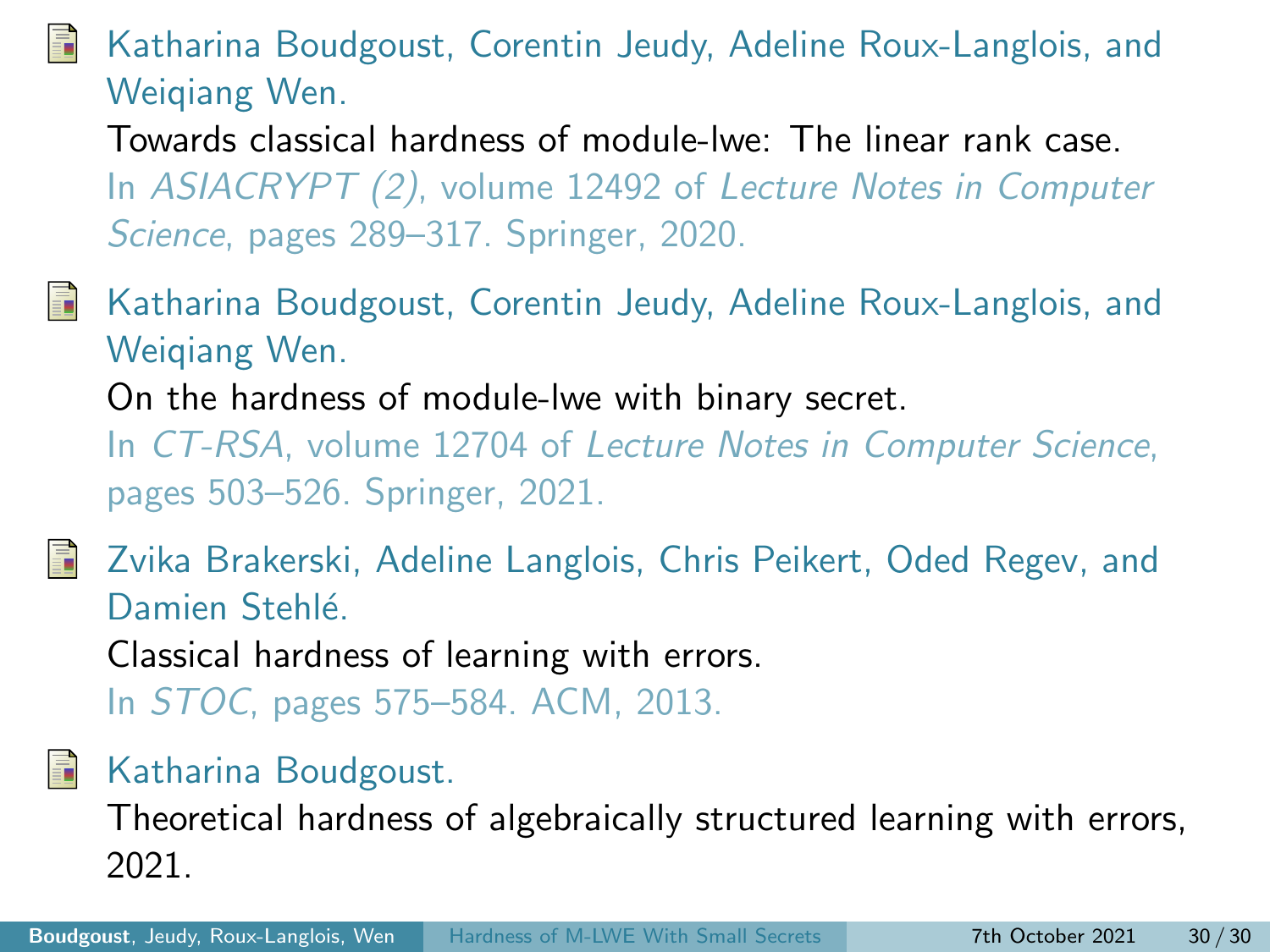#### Shafi Goldwasser, Yael Tauman Kalai, Chris Peikert, and Vinod Vaikuntanathan.

Robustness of the learning with errors assumption. In ICS, pages 230–240. Tsinghua University Press, 2010.

- Jeffrey Hoffstein, Jill Pipher, and Joseph H. Silverman. NTRU: A ring-based public key cryptosystem. In ANTS, volume 1423 of Lecture Notes in Computer Science, pages 267–288. Springer, 1998.
- Adeline Langlois and Damien Stehlé. Worst-case to average-case reductions for module lattices. Des. Codes Cryptogr., 75(3):565–599, 2015.
- <span id="page-70-1"></span>Hao Lin, Yang Wang, and Mingqiang Wang. Hardness of module-lwe and ring-lwe on general entropic distributions. IACR Cryptol. ePrint Arch., page 1238, 2020.

#### <span id="page-70-0"></span>Daniele Micciancio.

Generalized compact knapsacks, cyclic lattices, and efficient one-way functions.